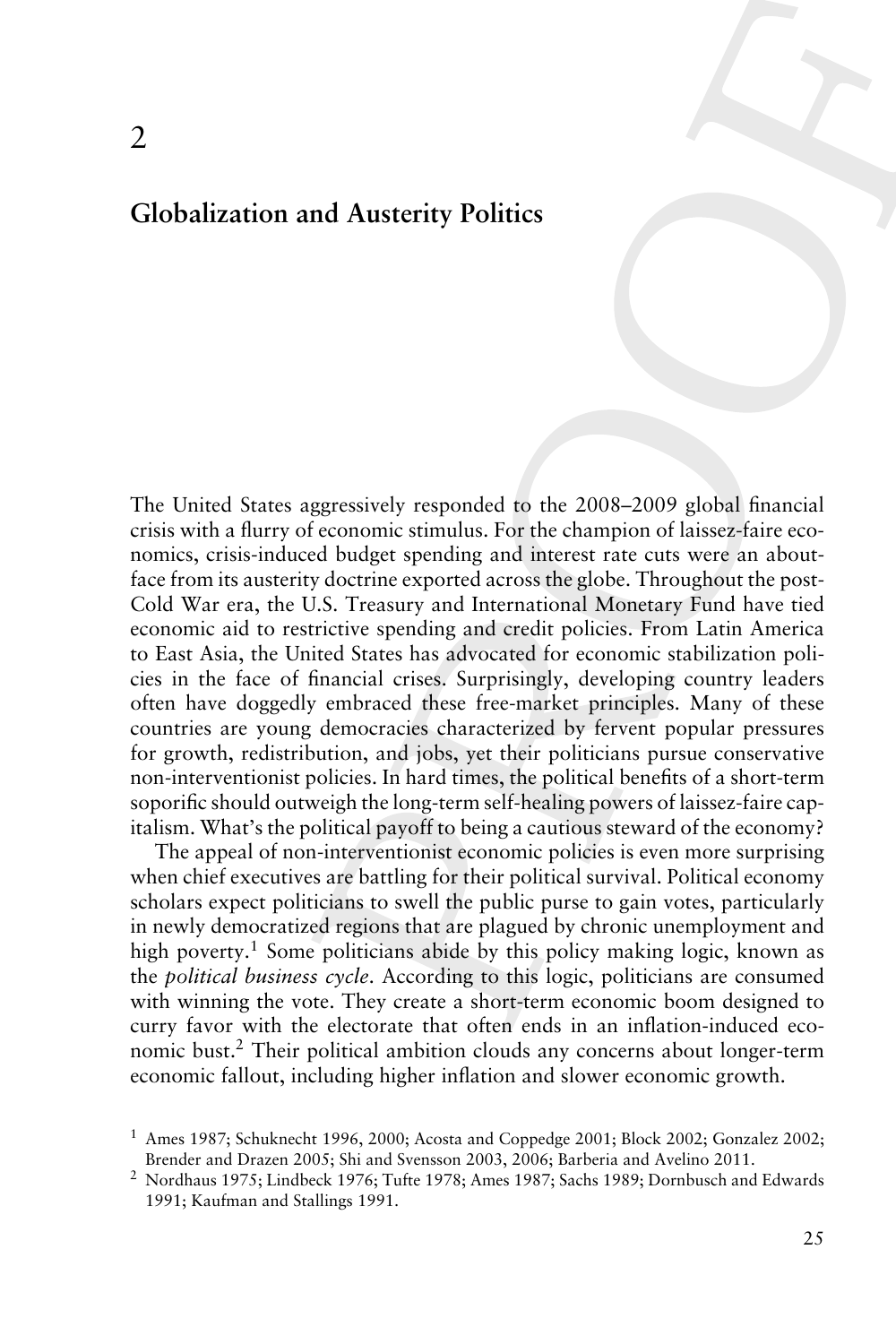Scholars have uncovered evidence of political tinkering with the economy across the globe, from Japan and Russia to Turkey, Italy, and Mexico.<sup>3</sup> For example, facing a contentious reelection bid in December 2006, President Hugo Chavez slashed Venezuela's lofty budgetary surplus by half and spent a fur- ´ ther whopping US\$7 billion in off-budget discretionary spending to reward his historically marginalized political base.<sup>4</sup> Similarly, Russian president Boris Yeltsin ensured his 1996 reelection with a spending boom that was largely mortgaged by the privatization of Russia's natural resources.<sup>5</sup> For both Chávez and Yeltsin, aggressive government intervention carried a steep inflationary cost, creating serious long-term problems for their economies.6

During other elections, however, political behavior does not adhere to this convention. Politicians choose not to stimulate the economy. For example, two months before his May 1995 reelection bid, Argentina President Carlos Menem surprisingly announced US\$1 billion in budget cuts, including a reduction in public salaries. Similarly, during his own reelection campaign, Brazilian President Fernando Henrique Cardoso announced an austerity package featuring tax hikes and spending cuts. Why would Menem and Cardoso slash spending during their most vulnerable hour? What accounts for this odd political choice? During elections, politicians are typically expected to use economic policy to spur growth, create jobs, and boost wages. Why would developing country politicians like Menem and Cardoso swing the political pendulum from heavy government intervention to laissez-faire neutrality? What accounts for this change in political preferences?

To answer these questions, this chapter offers a new framework called *political austerity cycle* theory. Austerity, or a commitment to budgetary discipline and sound monetary policies, has become a key credential of economic governance in a globalized world. Why would politicians value a seemingly long-run asset like economic stability? Politicians operate according to the same incentives, as always. They want to win elections<sup>7</sup> and believe that voters respond to economic conditions.<sup>8</sup>

However, in many cases, their political arsenal has undergone an important transformation. Politicians have swapped large unsustainable fiscal deficits and a high-gear printing press for budget discipline and inflation control. Rather

- <sup>3</sup> Kohno and Nishizawa 1990; Krueger and Taran 1993; Limosani and Navarra 2001; Gonzalez 2002.
- <sup>4</sup> Venezuelan Finance Minister Cabezas's Inter-American Development Bank presentation, March 2007.
- <sup>5</sup> The Yeltsin government grew its budget deficit from 4.9 percent to 7.4 percent of GDP in a single year (IMF).
- $6$  In a few short years, Yeltsin watched inflation more than double its 1996 levels. For Chávez, inflation had not only doubled within one year of his electoral spending spree, but quickly approached the highest levels of inflation in the world, reaching 31 percent by 2008 (IMF's International Financial Statistics).
- <sup>7</sup> Mayhew 1974.
- <sup>8</sup> Lewis-Beck 1988.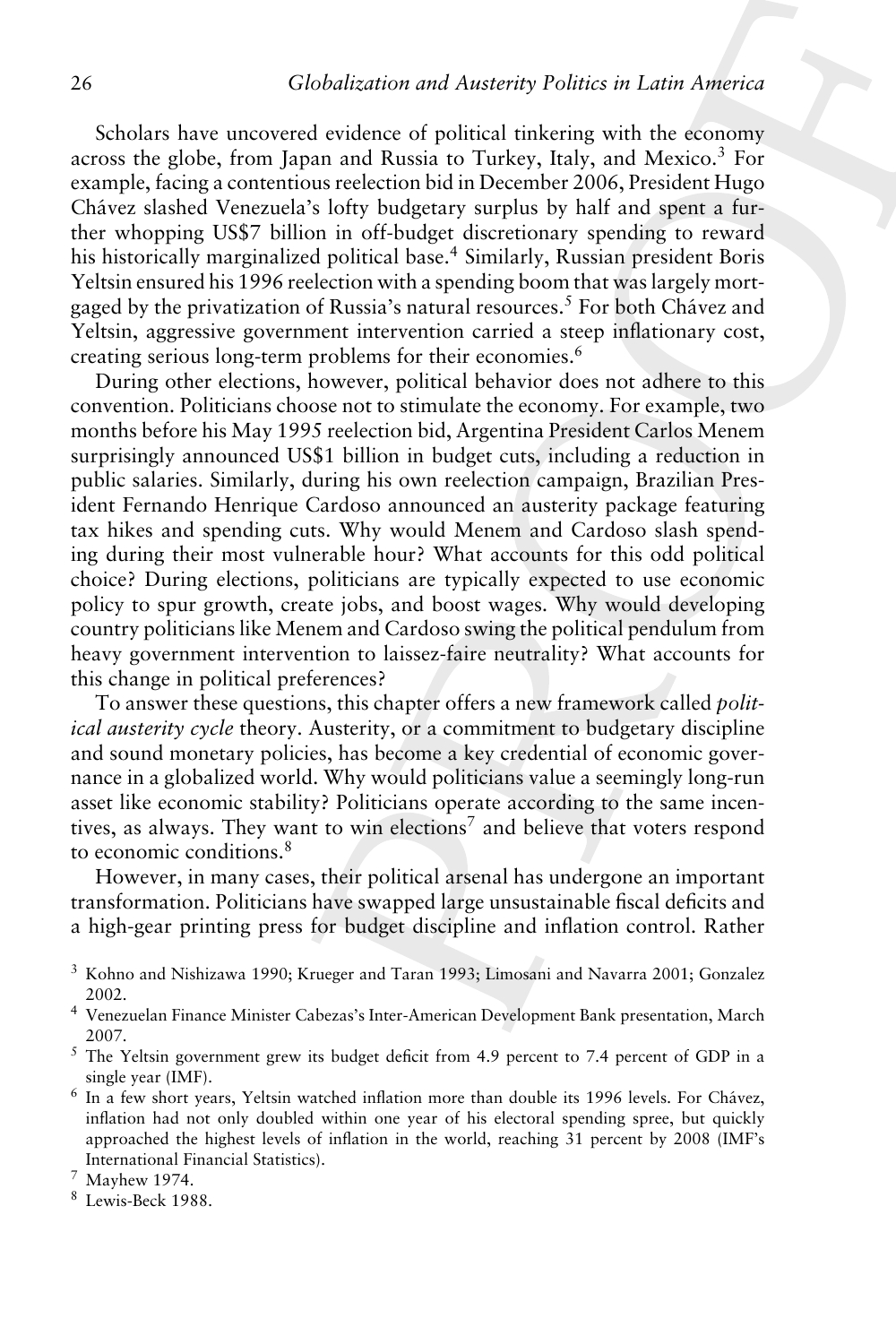than using big budget deficits and expansive credit to boost the economy, they prefer to operate within their means. Shrouded by an orthodox budgetary framework, they reward their constituencies with line-item budgetary spending – from poverty programs to public works projects – and distance themselves from aggressive government intervention in the economy. They believe that engineering a high-growth, high-inflation cycle to win votes carries too high a political cost. In lieu of crafting such traditional political business cycles, they instead signal their commitment to sound macroeconomic management during elections.

Why have political business cycles become so costly? What determines when politicians embrace austerity and when they revert to economic stimulus? This chapter offers a theoretical framework for understanding the politics of macroeconomic policy making. The discussion unfolds as follows. The first section places my theoretical approach within the political economy literature on elections and economic outcomes. The next three sections outline the book's theoretical contributions, explaining when and why politicians might surprisingly adhere to economic orthodoxy during election periods. I argue that countries' debt structures and economic histories are key determinants of their policy choices. I frame the analytical structure according to two key decision-making dimensions: a government's financial means and political motivations. When foreign debt is comprised mostly of global bond issues rather than international bank loans, highly indebted governments often do not have the financial means to engineer an electoral boom. At the same time, when countries are plagued by past inflationary shocks, politicians often lack the motivation to create a political business cycle. Rather, a technocratic consensus for macroeconomic discipline and a perceived widening of the low-inflation constituency compels them toward good governance. Finally, I incorporate these mechanisms into a series of hypotheses about elections and economic outcomes. They are evaluated empirically in Chapters 3 to 7. Latin America is an ideal setting for testing these claims given the region's high external indebtedness and inflation volatility during the most recent wave of globalization.

## 2.1. the inflation-unemployment trade-off

Let us begin by reflecting on the political decisions that are central to economic policy making. Most macroeconomic models assume that economic choices reflect politicians' relative sensitivity to unemployment and inflation (Appendix 2.A). $9$  In fact, two major strains of intellectual thought have dominated the field of the politics of macroeconomic policy making: Keynesianism and Monetarism. The debate between these two schools centers on the inflation

<sup>9</sup> Please see the Appendix as well as Barro and Gordon (1983) and Scheve (2004) for a more detailed description of the theoretical models of macroeconomic policy making.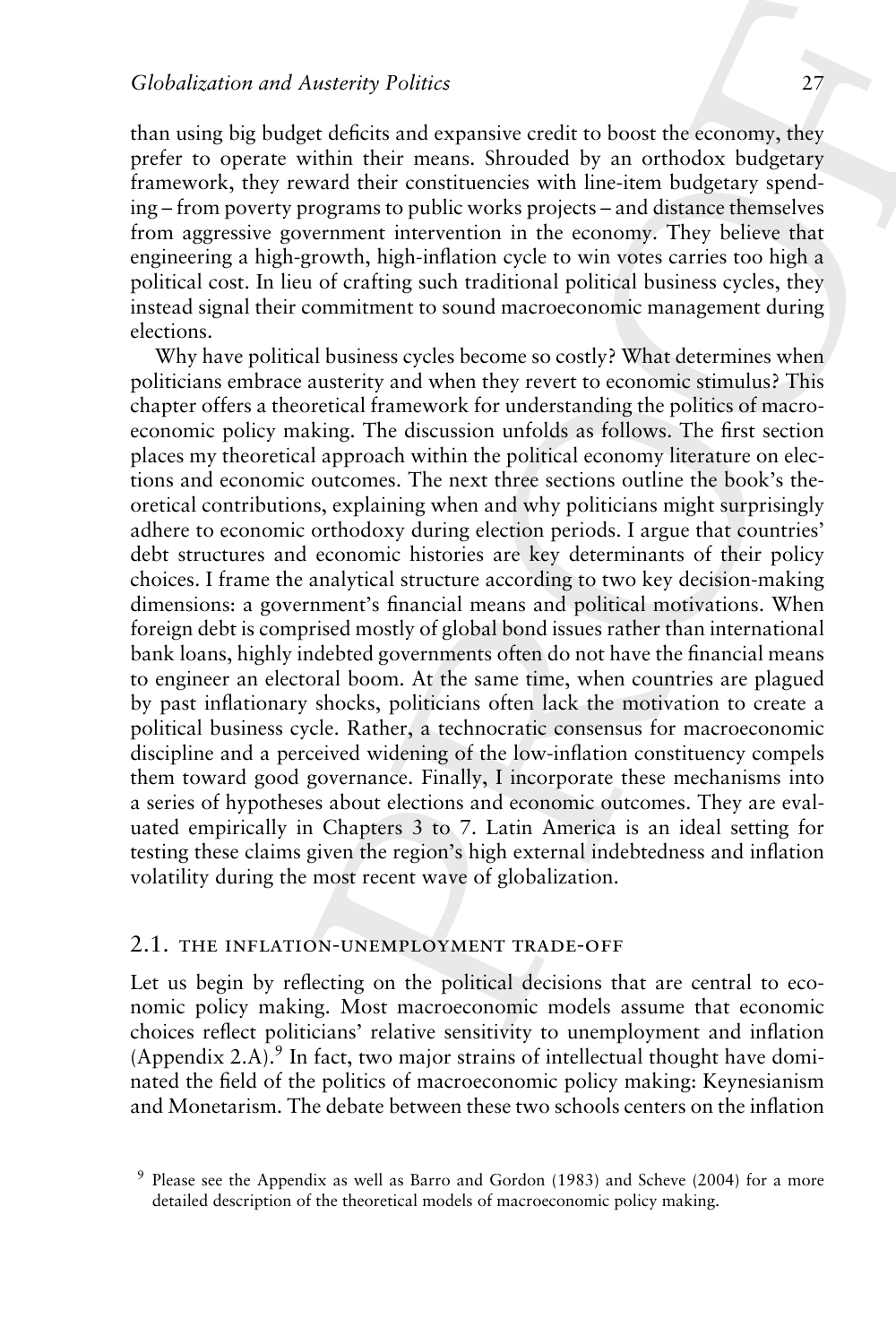and unemployment trade-off, popularly known as the Phillips curve trade-off.<sup>10</sup> Both Keynesianism and Monetarism assume that politicians care about inflation and unemployment, but they offer competing accounts of the effectiveness of government intervention. $11$ 

Keynesianism is more optimistic about policy maker's ability to exploit the Phillips Curve trade-off, using economic policy to permanently create new jobs and growth. When facing an economic slump, Keynesianism holds that the government can use expansionary monetary and fiscal policies to offset the adverse effects of the economic downturn. Creating new capacity and adding new jobs eventually spurs inflation, but only at very low levels of unemployment. Wages and prices are sticky. Workers may ask for higher pay, but these appeals typically occur when there is a booming economy and high demand for labor.<sup>12</sup> During the 2008–2009 global financial crisis, both the Bush and Obama administrations subscribed to a Keynesian view of the economy despite their partisan differences. Indeed, both administrations hoped that low interest rates and high government spending would cushion the economic shock.

By contrast, monetarism contends that inflation is a harmful by-product of expansionary economic policy. In response to economic stimulus, people adjust their inflation expectations higher. Workers demand better wages and firms raise prices. Inflation accelerates, undercutting any initial gains from the stimulus. Indeed, monetarists claim there is a natural rate of unemployment, beyond which any attempts to spur economic activity only yield further inflation.<sup>13</sup> Championed by Milton Friedman, monetarism was first in vogue in the 1960s and 1970s. It offered an explanation for the 1970's puzzling rise of both inflation and unemployment. According to monetarism, the 1973 and 1979 oil shocks not only delivered a serious blow to economic growth, but also jolted inflation expectations considerably higher.<sup>14</sup> Lofty price expectations intensified the original shocks and dampened the benefits of expansionary policy. Hence, monetarists claimed the Phillips Curve was vertical in the long run, rendering the effects of government stimulus ineffective outside of fueling further inflation (Figure 2.1).

*Political Business Cycles: Developed versus Developing Countries.* Building on these intellectual foundations, scholars have anticipated observing two major types of economic cycles around election periods: *opportunistic*

- <sup>10</sup> The Phillips curve is named after the British economist A. W. Phillips, who in 1958 observed a negative relationship between inflation and unemployment rates.
- <sup>11</sup> The neoclassical synthesis in contemporary macroeconomics has sought to bridge the gap between Keynesian and monetarist schools of thought, advocating for economic governance to be principally conducted through an independent central bank that uses monetary policy to control inflation.
- <sup>12</sup> Samuelson and Nordhaus 1995.
- <sup>13</sup> Friedman 1968, 1970.
- <sup>14</sup> Revisiting the traditional Phillips curve trade-off, Milton Friedman and Edmund Phelps constructed a steeper Phillips Curve that accounted for the growth-diminishing effect of inflation expectations.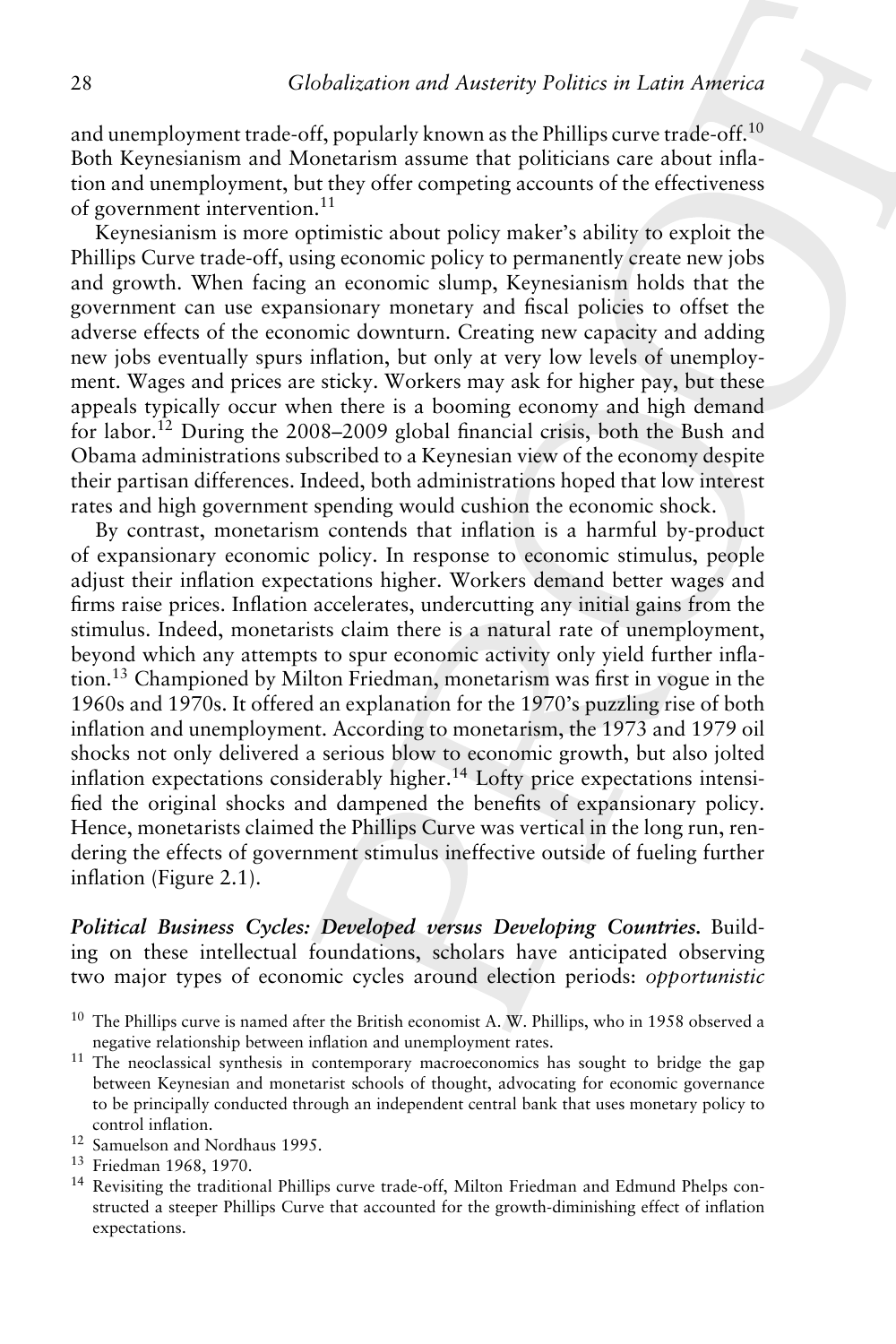

figure 2.1. The Phillips Curve Trade-Off. The figure shows the tensions between Keynesian and Monetarist views. Keynesians suggest that policymakers can readily trade off unemployment and inflation. Monetarist, however, claim that this trade-off is only short-term. Moving from point A to point B, policymakers can reduce the unemployment rate below its natural level with expansionary policy, but only temporarily. Expansionary policies breed higher inflation expectations, shifting the Phillips curve rightward. Moving from point B to point C, the unemployment rate returns to its natural equilibrium, but inflation is permanently higher.

and *rational political business cycles*. The opportunistic view of economic cycles is rooted in a Keynesian view of the world but differs in its policy prescriptions. While strict Keynesians proscribe expansive macroeconomic policies in response to a demand shock, elections serve as the catalyst for political business cycles. Politicians, seeking reelection, deliver an economic boost to win votes notwithstanding the extent of the economy's spare capacity (or size of the output gap).<sup>15</sup> They ambitiously slash interest rates and ramp up spending to create jobs and growth. However, the political choice to exploit the Phillips Curve leads to an electoral boom and bust. The aggressive expansion before elections overheats the economy instead fueling inflation, and ultimately, an economic correction following elections.

By contrast, the "rational" school of thought is rooted in a monetarist view of the world. Politicians attempt to demonstrate their competence by boosting growth and lowering unemployment, but their efforts are only fruitful in a world of incomplete information. When voters are savvy, they are wise to politicians' incentives to inflate the economy. Voters adjust their inflation expectations higher, diminishing the effect of expansionary policy. Political tinkering yields few economic gains for society, but leaves an inflationary nuisance.

<sup>&</sup>lt;sup>15</sup> The output gap is measured as the difference between actual GDP and potential GDP.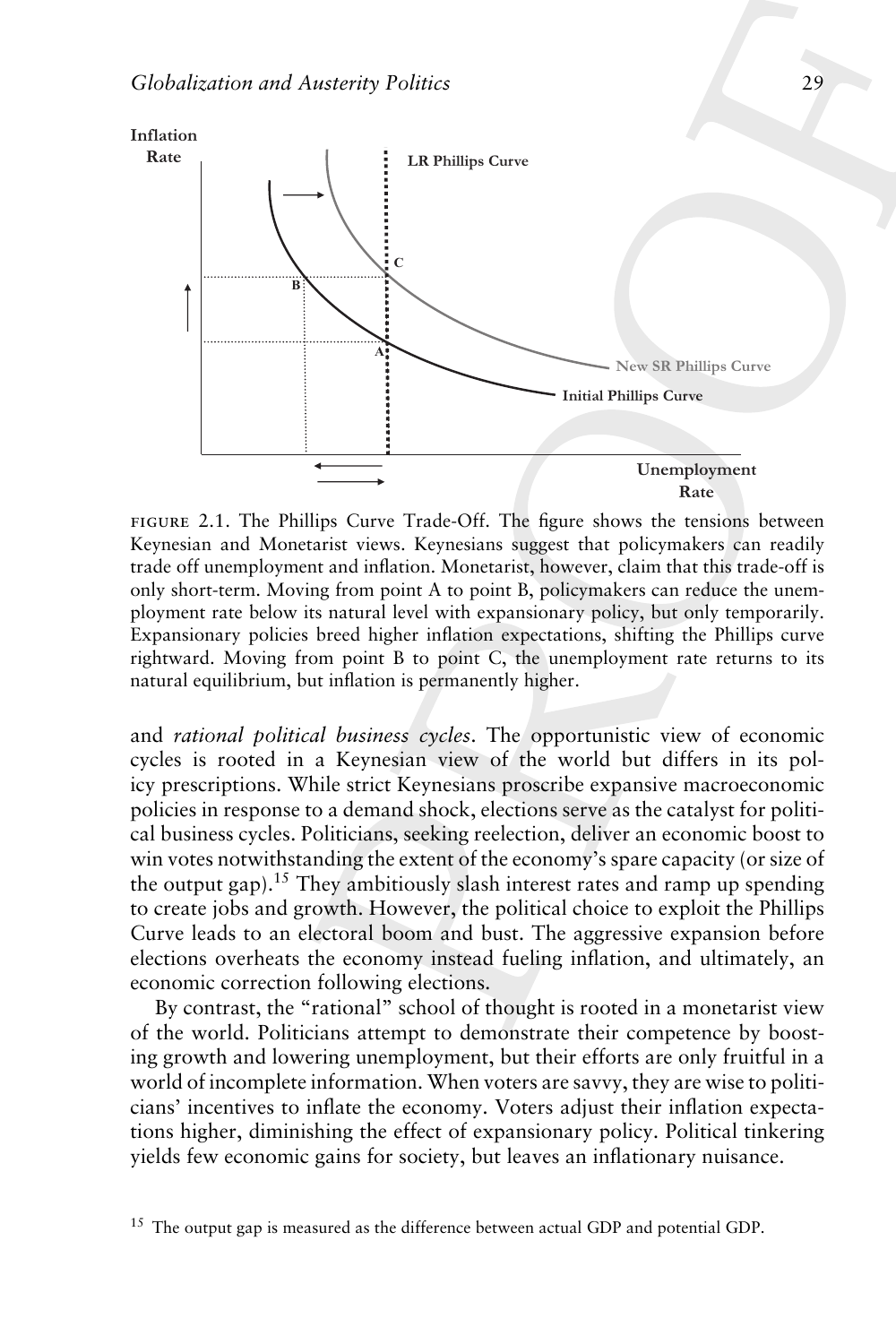When do politicians stimulate the economy and when do they opt not to intervene? Political business cycle theory predicts a schism between developed and developing countries. According to political business cycle theory, reelectionminded politicians should be most likely to prime the economic pump in newly democratized regions, like Latin America, where information is less transparent and presidential power is relatively unchecked. Without independent central banks, strong legislatures, or free media, the political economy literature expects that chief executives engineer an economic bonanza notwithstanding its inflationary cost.<sup>16</sup> Faced with widespread inequality and poverty, developing country politicians rapidly expand the economy, hoping to provide jobs and boost wages. By contrast, in developed countries, scholars have found that politicians often avoid creating political business cycles because they fear that a sophisticated, fiscally conservative electorate will punish them at the polls.<sup>17</sup>

#### 2.2. political austerity theory

Do developing country politicians also sometimes choose not to intervene in the economy? If so, what is the trigger for their orthodox economic behavior given that fiscal conservative voters are presumably less likely to be found in countries hampered by poverty and income inequality? Are politicians monetarists who are skeptical of the benefits of stimulus?18 Or, are they repressed Keynesians? Are they optimistic about the government's ability to create jobs and growth before elections, but nonetheless choose neutrality?

In the following pages, I advance a new theory that explains this variation in elite approaches to economic policy making. Building on the political models of macroeconomic policy making previously outlined, this theory seeks to account for political choices about the unemployment-inflation trade-off.<sup>19</sup> The conventional choice of using economic stimulus to create growth and jobs has its obvious electoral benefits. But, what explains the counterintuitive choice of not tinkering with the economy? Why might politicians come to favor inflation control, even at the cost of creating more jobs and growth?

# **2.2.1. Financial Means**

Political austerity theory argues that politicians approach this economic tradeoff based on two critical policy making dimensions: financial means and political motivations. Financial means reflect the policy capacity to deliver an

<sup>16</sup> See footnote 1.

<sup>&</sup>lt;sup>17</sup> See Rogoff and Sibert 1988; Rogoff 1990; Brender and Drazen 2005, 2008.

<sup>&</sup>lt;sup>18</sup> Monetarists would have claimed that Latin American politicians were confronted with a steeper Phillips Curve in the 1990s. Compared to earlier decades, any government attempts to spur growth and jobs would have instantaneously sparked inflation because of higher inflation expectations stemming from past price shocks.

 $19$  Political austerity theory only makes a claim about the weights politicians assign to their loss functions for inflation and unemployment; it does not make any predictions regarding the actual shape of the Phillips curve.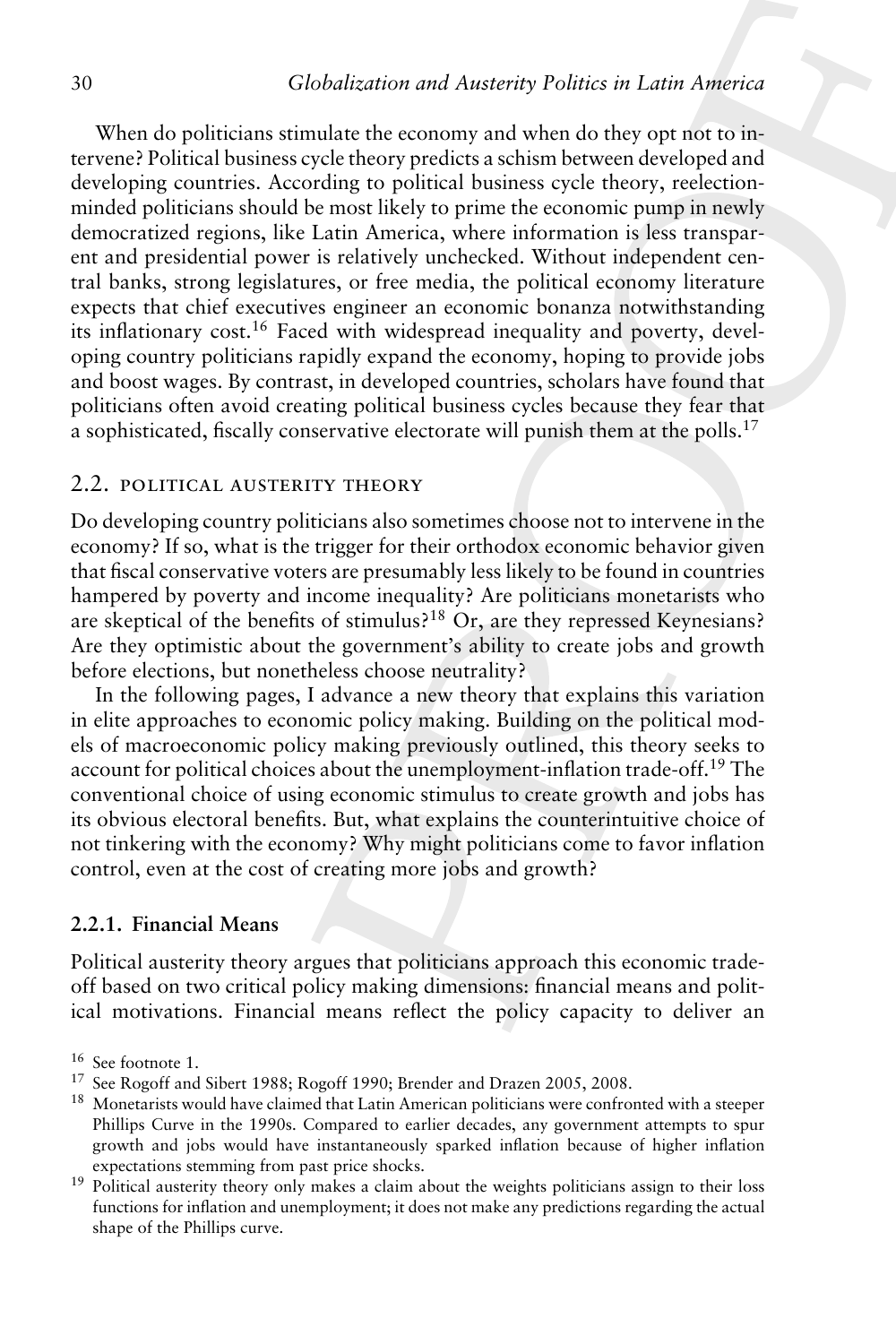economic boost. There are two major ways that governments stimulate the economy. They spend more than they tax from one year to the next, widening a budget deficit that fuels economic growth. Alternatively, the central bank uses open market operations to expand the money supply. It buys government bonds, adding funds to the banking system and spurring lower interest rates. Low rates then boost consumption and investment.

Why might countries not possess such financial means? It is often difficult, for developing countries to use expansionary economic policies. Such policy actions often depend on government's fiscal space, $2<sup>0</sup>$  or the availability of budgetary resources to finance budget shortfalls. Unlike most developed countries, narrow tax bases and shallow domestic financial markets leave many developing countries with few funding options domestically.<sup>21</sup> Governments can alleviate such fiscal constraints, however, by borrowing funds externally or compelling the central bank to fund deficits by printing money. When governments use foreign financing to cover their budgetary expenditures, they typically tap one of two sources: bond issuance or bank loans.

For those countries that choose to finance their funding shortfalls in global financial markets, politicians are often at the mercy of investors who are preoccupied with debt repayment.<sup>22</sup> In order to increase the likelihood of repayment, investors demand sound fiscal and monetary policies. With a low tolerance for uncertainty, they often look unfavorable upon large, politically motivated fiscal deficits that might disrupt debt repayment flows. Such policies threaten to spark capital withdrawal and spike funding rates. Therefore, debt-ridden developing country governments frequently do not possess the policy flexibility to create an aggressive electoral expansion. By contrast, when foreign debt is comprised mostly of international bank loans, politicians have more scope for economic stimulus.

Why is international bond financing more constraining than bank lending? Certainly, it is reasonable to conclude that bankers also prefer sound macroeconomic governance. The first part of the theoretical framework, presented later in this chapter, offers an explanation. With orders of magnitude more debt holders in the case of bond markets than international banking, market debt creates a more credible threat of capital withdrawal. This exit threat enhances the power of creditors over debtors, allowing them to impose their austerity demands.

#### **2.2.2. Political Motivations**

Political motivations refer to the political incentive to use macroeconomic powers for electoral gain. According to the traditional political business cycle logic,

 $20$  Fiscal space can be defined as the availability of budget room that allows governments to provide resources for a desired purpose without any prejudice to the sustainability of a government's financial position (IMF, 2005).

<sup>&</sup>lt;sup>21</sup> Gavin and Perotti 1997.

<sup>22</sup> Keohane and Milner 1996; Mosley 2000; Mosley 2003; Wibbels 2006.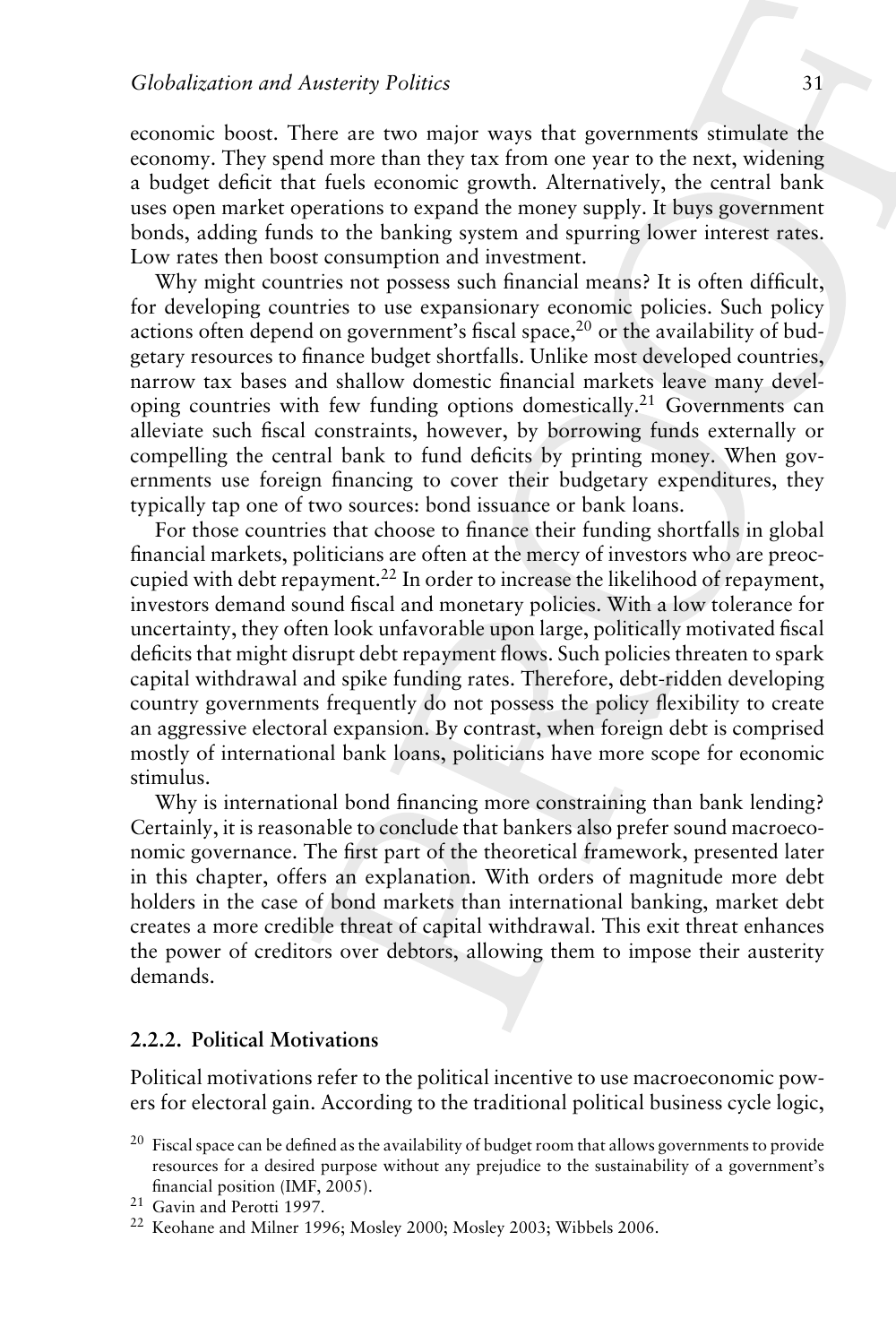election-minded politicians should exploit the Phillips Curve to deliver jobs and growth to their constituents notwithstanding any longer-term costs (such as fiscal deficits, inflation, or recession).<sup>23</sup>

When might governments stray from these traditional political goals? In countries where severe inflationary shocks have scarred the electorate, I argue that politicians often invoke a different electoral calculus. Building on the psychology literature on decision making, the second part of the theoretical framework claims that politicians (and their technocratic communities) often base their economic choices on their own transformative historical experiences. For instance, German political elites today conduct economic policy with a price stability bias even years after the Weimer Republic's extraordinary trillion-fold inflation. Current German Chancellor Angela Merkel, for instance, recently stressed that "protecting people from inflation: that's what really matters."<sup>24</sup> In fact, Germany's strident opposition to looser monetary conditions during the euro crisis partly reflects the country's deep-seated inflation fears.

Like pre-World War II Germany, many crisis-plagued developing countries have suffered from chronic deficits and stubbornly high inflation that eroded living standards. In the worst cases, these severe price shocks dismantled economic and political systems. With the dangers of lofty economic expansions chiseled into their political minds, political and technocratic elites develop a consensus for sound macroeconomic governance. Notwithstanding ideological differences, they place a high weight on inflation control. They may hold a Keynesian view of the economy – maintaining their faith in the government's ability to spur economic activity – but now fear voter retribution for highly accommodative policies that risk inflation. Alternatively, they may subscribe to a monetarist view of the economy, believing that government stimulus in inflation-prone countries will have little economic effect beyond sparking more inflation. Either way, inflationary crises make political and technocratic elites less tolerant of non-orthodox stimulus.

Finally, beyond learning from history personally, politicians also fear that voters have learned from these past shocks. Deeming that a broader constituency favors low inflation – reaching well beyond the private sector – politicians from across the political spectrum gravitate toward the center on macroeconomic issues.

# **2.2.3. Electoral Economic Strategies: The Spendthrift or the Miser?**

Political austerity theory employs these two policy making dimensions to make predictions about elections and economic outcomes in developing countries (Table 2.1). Conditional on these means and motivations, I expect a country's major macroeconomic indicators to vary both intertemporally and crossnationally. When governments possess both the policy capacity to deliver an

 $^{23}$  Inflation is most likely when there is a small output gap, or little spare capacity, in the economy.

<sup>24</sup> *La Stampa*, July 11, 2007.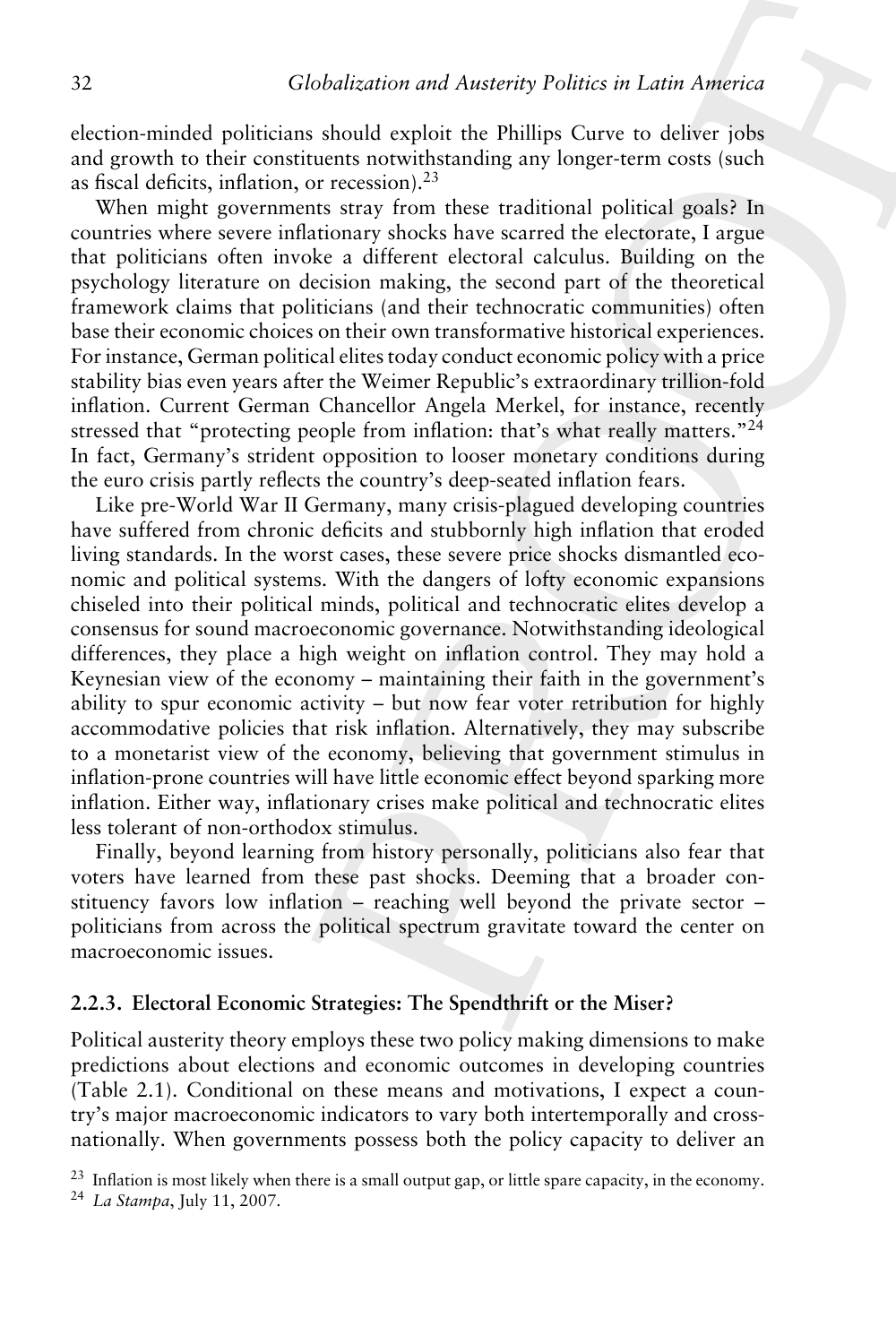|                                            | Political Motivation                                                                                                       |                                                                                                                              |
|--------------------------------------------|----------------------------------------------------------------------------------------------------------------------------|------------------------------------------------------------------------------------------------------------------------------|
|                                            | Low Inflation-Aversion                                                                                                     | <b>High Inflation-Aversion</b>                                                                                               |
| Low<br>Funding<br>Constraints<br>Financial | <b>Expansionary Policy</b><br>The Traditional PBC<br>(High Growth, High Inflation Cycle)                                   | <b>Neutral-Contractionary</b><br>The Inflation-Averse<br>Political Austerity Cycle<br>(Moderate Growth, Low Inflation Cycle) |
| Means<br>High<br>Funding<br>Constraints    | <b>Neutral-Contractionary</b><br>The Market-Induced<br>Political Austerity Cycle<br>(Moderate Growth, Low Inflation Cycle) | Contractionary<br>The Political Austerity Cycle<br>(Low Growth, Low Inflation Cycle)                                         |

table 2.1. *Macroecomonic Policy Expectations: The Spendthrift or the Miser?*

economic boost and the political incentive to use macroeconomic policy for electoral gains, they are likely to create a political business cycle. Otherwise, we should expect to observe one of three different types of political austerity cycles.

*Planning a Politically Timed Boom.* In assessing these means and motivations, let us first consider the sequencing of the political business cycle. Recall that the political business cycle logic expects that political strategies for the economy are often crafted several years before the election. Why? Economists have widely documented that the lag between policy decisions and economic outcomes may last as long as nine to eighteen months.<sup>25</sup> Tax cuts and spending initiatives are subject to administrative and bureaucratic delays, whereas interest rate cuts take time to feed through different channels of the economy. Investment decisions, price setting, and wage contracts are typically fairly sticky.

Therefore, chief executives have strong political motivation to lay the foundations of their economic plans several years before elections. For example, evidence from the Nixon tapes – available from the National Archives – shows that during the first year of his presidential term, Richard M. Nixon had already pressured the Federal Reserve to fire up the printing presses and expand the money supply in October 1969. Shortly after the nomination of Federal

 $25$  Long and variable lags associated with macroeconomic policy are well documented by both economists and political scientists. A lag arises when monetary policy does not immediately affect income, employment, and prices (Friedman 1970; see also Bernhard, Broz, and Clark 2002). On average, economists have found that monetary policy changes affect national income with a six- to nine-month lag and prices with a twelve- to eighteen-month lag (Friedman 1970).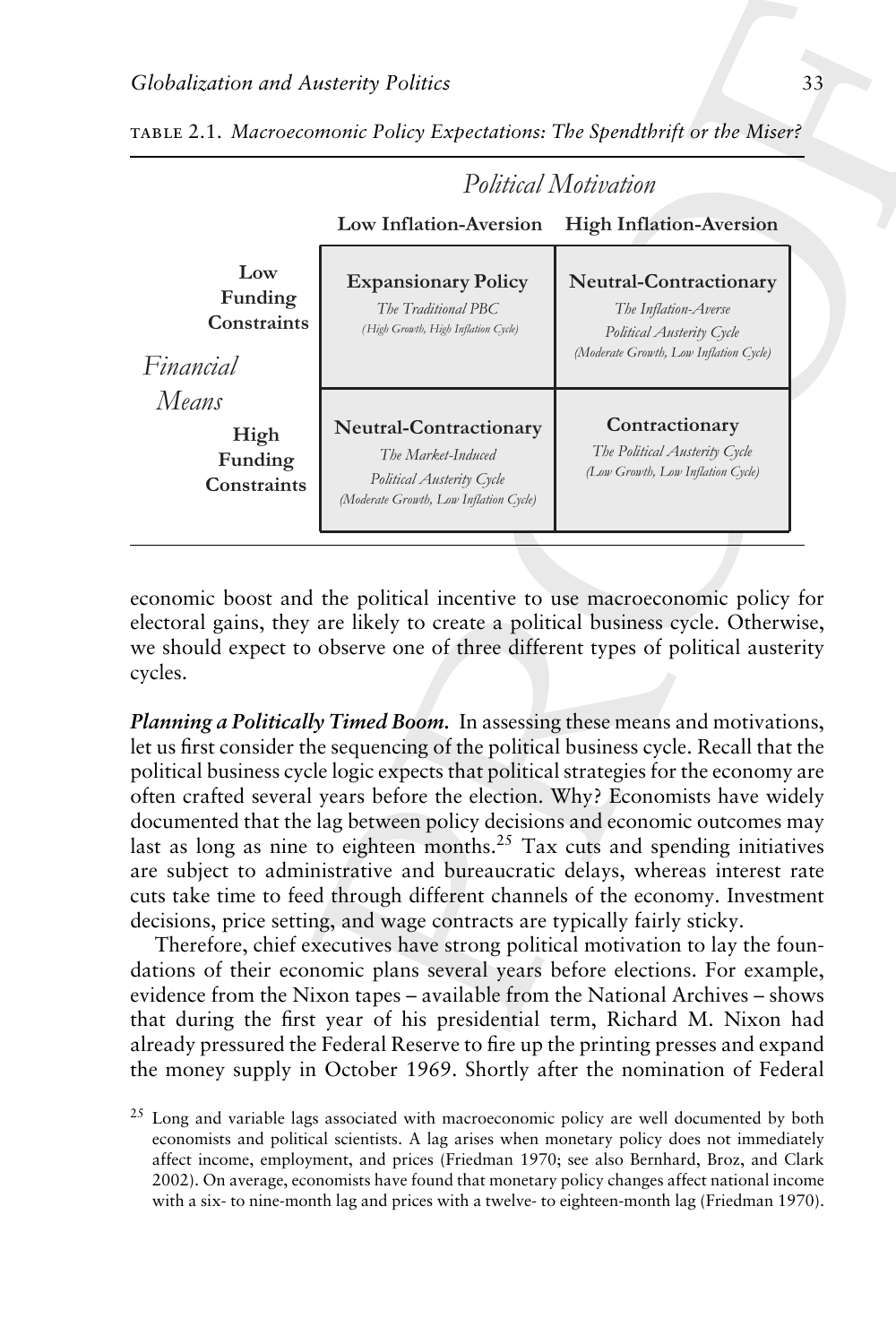Reserve Board Chairman Arthur Burns, Nixon brazenly referred to "the myth of the autonomous Fed," telling his Federal Reserve Chairman, "I'm counting on you Arthur to keep us out of recession."26 In line with Nixon's expectations, Chairman Burns lowered the key monetary policy target at the time – the discount rate – by 1.5 percentage points in the two years before the 1972 presidential reelection campaign.

Similarly, in my interview with Venezuelan Presidential Secretary Carmelo Lauría, the key advisor to President Jaime Lusinchi boasts that they drafted the blueprint for a political business cycle from day 1. They would carry out a much-needed fiscal retrenchment during their early years, in hopes of surfing an economic upturn in the two years before the 1988 elections.<sup>27</sup> Notably, they ultimately used fresh proceeds from their bank creditors to craft a textbook political business cycle.<sup>28</sup>

*Market Indebtedness Roils Political Plans.* Even the best laid political plans are dependent on a government's financial means, or its fiscal space to fund new electoral spending. In debt-burdened countries, the structure of creditor-debtor relations often influences the government's capacity to stimulate the economy. A classic electoral engineering of the economy a la Nixon and Lusinchi is ´ most likely when global bond markets account for a relatively low share of government's external debt financing. Tapping alternative external financing resources, including bank lending and bilateral/multilateral aid, allows governments to avoid subjecting their policy decisions to bond market scrutiny. Moreover, governments also become less vulnerable to credit disruptions when they have access to considerable revenues from non-market sources, such as commodity income and central bank credit.

In other words, if we presume that presidents are motivated by the classic electoral calculus – providing growth and jobs to voters – and are unhindered by financial market conditionality, they are most likely to be spendthrifts. The combination of low-funding constraints and low-inflation aversion should yield a tried-and-true political strategy for winning votes: the *traditional political business cycle* (upper left quadrant of Table 2.1).

Otherwise, we should observe one of several types of political austerity cycles, characterized by low inflation and low-to-moderate growth. In the first

<sup>&</sup>lt;sup>26</sup> For further information about Nixon's political influence over Burns, see Tufte (1978), Abrams (2006), and the Nixon Tapes at the National Archives and Records Administration, College Park, Maryland.

<sup>&</sup>lt;sup>27</sup> Author's interview with Carmelo Lauría, Caracas, Venezuela, March 5, 2007. Carmelo Lauría was the presidential secretary for Jaime Lusinchi (AD) from 1984 to 1988. He later served as Carlos Andrés Perez's Interior Minister following the 1992 coup. An AD party stalwart, Lauría also previously worked as Planning Minister in Perez's first cabinet.

<sup>28</sup> In the prelude to elections, Venezuela's fiscal accounts swung from a 4 percent of GDP budget surplus during 1985–1986 to a 7 percent budget deficit during 1987–1988.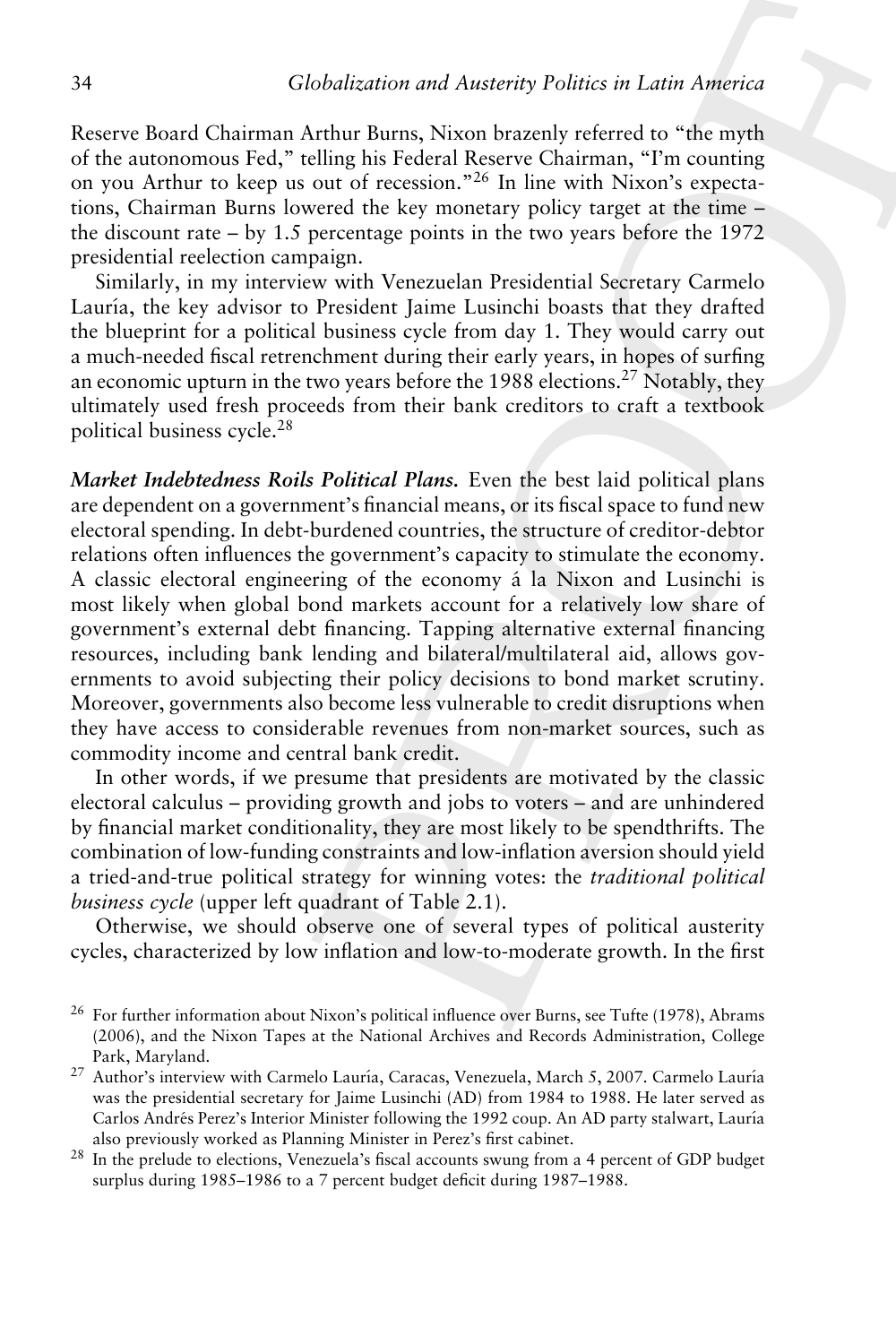kind of political austerity cycle, politicians maintain the impulse to prime the economic pump. However, when the structure of sovereign debt is comprised mostly of global bond issues rather than international bank lending, market indebtedness acts as an important constraint on political behavior. Although access to international bond markets initially expands economic possibilities, a heavy reliance on bond markets often creates serious vulnerabilities. Major credit disruptions can quickly raise the financial cost of expansionary policies and suddenly foil the best laid political plans in the years, or even months, before new elections. Moreover, elections themselves are often an important source of market unrest; capital flight triggered by political uncertainty can further complicate efforts to fund election-year deficits with global finance.

Fearing capital exit, stimulus-minded politicians strike a macroeconomic compromise, often pursuing neutral (or even contractionary) economic policies that result in a *market-induced austerity cycle*. Indeed, politicians foster a lowinflation environment in hopes of assuaging investor concerns about politically induced debt disruptions, but continue to target moderate levels of growth and job creation (lower left quadrant of Table 2.1). Depending on the severity of the credit shock, however, achieving these growth targets may prove to be quite difficult.

*Signaling Macroeconomic Competence.* Conversely, chief executives in developing countries may have a different set of political motivations. Rather than preemptively planning an economic boom in the years preceding a national election, they instead opt for a neutral mix of economic policies that yield an *inflation-averse austerity cycle* (upper right quadrant of Table 2.1). These policies are designed to tame the inflationary beast, yet still provide for moderate growth and job creation. Similar to the political business cycle, these economic plans are typically drafted years before an election in light of the lag between economic policy choices and outcomes.

For instance, in the prelude to Chile's 1999 elections, President Eduardo Frei told his budget director, Joaqu´ın Vial, that he was not willing to have "one iota of additional inflation." During budget talks in the summer of 1998, nearly a year-and-a-half before presidential elections, Frei told Vial that he wanted a balanced budget. In Vial's words, politicians like Frei who "had the memories of runaway inflations and massive budget deficits, they know they cannot fool around with economics. They were not willing to take risks with inflation."29

In line with this view, I argue that politicians, who arrive in office after devastating inflationary crises, swapped electorally timed fiscal and monetary expansions for balanced budgets and inflation-targeting. Politicians concluded that price stabilization policies could be more effective at signaling their competence in managing the economy than vigorous growth strategies.

<sup>&</sup>lt;sup>29</sup> Author's interview with Joaquín Vial, April 23, 2007.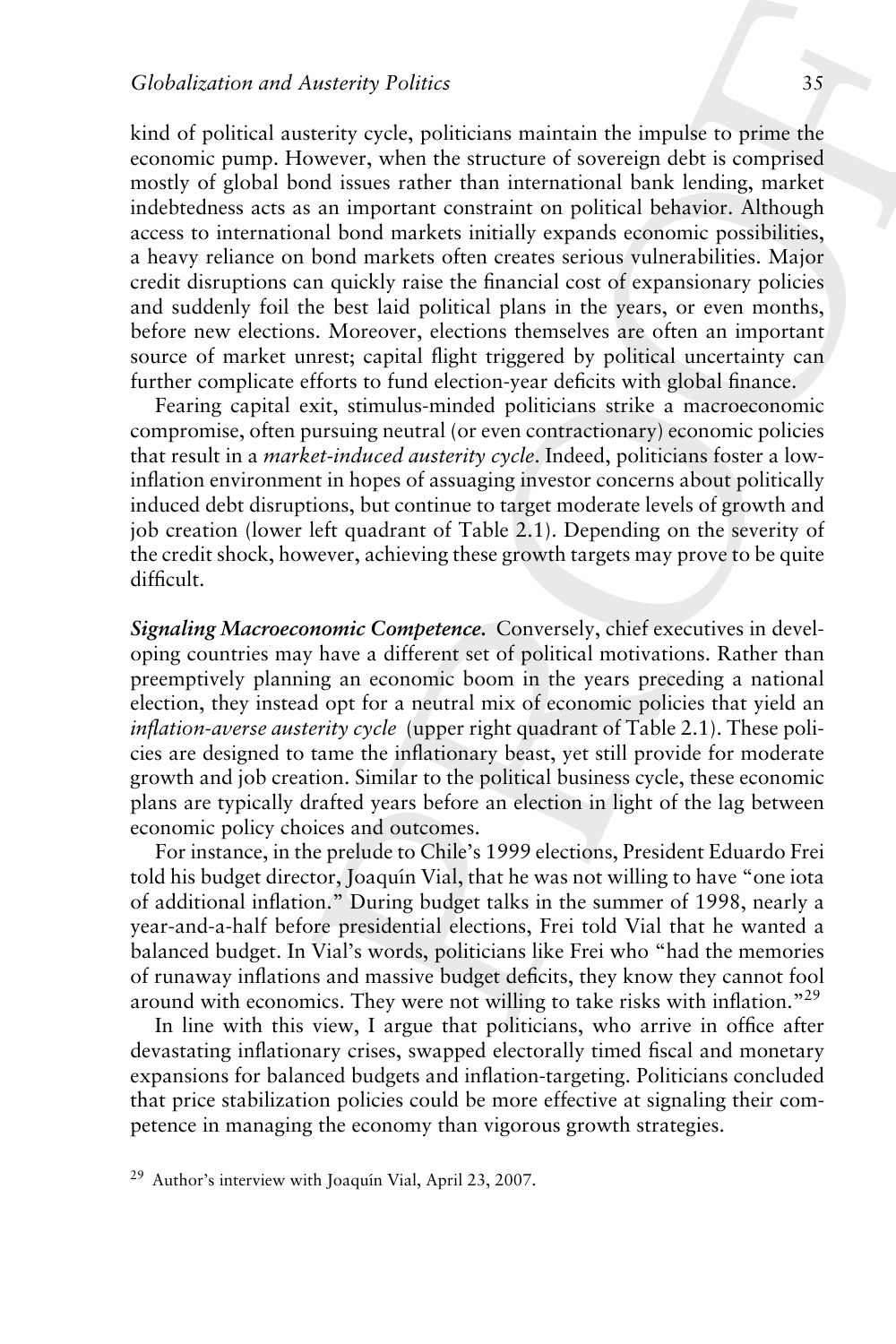The extent of the political austerity cycle, however, is conditional on a government's financial means. When governments have ample external financing resources (such as bank lending and multilateral/bilateral aid) or windfall domestic revenues (from commodity income and privatization proceeds) that are independent from global financial markets, they are less vulnerable to market downturns and credit crunches. They can deliver price stability without risking severe deflation. However, when inflation-averse governments possess heavy debt market burdens, an initial effort to control inflation can quickly become a serious drag on the economy. Unexpected credit shocks can catapult interest rates higher, raising the cost of capital for governments and firms. Economic growth often slows considerably more during election years than politicians had initially planned, producing the most severe form of austerity politics (lower right quadrant of Table 2.1). Miserly politicians relentlessly pursue low inflation; first aimed at placating a perceived inflation-sensitive electorate and then their flighty global creditors.

In the following section, I first outline the causal logic of political austerity theory, showing when I expect economics to constrain political choices in developing countries. I then examine when domestic political decisions instead shape economic outcomes. For both of these relationships, I outline how shifts in financial means and political motivations alter not only political behavior generally, but also election-year politics, yielding a political austerity cycle rather than a political business cycle.

## 2.3. it's a wonderful market: the politics of bond finance

In the holiday classic, *It's a Wonderful Life,* Peter Bailey, the manager of *Bailey Building & Loan,* takes a long-term view of his borrowers. When Peter extends a loan to the taxi driver Ernie Bishop to build a house, he does not anticipate an immediate return. Rather, he expects to receive principal and interest payments over the course of many years as Ernie Bishop steadily expands his income. Indeed, *Bailey Building & Loan's* profitability depends on the livelihood of Bishop and other small businessmen and citizens of Bedford Falls.

The same logic holds for international banks that invest in a country's economic growth and development: loan portfolios are built for the long-term horizon. Reminiscent of Peter Bailey, international commercial banks have a vested interest in debtors' economic viability. During hard economic times, this shared financial fate encourages new bank lending. Hoping to forestall a severe profitability shock and protect their future business, bankers extend new funds to beleaguered borrowers. However, the perpetual promise of new funds dampens belt-tightening incentives, creating a moral hazard problem.<sup>30</sup>

<sup>&</sup>lt;sup>30</sup> See footnote 34 in Chapter 1.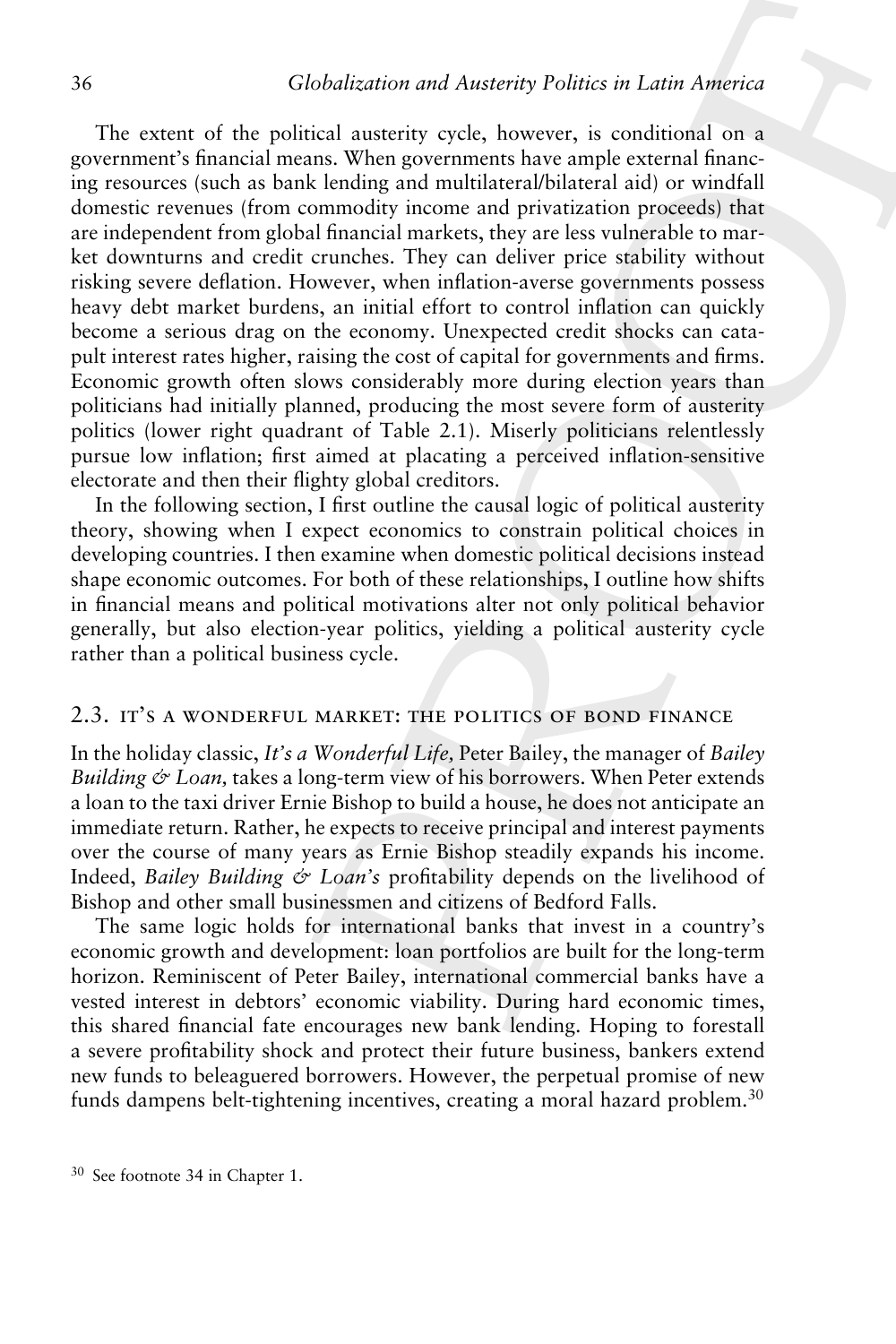Rather than cutting back on household spending, for example, Ernie Bishop might funnel funds to more pressing needs, such as a new taxicab battery or a visit to the family doctor. Similarly, armed with fresh bank loans, sovereign borrowers may choose to spend on politically popular education and health care benefits instead of debt repayment.

When banks become heavily saddled with these bad loans, they too might teeter on the brink of insolvency. Not surprisingly, they eventually search for an exit strategy from this difficult-to-dissolve lending relationship. The cantankerous but thrifty majority shareholder, Mr. Henry F. Potter, for instance, wanted to dissolve the foundering *Bailey Building & Loan* and liquidate its assets.

In the wake of the 1980s' debt crisis, the structure of global finance experienced a transformation worthy of an alternative ending to the holiday classic, where a disenchanted George Bailey opts to follow the path of Potter rather than his father Peter. Initially, heavily exposed commercial banks engaged in Peter Bailey-style lending, offering billions of dollars in fresh funds to debtridden developing countries notwithstanding their credit difficulties. By the end of the 1980s, however, many senior global bank executives echoed Henry F. Potter's miserly worldview. Swimming in a wreckage of outstanding developing country debt obligations, they hoped to cut their financial losses before drowning in a sea of red. For example, Jack Clark, Citibank's senior officer for developing country debt, lamented about debtor government's tendencies to ignore conditionality embedded in the loan agreements:

We provided capital for ten years, and they didn't even have to think about turning to their domestic resources to get the very best of them ... they've really got to think seriously about how to bring in foreign investment, attract capital, and mobilize effectively the resources they have; and they aren't doing it! $31$ 

Following a decade of earnings losses on their Latin American portfolios, the U.S. government and global banking institutions finally advocated a market solution to the debt problem under the banner of the Brady bond restructurings: replacing defaulted bank loans with short-term bond issuance (Figure 2.2). What was the effect of this shift in the method of government financing? International capital, behaving more like Potters than Baileys, demanded an immediate return on its capital. As a result, the global bond market became the enforcement mechanism for the conditionality that was regularly breached under the bank lending system. In Chapter 5, I extend this discussion about the historical importance of the transformation of Latin American debt. In the next section, I advance a new theoretical framework that explains how this structural shift in government debt composition diluted political control of the economy in developing countries.

<sup>31</sup> Frieden 1987.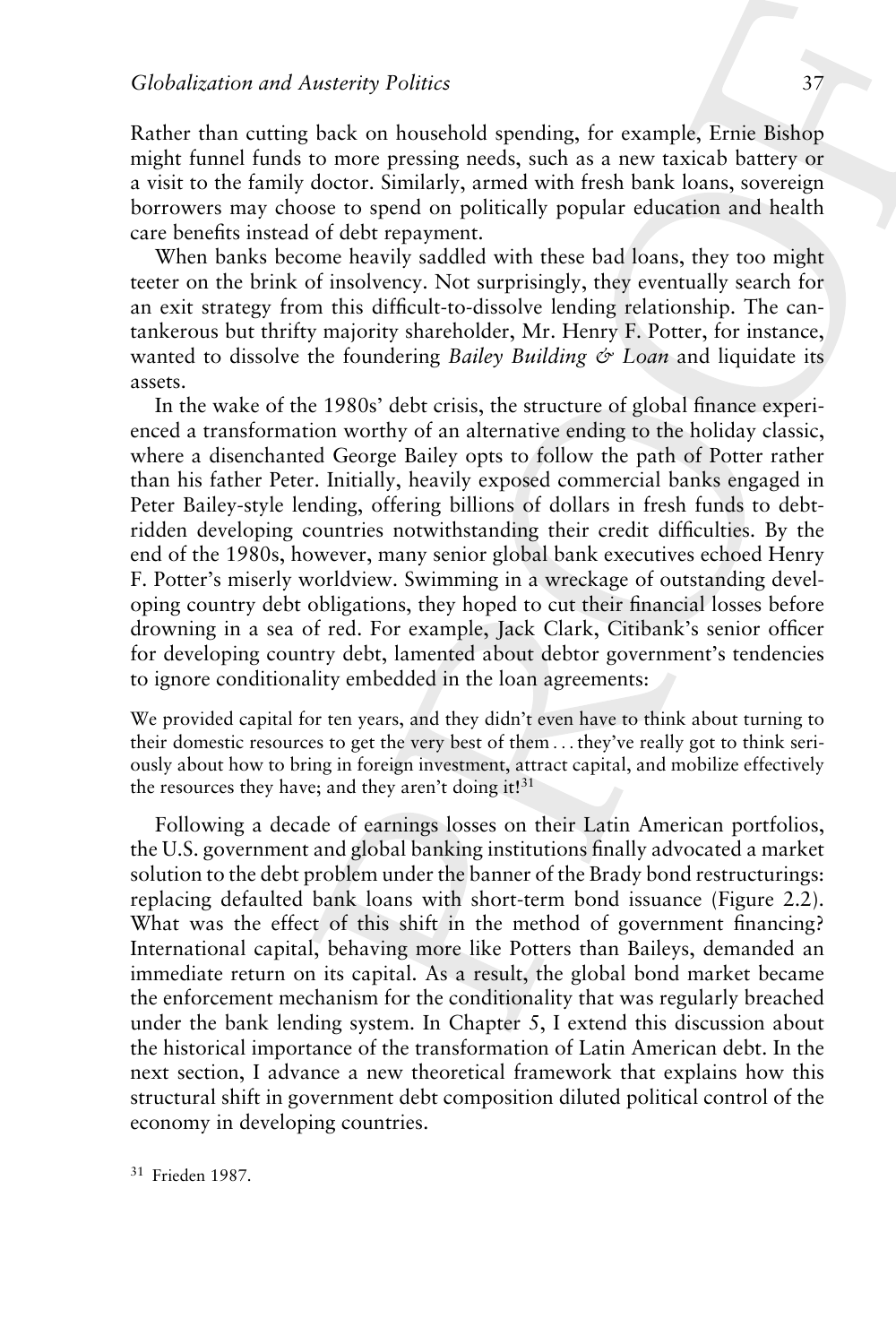

figure 2.2. Bond Issuance Supplants Bank Lending (Sixteen Latin American Countries, Aggregate).

*Source:* Global Development Finance

## **2.3.1. Structure of Lending and Creditor-Debtor Relations**

International creditors of all shapes and sizes have fairly similar preferences. They want borrowers to repay their debts; therefore, they endorse restrictive economic policies that ensure steady remuneration. If this is the case, why are bondholders more successful than bankers at imposing their austerity demands? Employing a counterintuitive collective action logic, I argue that bondholders operate in a strategic environment that yields a stronger disciplining effect on borrowers.

Informed by Mancur Olson's seminal group theory, we know that members in a small group often prefer to pay for some portion of a collective good than survive without it.<sup>32</sup> In the world of finance, we can think of a country's solvency as a collective good for creditors. When a government's balance sheet is in good health, steady debt repayments benefit all creditors, no matter their size or stake in a borrower's financial affairs. That said, when a borrower encounters financial difficulties, only those creditors with the largest financial stake in the borrower's solvency are likely to commit new funds. Which creditors are most likely to provide this financial backstop? Bondholders, with dispersed ownership and small stakes in the debtor's financial future, are most likely to cut their financial ties. By contrast, I argue that centralized bankers are more apt to overcome their coordination problem and extend new funds to the sovereign borrower. Ironically, however, overcoming the collective action problem leaves bankers with less leverage over debtor government policies than bond markets.

<sup>32</sup> Olson 1965.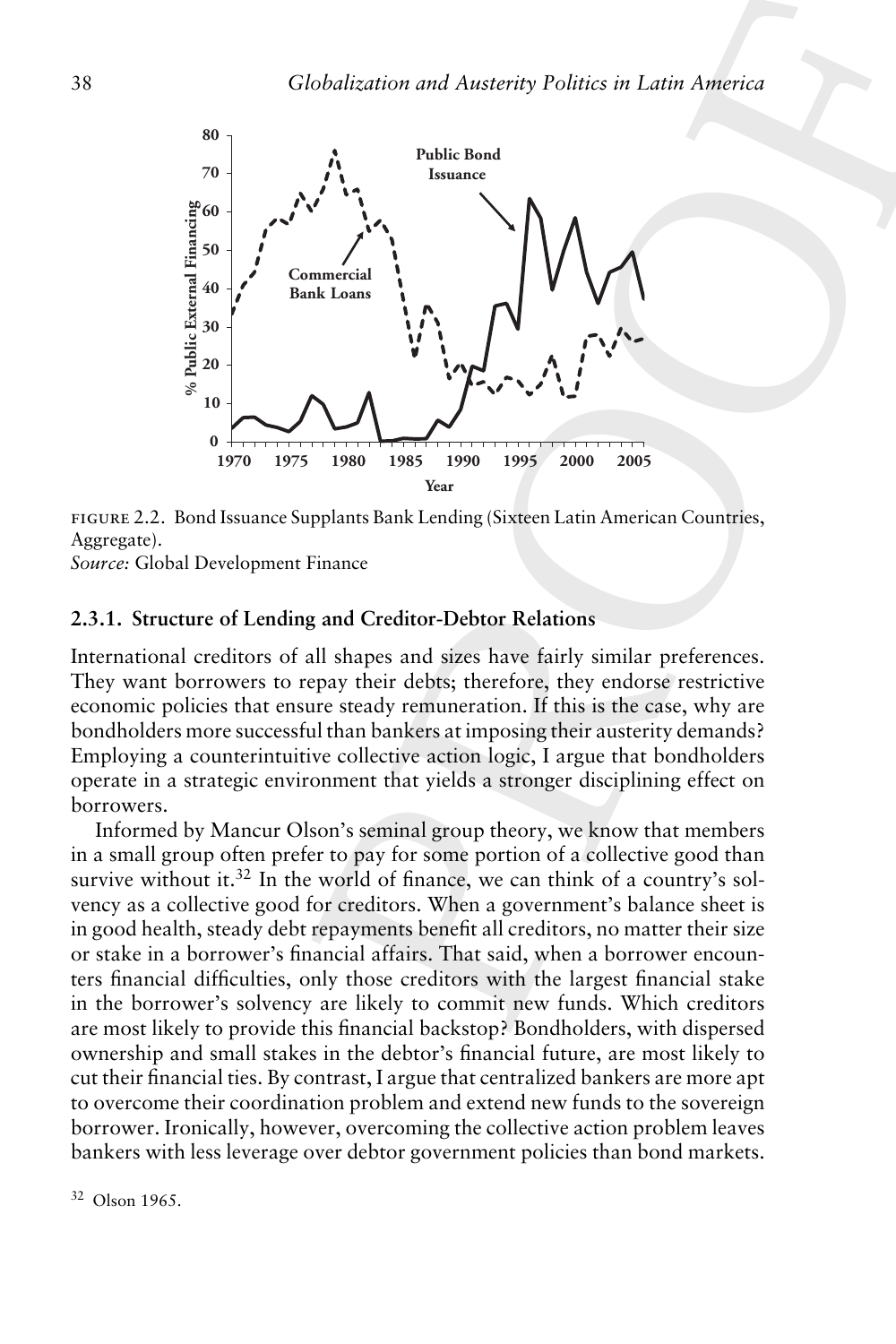*Centralized Creditors and Sovereign Borrowers.* What explains this surprising trend? Commercial bank lending is characterized by a small and centralized pool of creditors. As members of a small group, their size offers them a collective action advantage. They can use this advantage coercively, starving borrowers from future lending until they are repaid. Alternatively, creditors can help borrowers evade default by offering new financing, a phenomenon known as "defensive lending."

Why would creditors extend new fund injections, rather than cut financing completely? Why is borrower solvency a collective good? There is a timeless adage that epitomizes the banker's dilemma.

The old saying holds. Owe your banker one thousand pounds and you are at his mercy; owe him 1 million pounds and the position is reversed.

– John Maynard Keynes

Aiming to recover their money over the long term, creditors often act counterintuitively in the short term. Small creditor groups typically have highly concentrated exposures to their debtors. As a result, the return of their money is directly linked to debtors' financial health. If they were to cut financing fully, it would only accelerate debtors' road to default and eliminate any hope of recovering their investment. By keeping borrowers afloat, creditors are safeguarding their own balance sheets from a severe profitability shock. Therefore, creditors not only lend defensively, but they also often absorb substantial costs along the way, including rescheduling old debts.

Why not take a free ride? Why not refuse to extend new loans to beleaguered borrowers, but enjoy the benefits of other banks' efforts to stave off sovereign bankruptcies? The cost of widespread defection is too high. If all lenders cut their credit lines, they would risk a massive default, a fatal blow to their balance sheets, and a mutually assured destruction to the entire banking consortium.

In the world of global finance, there are numerous examples of small creditor groups injecting new money into their debtors. A small commercial bank cadre with high loan exposure to development country governments renewed their lending throughout the 1980s debt crisis. Similarly, local banks were reluctant to unwind their exposure to Japanese *kereitsu* and Korean *chaebols* during the 1997–98 East Asian crisis, and the U.S. government repeatedly sunk cash into salvaging General Motors in the wake of the 2008 global financial crisis.

In exchange for new funding, creditors often require that borrowers curtail their balance sheet growth to improve their chances of debt repayment. Despite calls for conditionality, however, small creditor groups often suffer from a moral hazard problem. Their large stake in borrowers' solvency – along with the promise of new funds – undermines their capital exit threat and ultimately borrowers' compliance (Figure 2.3).

For example, during the heyday of global bank lending to developing countries in the 1970s and 1980s, bank steering committees were organized to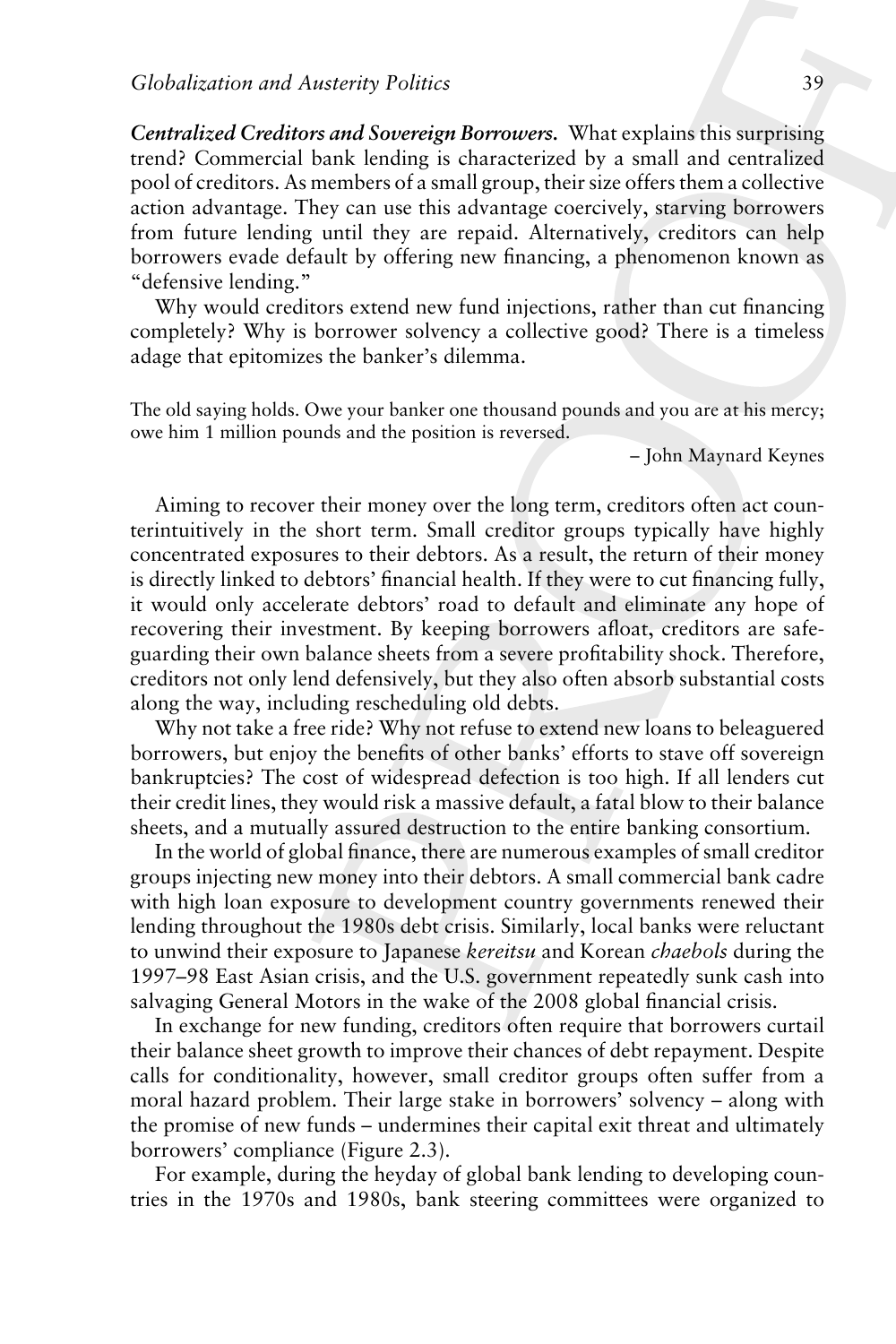

FIGURE 2.3. Creditor Relations under Centralized Commercial Bank Lending.

negotiate with borrowers. In addition to four to five major banks, bank steering committees typically included the International Monetary Fund (IMF), which often offered temporary financial assistance. In return for new loans, countries were expected to follow certain conditions and sacrifice some policy sovereignty. IMF conditionality required a commitment to laissez-faire economic policies – including fiscal austerity and tight monetary policy – that increased the likelihood of debt repayment.<sup>33</sup>

Notwithstanding these calls for economic adjustment, government borrowers frequently missed their conditionality targets and waived out of banker and IMF-supported programs.<sup>34</sup> Ironically, IMF agreements alone were not a sufficient condition to ensure conservative, market-friendly behavior. The high creditor concentration characteristic of global bank lending allowed governments to retain control over their economic decisions.

*Decentralized Creditors and Sovereign Borrowers.* By contrast, political austerity theory argues that bond markets are plagued by collective action failures, which I claim allows bondholders to more bluntly impose their austerity demands on sovereign governments. Typically, collective action failures should impede societal groups from pressuring governments. Ironically, in this case, the coordination problem increases creditors' influence over debtor governments. Why?

In a world of decentralized finance, collective action failures are quite common because of the ownership dispersion that is characteristic of bond markets. Investors are numerous, anonymous, and scattered internationally. When credit is channeled across such a large pool of financiers, creditors not only reduce their exposure to borrowers, but also their stake in their financial futures. They hold too paltry a share of governments debt exposure to warrant incurring the costs of securing the collective good of borrower solvency. Creditors do not want to provide new funds, or participate in costly, lengthy restructuring negotiations. These predictions are in line with collective action theory,

<sup>33</sup> Vreeland 2003.

<sup>&</sup>lt;sup>34</sup> Haggard (1985) finds extremely low rates of compliance with the IMF's Extended Fund Facility (EFF) from 1974–1984. Of the thirty cases studied, sixteen were cancelled and eight more were never implemented. Compliance with fiscal targets was especially poor. In a study of IMF conditionality programs, Edwards (1989) finds that conditions on the government's deficit were met in only 30 and 19 percent of programs in 1983 and 1984.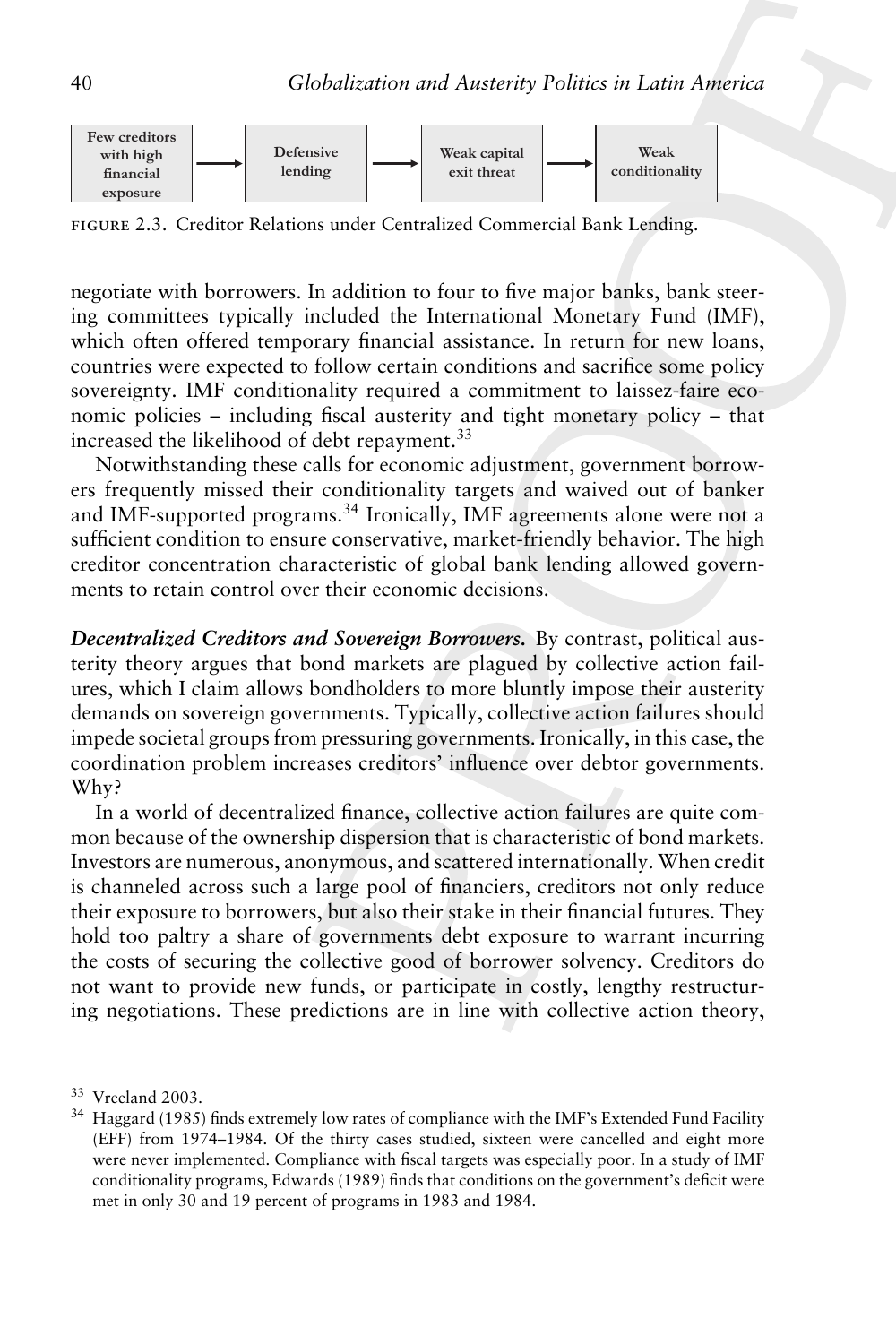which claims that large, heterogeneous groups often experience coordination failures.35

Unlike centralized bankers who must lend defensively to avoid a devastating blow to their balance sheets, bondholders can cut their financial ties to borrowers without incurring a severe profitability shock. Rather, they can sell their bonds for marginal losses in secondary markets.

What might prompt bondholders to sell their assets? Wary bondholders want assurances about governments' credit standing; they hope politicians adhere to conditionality pledges of fiscal discipline and low inflation that raise the likelihood of debt repayment. According to Mosley's (2000) mutual fund manager survey, for example, investors rate a stable inflation environment, budget discipline, and debt service capacity as having the greatest effect on their asset allocation.<sup>36</sup>

When governments veer from economic discipline, these actions can create stiff political repercussions for governments known as "sudden stops." When borrowing from decentralized debt markets, governments that rely on bond markets for their funding needs are susceptible to severe reversals of international capital inflows.

According to the economics literature on sudden stops, such capital reversals are often most severe for highly indebted emerging market borrowers.37 As witnessed by the financial crises in Mexico (1994–1995), Russia (1998), East Asia (1998–1999), and Argentina (2001–2002), investors can literally halt financial flows overnight by dumping their bonds.

How do these capital reversals translate to tighter macroeconomic constraints? The depressed demand for government bonds creates a higher sovereign risk premium in secondary bond markets that reflect investors' expectations about higher deficits and inflation. $38$  Not only do higher interest rates pose a direct threat to government spending possibilities through larger interest payments, but also to the real economy by dampening consumption and investment.<sup>39</sup> They also risk inciting a vicious cycle of financial outflows, budget shortfalls, and credit downgrades.

Without access to global capital markets, policy makers cannot spend to offset the downturn. Unlike developed countries that have the capacity to stimulate their economies to protect jobs, even when faced with large-scale capital flight, cash-starved developing countries rarely have the same flexibility.<sup>40</sup> With

<sup>&</sup>lt;sup>35</sup> Group members, with low personal stakes in the collective good, often prefer to survive without the collective good than pay their share (Olson 1965).

<sup>36</sup> Mosley 2003.

<sup>37</sup> Calvo 1998; Calvo and Reinhart 2000; Calvo, Izquierdo, and Talvi 2003; Kaminsky, Reinhart, and Vegh 2004.

<sup>38</sup> Mosley 2003; Reinhart et al. 2003; Ahlquist 2006.

<sup>39</sup> See footnote 37.

<sup>40</sup> Gavin and Perotti 1996; Calvo 1998; Obstfeld 1998; Calvo and Reinhart 2000; Mosley 2003; Kaminsky, Reinhart, and Vegh 2004; Obstfeld and Taylor 2005; Wibbels 2006; Edwards 2007.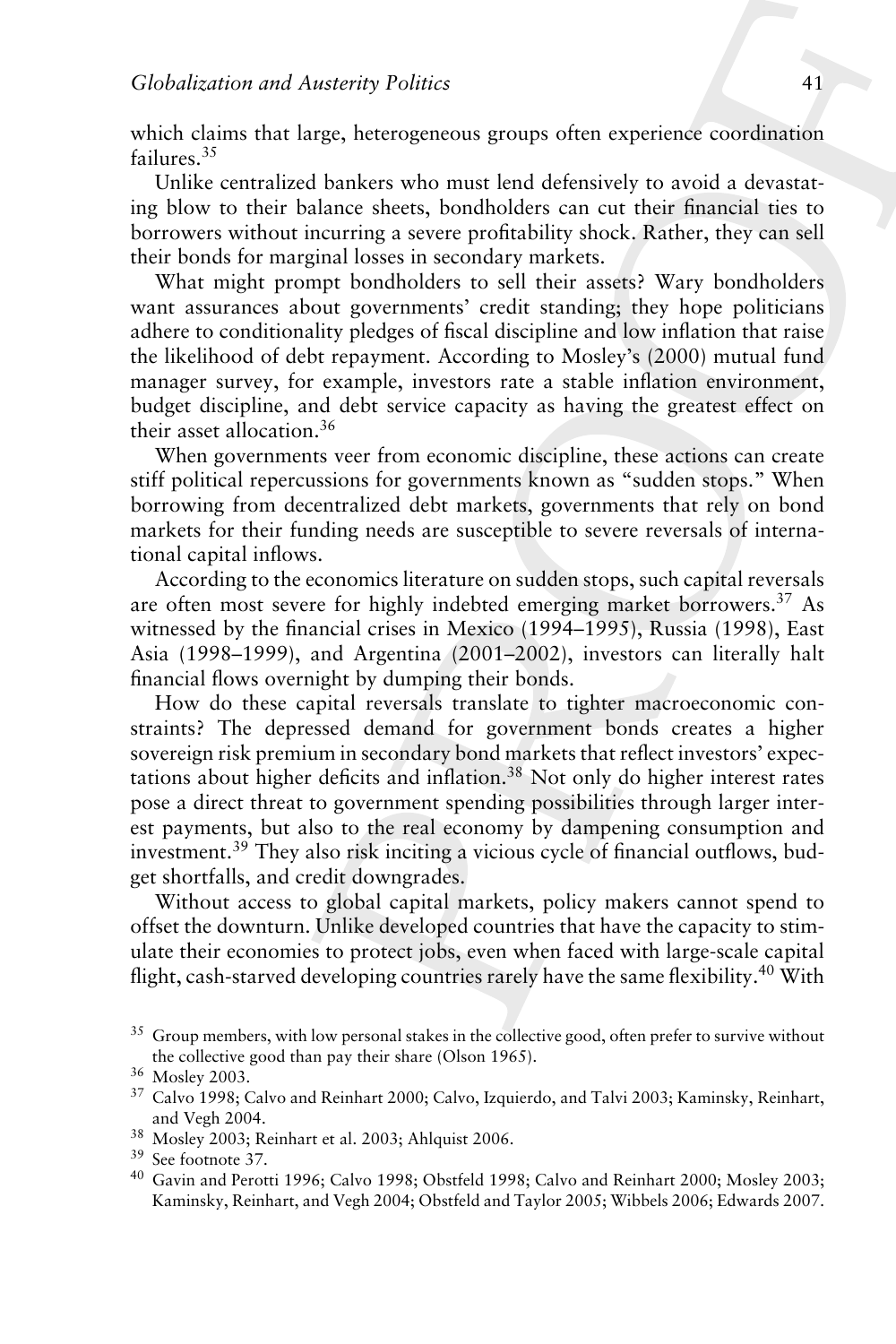

figure 2.4. Creditor Relations under Decentralized Bond Financing.

few alternative domestic funding sources, they are deeply dependent on global financial markets, leaving them at investors' mercy.

In light of these severe costs, decentralized bond markets often act as an enforcement mechanism for conditionality agreements (Figure 2.4). Perhaps, the former Governor of the Central Bank of Argentina, Javier González-Fraga, put it most succinctly jesting that "markets can give you cancer and cost you your life."41 Hoping to reduce their risk of illness, debt-dependent governments often create a low inflation "market-friendly" environment, even when it detracts from their domestic political agendas.

*What Triggers the Market Disciplining Mechanism?.* When does conditionality gain its teeth? Does issuing an international bond immediately subject governments to these financial pressures? With bond market membership, do countries simply become hostages to the market, living and dying with booms and bust in global liquidity? Alternatively, under what conditions might markets give governments more latitude?

I argue that the market disciplining mechanism does not work instantaneously. Rather, it is a consequence of developing a high dependence on global bond markets for government financing. At low levels of financial market dependence, debt-fueled booms often occur. For example, many countries throughout Latin America initially tapped international markets to finance more government spending in the wake of the 1980s' debt crisis. Beyond Latin America's borders, Greece borrowed for years from global bond markets – boosted by its 2001 euro membership – before eventually encountering funding difficulties.

By comparison, countries are headed for trouble when they become too indebted to global financial markets. Notwithstanding ebbs and flows in global credit, countries are judged by bond investors based on their ability to make debt payments. As bonds account for a greater share of a government's financing needs, the global investment community centers its microscope on government decisions, fretting that rising debt burdens might complicate timely repayments. Countries become more vulnerable to credit shocks, whether they are instigated by external factors (such as global credit downturns) or internal factors (such as domestic economic difficulties).

Conversely, countries that have a low exposure to global bond markets are less vulnerable to changes in global liquidity. They represent a relatively safe

<sup>&</sup>lt;sup>41</sup> Author's interview with Javier González-Fraga, Buenos Aires, August 16, 2006.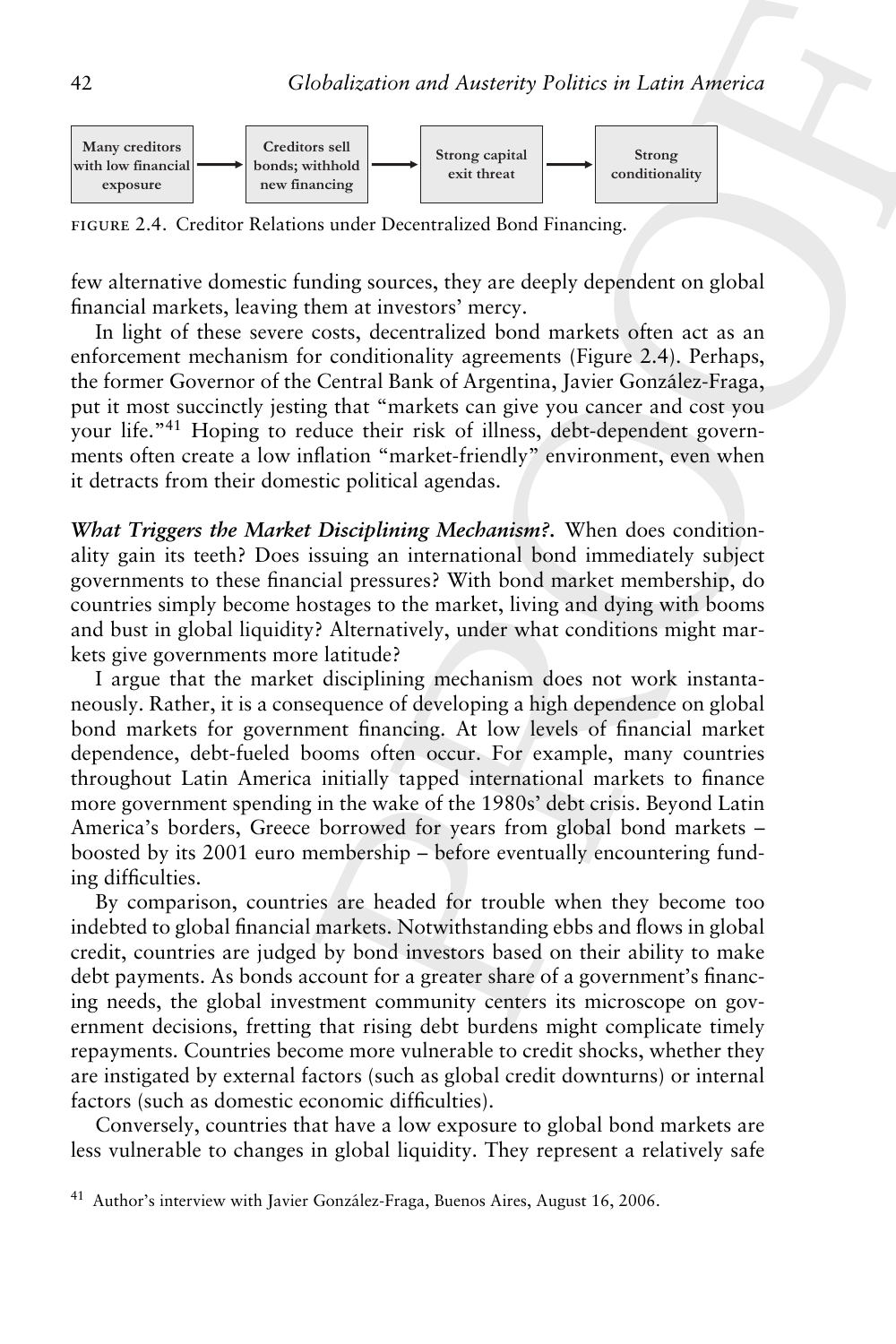destination for dedicated emerging market bond portfolios that have to invest their resources in sovereign assets. For example, Chile – a country with little exposure to global capital markets – issued US\$2.4 billion of new global bonds between 2001 and 2002 despite tight global credit conditions following the September 11 terrorist attacks and neighboring Argentina's debt crisis.<sup>42</sup>

*The Strength of Market Conditionality.* Does the market mechanism ever fail to enforce conditionality? For instance, what if a group of bondholders account for a considerable amount of a sovereign borrower's outstanding debt? Like bankers, do they act in the interest of the borrower? Might they forgive some debt in hopes of recovering part of their larger investment?

Let us consider Argentina's 2001 debt default, the most acute form of capital exit. The dispersed ownership structure left bond investors with little stake in Argentina's solvency. Their refusal to extend new credit impeded the country from financing not only its outstanding debt payments but also its expenditures. The government's funding difficulties were the catalyst for its austere response to the 2001 crisis and eventually the government's default.

In the aftermath of Argentina's default, a group of creditors representing 24 percent of the original bondholders refused to agree to the terms of Argentina's 2005 debt exchange. Given that these creditors held US\$20 billion, or nearly a quarter of Argentina's defaulted debt, why did these "holdouts" opt for litigation? If political austerity theory is correct, shouldn't they lend defensively? Why did they instead obtain court orders banning Argentina from raising funds in international markets?

Notwithstanding the involvement of some peak bondholder associations, I contend that the dispersion of ownership of these "holdouts" across countries and industries was too vast to muster an effective collective action campaign. They spanned the globe in all shapes and sizes, from hundreds of thousands of Japanese, Italian, and German retail bond investors to dozens of foreign corporates and further smatterings of global mutual fund managers, investment banks, and hedge funds. With nearly 100 different lawsuits across both sovereign and international jurisdictions (including the World Bank), litigation strategies differed from improving the terms of the bond exchange to a full recovery of assets.43 Unlike cross-border bank lending, the financial stake of any individual bondholder's debt was too low to warrant acting in the interest of the sovereign borrower.44

<sup>42</sup> World Bank's Global Development Finance (GDF) Database.

- <sup>43</sup> For further details, see the IMF 2005 Argentina Article IV Consultation and the Congressional Research Service's 2010 report, titled "Argentina's Defaulted Sovereign Debt: Dealing with the Holdouts."
- <sup>44</sup> Notably, in order to address this collective action problem with minority holdouts, the new bonds issued during Argentina's 2005 debt exchange include collective action clauses (CAC) that allow a super-majority of holders to overrule holdouts and alter the financial terms of the contract in any future restructuring.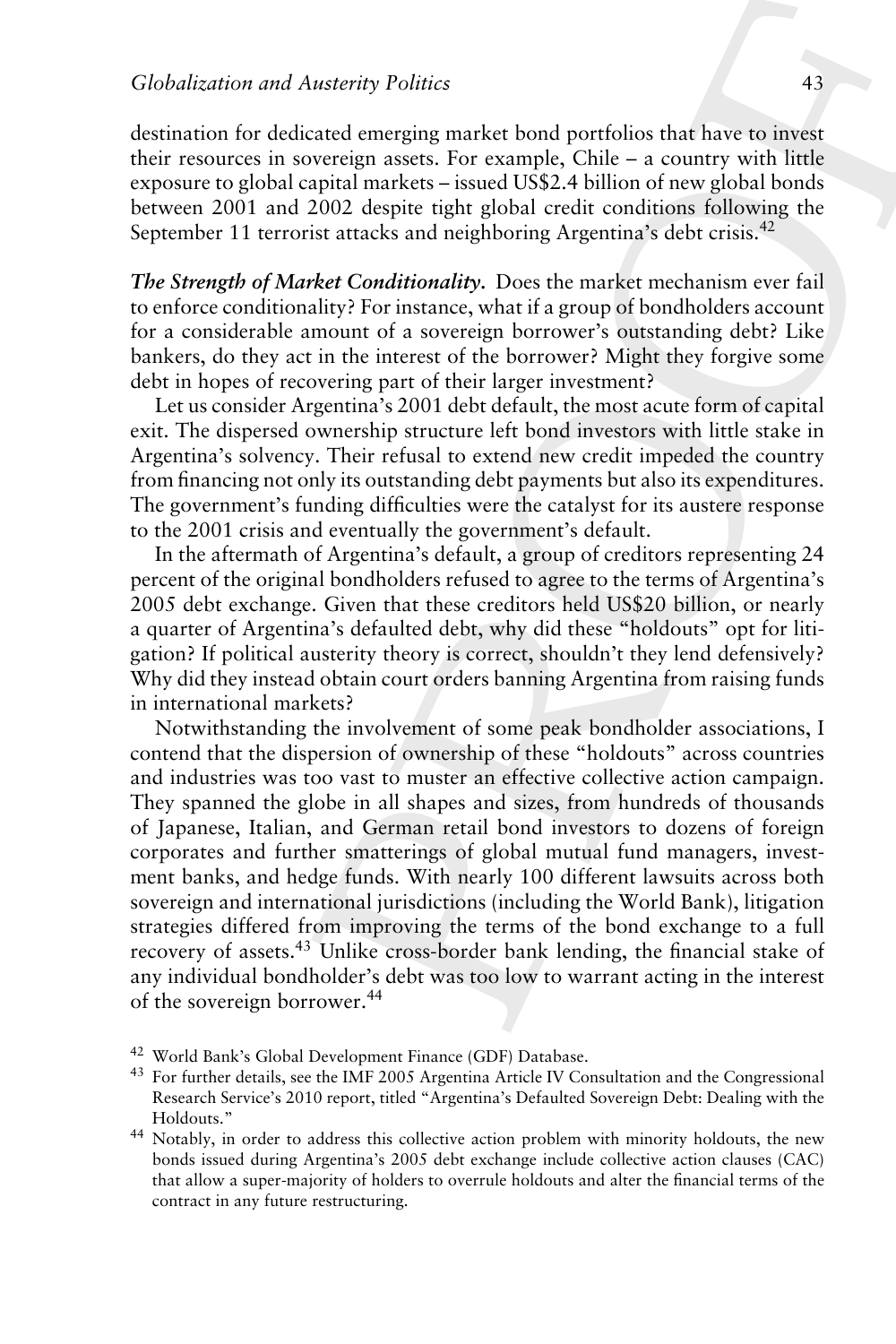Therefore, creditor defection in the Argentine 2001 case is straightforwardly in line with my theoretical expectations. Ownership dispersion created a coordination problem that left Argentina authorities without international financing, and thus without any options beyond austerity. Alfonso Prat-Gay, Argentina's Central Bank Governor in the wake of the 2001–2002 crisis, recounts this quandary highlighting that "there was no room to maneuver on the fiscal side; the only option was a tighter fiscal stance ... There was little fire power!"45

In response to these constraints, the Néstor and Cristina Kirchner governments covered their budgetary shortfalls with Venezuelan bilateral financing, the development of local bond markets, and new commodity proceeds.<sup>46</sup> More recently, however, when strapped for cash, Cristina Kirchner reopened global creditor talks in 2010 and reached a settlement with two-thirds of the initial "holdouts." Nevertheless, without any collective-action clauses that force full creditor participation, the remaining "holdouts" threaten to disrupt the government's eventual return to international capital markets.47 With external funding in short supply, Cristina Kirchner has labeled the creditor ban on government financing as "the most severe restriction on the Argentine economy in recent decades."48

In summary, the nature of bond markets is different from bank lending. Both types of creditors hope to recover their investments. However, a long-term view is built into a bank loan portfolio, whether its composition is international or domestic. For example, when a local bank extends a loan financing the expansion of a grocery store, it awaits repayment over the course of years as the store expands its business and revenues. In the short term, it is difficult to recall the loan. Until the store is profitable, the owner is unlikely to have sufficient funds to repay both the principal and interest. Indeed, the financial interests of lenders and borrowers are intertwined.

The same logic holds for international banks that invest in a country's economic growth and development; it's a long-term horizon that allows debtors to have flexibility. By contrast, when credit is channeled through bonds rather than banks, short-term claims are inherently dispersed across a pool of global creditors that can immediately withdraw their financial commitment to borrowers. This capital exit threat narrows the policy space that debtors have to veer from "investor-friendly" balanced budgets and low inflation policies.

<sup>45</sup> Author's interview with Alfonso Prat-Gay, Buenos Aires, May 24, 2007. Prat-Gay was central bank governor for both Presidents Duhalde and Kirchner from 2002–2004.

<sup>46</sup> Argentina sold bonds worth US\$7.6 billion bilaterally to Venezuela, and US\$8.5 billion in the local currency market.

<sup>47</sup> These remaining creditor "holdouts" amount to 8 percent of the original bondholders, and hence, are not subject to the new 2005 collective action clauses that legally bind minority creditors to negotiated restructurings.

<sup>48</sup> *BBC News*, June 24, 2010.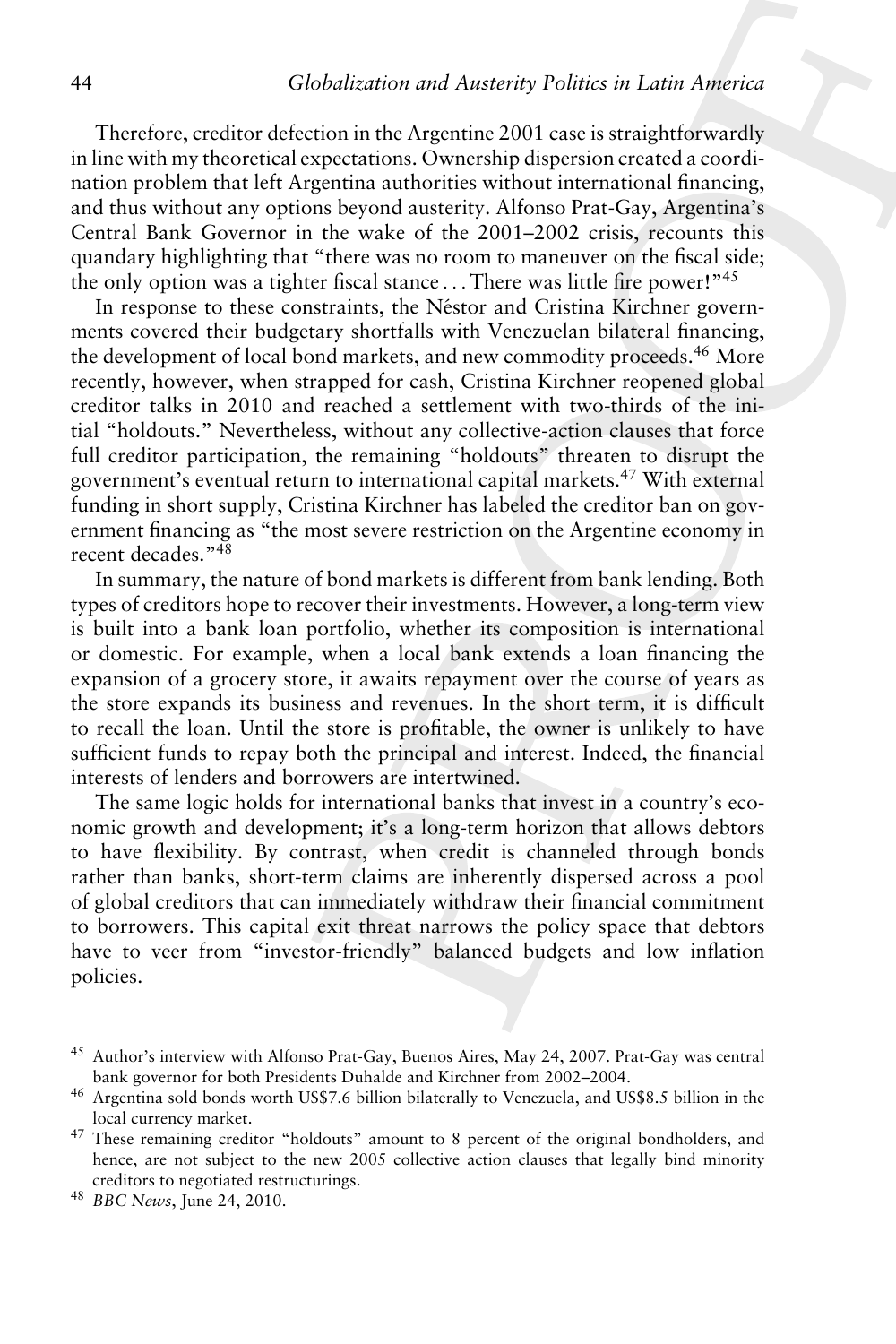## **2.3.2. Elections and Decentralized Finance**

Decentralized global finance may generally be restraining, but why would politicians choose austerity during elections? Why not instead stimulate the economy before elections and deal with the market fallout later? In this section, I develop the theory's predictions about sovereign debt and elections. I claim that electoral uncertainty intensifies the disciplining effect of decentralized bond markets, making political austerity cycles more likely than political business cycles. Why? Politicians, who fund their debt in a decentralized system, must operate in a world laden with short-term incentives and high uncertainty.

Ironically, short-term political agendas are displaced by bondholder's own myopia. Portfolio bond investors do not hesitate to liquidate their exposure, given their low personal stake in borrower solvency. In fact, their livelihood often depends on minimizing even the most minor losses from bad investments. They are driven by the short-term competition of attracting new clients within the investment management industry. Given that clients evaluate fund managers on their relative quarterly and annual returns, they do not want to hold deteriorating assets that cause them to underperform industry-wide benchmarks.<sup>49</sup> Rather, they are likely to "cut and run" should governments struggle to refinance their obligations.<sup>50</sup>

Bond investors are also a conservative lot that dislike uncertainty, particularly any events that threaten to impair asset values. Not surprisingly, elections in politically less predictable environments raise many concerns. Even if developing country elections do not produce a change in political leadership, investors often fret that they might yield a new set of economic priorities.<sup>51</sup> For example, Mosley's (2000) international fund manager survey reveals upcoming elections are among the five most important factors affecting asset allocation in emerging market countries. Other scholars have also found that speculative behavior increases during election periods.<sup>52</sup> In fact, developing countries typically face a higher cost of capital during election years, when both credit rating downgrades and higher bond premiums are considerably more likely.<sup>53</sup>

How do politicians respond to these mercurial markets? They face a political conundrum. If they ignore these market pressures and engineer a preelection boom, they risk precipitating capital flight, a spike in their sovereign risk premium, and a destabilizing shock that undermines the economic vote. On the other hand, convincing bondholders of their good credit standing often entails adopting deflationary rather than inflationary policies.

<sup>&</sup>lt;sup>49</sup> Calvo and Mendoza 2000; Mosley 2000.

 $50\,$  Two characteristics of emerging market bond financing often magnify investors' concerns about short-term default risk. First, when governments have foreign-currency debt, their repayments are subject to foreign exchange losses from devaluation/depreciation. Second, many developing countries issue debt with maturities of one year or less, creating a frequent need for refinancing.

<sup>51</sup> Leblang 2002; Mosley 2003.

<sup>52</sup> Leblang and Bernhard 2000; Frieden and Stein 2001; Leblang 2002; Mosley 2003.

<sup>53</sup> Block and Vaaler 2004; Vaaler, Schrage, and Block 2006.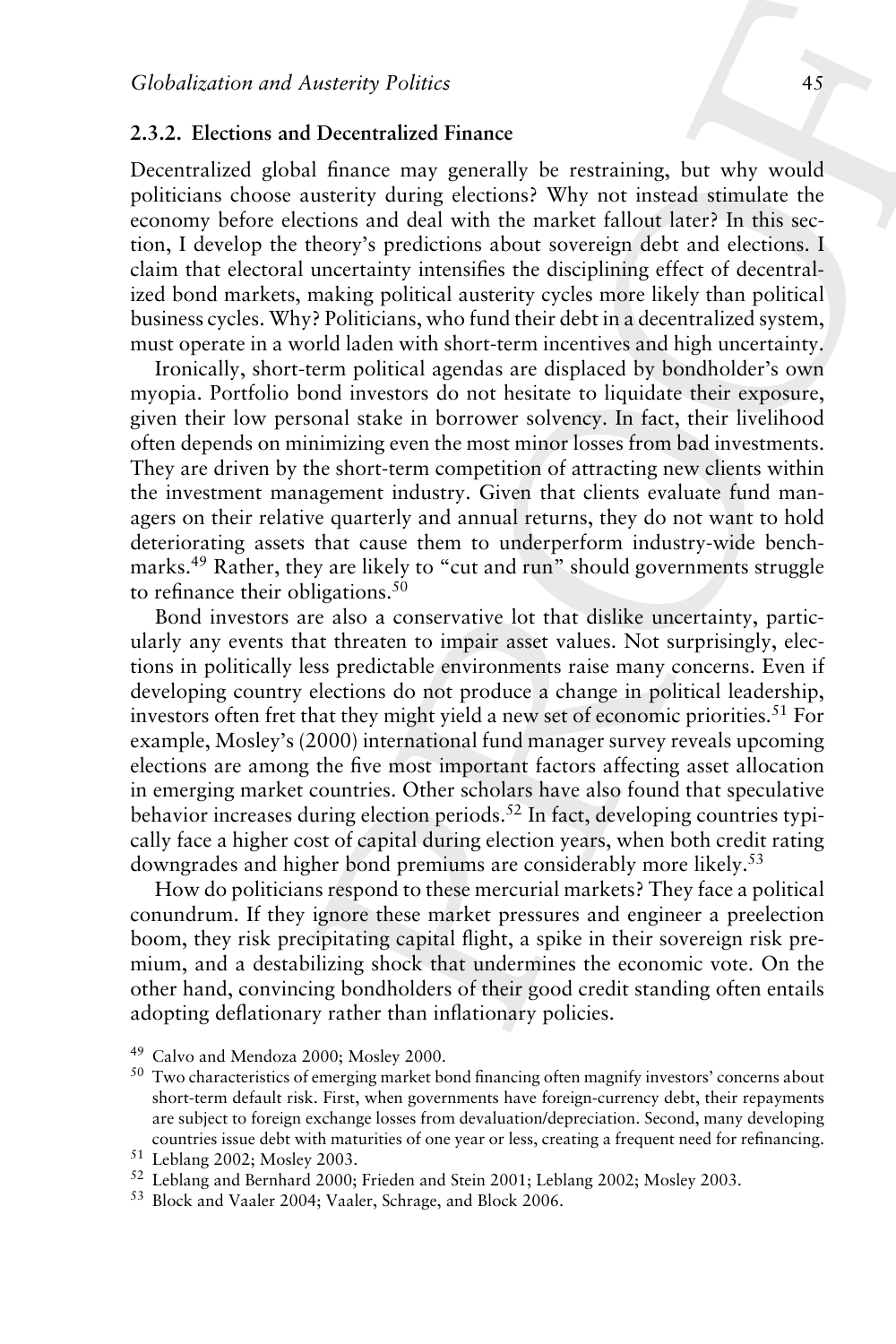Fearing the economic pain unleashed by a swift capital exit, politicians of debt-ridden countries often signal austerity to investors notwithstanding upcoming elections. Politicians do not necessarily strive for deflation, but it is often the lesser of two evils. By using fiscal discipline to convince bond investors that they are competent economic managers, politicians hope to generate a positive confidence effect that avoids a destabilizing shock that calls their governance into question.

Does this phenomenon suggest that politicians battling for survival are merely price takers in a world of decentralized finance? When might sovereign borrowers have more policy flexibility? In the following pages, I develop my theory's predictions regarding the conditions that yield both the traditional political business cycle and the globalization-spurred political austerity cycle.

*High Growth, High Inflation Electoral Cycle (H1).* Notwithstanding their relationships with creditors, governing politicians must first see the political benefit of creating an electoral boom. Not only must they believe that high economic growth translates into votes, they should also place a low weight on inflation control (whether they believe inflation is unlikely or that it simply has a low political cost). Should they possess such political will, their financial means ultimately determines their ability to pursue this political strategy.

Political austerity theory contends that when bond finance accounts for a small share of a country's foreign financing, politicians are likely to possess the financial means to create political business cycles. When governments are less reliant on global bond markets, their policy choices are less subject to the scrutiny of international investors and less vulnerable to capital flight.

How do governments ensure such policy autonomy? I argued earlier that new income from international bank lending can empower governments. Do other types of cross-border flows also create more economic options?

Several types of non-market foreign revenue streams – from natural resources to foreign aid – give politicians the fiscal space to spend more on their domestic agendas. Similar to the moral hazard problem that plagues bank lending, governments can spend without strong external checks on their behavior. More importantly, these proceeds – from copper mines and oil rigs to bilateral government credits – help governments avoid developing an overreliance on global capital markets. Recall that bond issuance often initially facilitates government spending, but a growing reliance on bond financing can lead to higher interest rates that crowd out other government expenditures. When governments can tap financing resources that are independent from global financial markets, it mitigates the likelihood of a market-induced credit crunch, leaving greater scope for economic expansions.

Notably, a new branch of the well-known resource curse literature identifies a similar phenomenon in the study of political regimes. High oil rents and nontax revenues enhance governments' ability to appease citizens, and thereby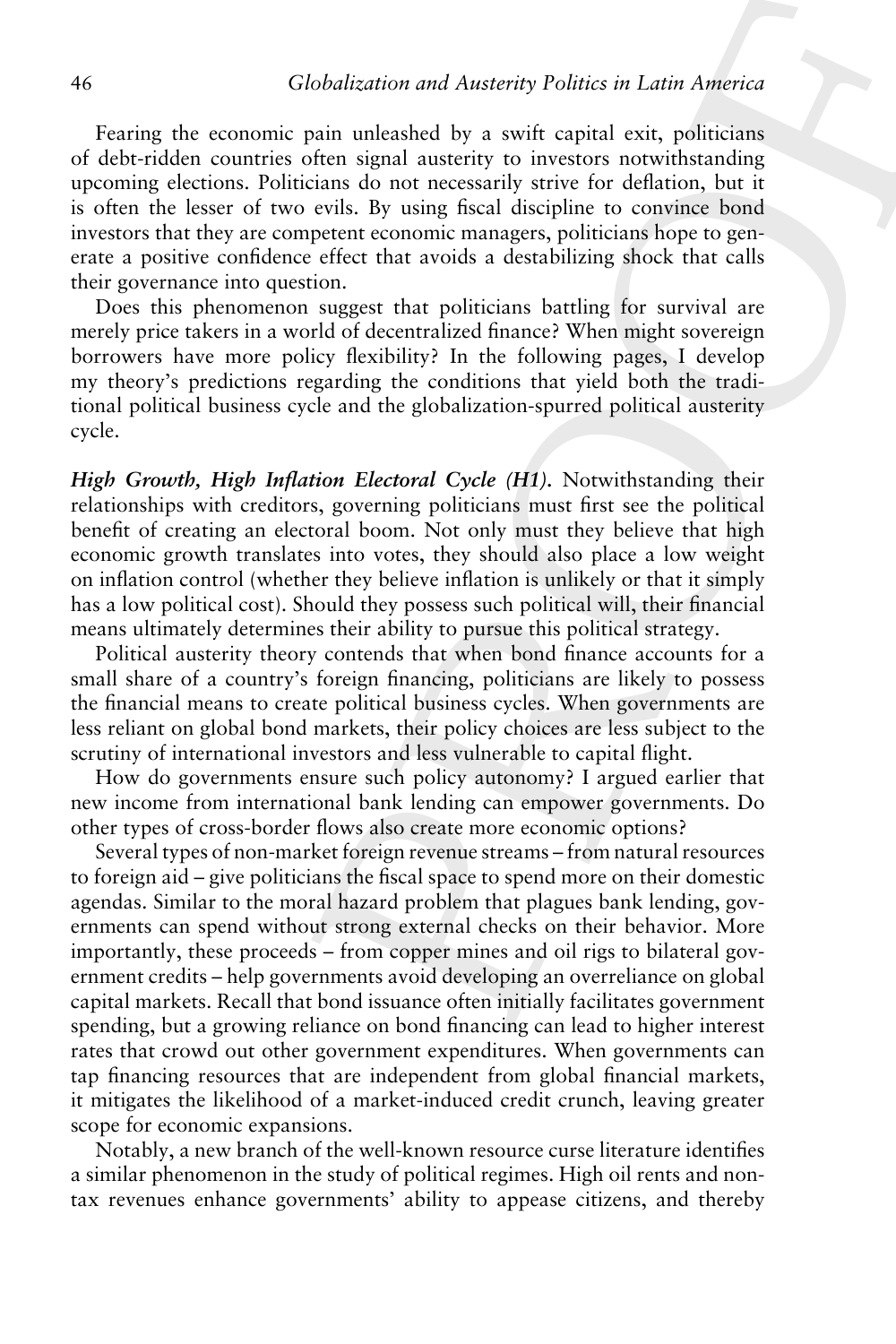increase regime stability.<sup>54</sup> For example, Dunning  $(2008)$  claims that resource rents can underwrite democratic stability by reducing redistributive conflict. In the case of elections, commodity booms allow politicians to devote public funds to electoral initiatives like public works and poverty programs, rather than foreign interest payments. Moreover, with a steady stream of new revenues into government coffers, they spend without being subject to external evaluation by international investors.

In summary, my first governing hypothesis is that politicians are likely to create political business cycles when they have the financial means. This capacity is generally associated with a lower dependence on global bond markets. External financing and windfall revenues from non-market sources – including international bank lending, foreign aid, and commodity income – allow countries to avoid the market surveillance (and funding constraints) that comes with bond indebtedness.

*H*1: **Traditional Political Business Cycle (PBC).** When stimulus-minded politicians face low-funding constraints from global bond markets, they use fiscal and/or monetary policy to boost the economy. Politicians are most likely to create conditions of high growth and low unemployment before elections, but at the cost of inflation and/or recession following elections (upper left quadrant in Table 2.1).

*Market-Induced Austerity Cycle (H2).* By contrast, when global bond markets account for a large share of a country's financing, the economic – and thus, the political cost – of an electoral expansion it too high, making political austerity more attractive. Why is a nation's debt structure constraining even during a president's most desperate political hour?

Let us assume once again that politicians intend to provide their supporters with economic growth and new jobs. Hoping to improve their reelection chances, they plan for an electorally timed economic boost notwithstanding its potential inflationary cost. However, a high reliance on decentralized bond financing leaves the economy vulnerable to severe credit disruptions that are often exacerbated by electoral uncertainty. Ironically, governments' efforts to create an economic boom to coincide with elections can quickly backfire by unnerving wary investors.

Remember that governments pursuing unsustainable fiscal policies not only risk disrupting debt repayment, but also spurring a higher risk premium in global bond markets. Faced with the prospect of plunging asset prices, herds of portfolio investors – without a long-term financial stake in national affairs – would rather liquidate their bonds for a marginal loss in secondary markets than risk subpar benchmark returns.

Hoping to avoid falling bond prices and spiking interest rates, governments are more apt to exhibit economic discipline during elections. Otherwise, they

<sup>54</sup> Dunning 2008; Morrison 2009.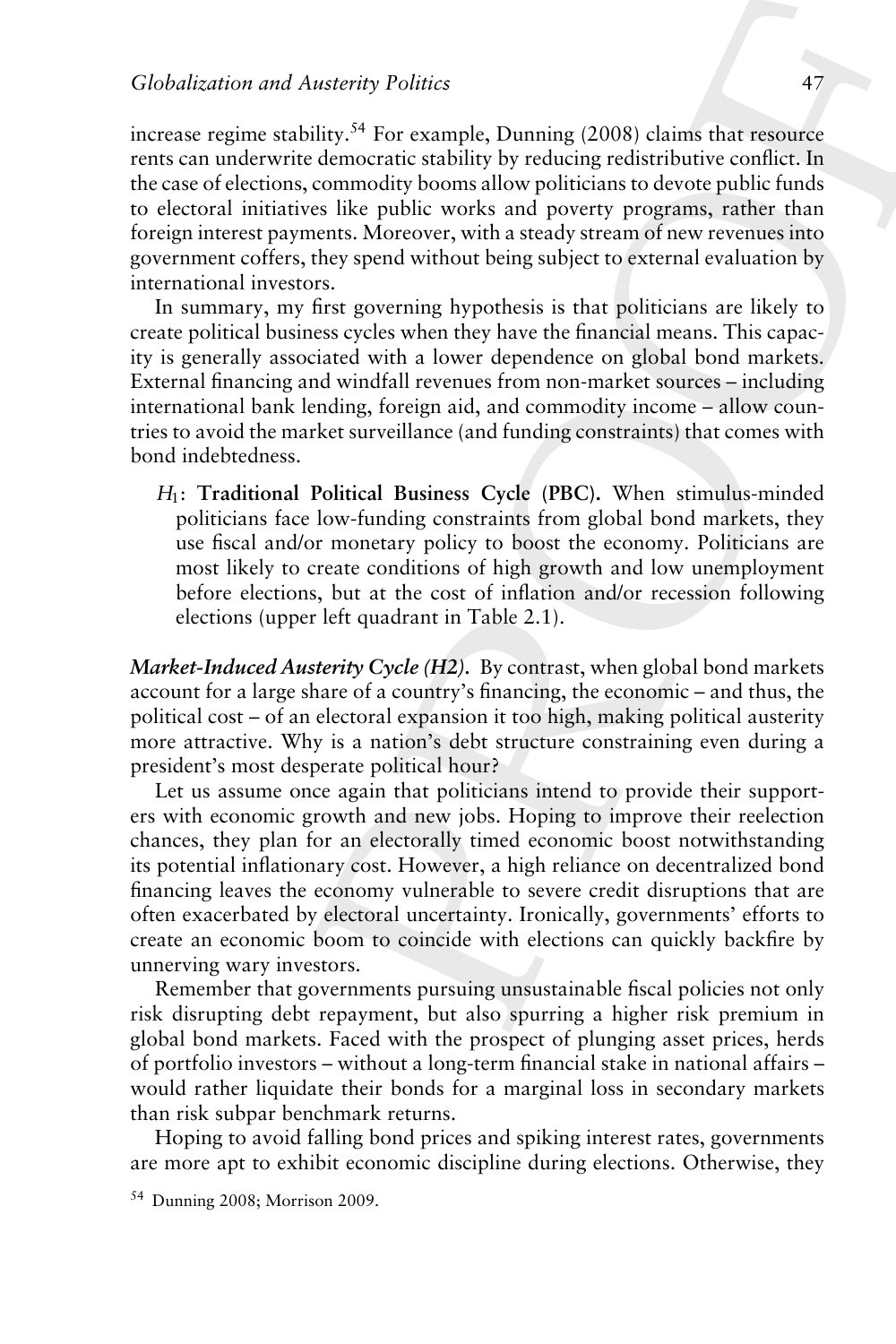

figure 2.5. Political Austerity Boosts Brazilian Incomes and Cardoso's Presidential Candidacy.

Source: Datafolha Opinião Pública and IMF 1997

risk that higher interest rates will translate to other areas of the economy, simultaneously slowing government, business, and consumer spending – or in the worst-case scenario, even precipitating an abrupt income shock that undermines the economic vote. Not surprisingly, the appeal of the high growthhigh inflation electoral cycle loses its luster relative to the low inflation political austerity cycle.

Ironically, in countries with a history of economic volatility, providing price stability might even prove more successful at securing the economic vote than electoral expansions. For example, in his 1994 presidential bid, Brazilian Finance Minister Fernando Henrique Cardoso bravely heralded fiscal adjustment under the Real Plan,<sup>55</sup> a mere three months before elections. Notwithstanding a mid-June popularity deficit of more than 20 percentage points against his contender, "Lula" da Silva of Brazil's Worker's Party, inflation stabilization and political austerity helped boost real wages and propel Cardoso to an impressive landslide victory in the October 1994 elections (Figure 2.5).<sup>56</sup>

In summary, my second governing hypothesis is that politicians are unlikely to create political business cycles without having the financial means. Governments with high bond market indebtedness often face steep funding constraints, making electoral expansions both economically and politically expensive. In a globalized world, economic policy decisions are not the sole realm

<sup>55</sup> On July 1, 1994, Cardoso introduced the Real Plan, which called for a balanced budget, tight monetary policy, and a new stable currency anchored to the U.S. dollar.

<sup>56</sup> Cardoso won a first-round victory, taking 54.3 percent of the vote, compared to Lula's 27 percent.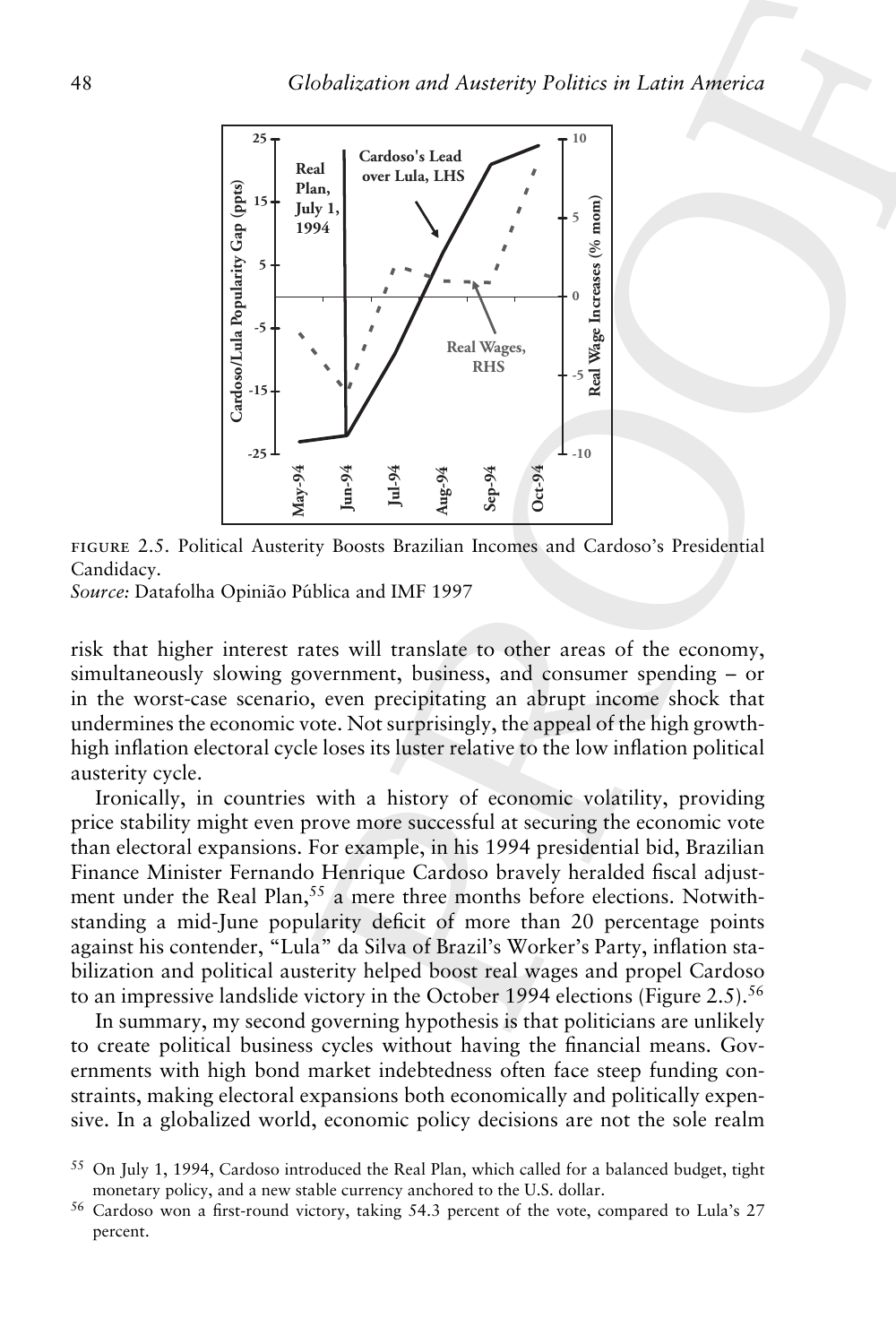of domestic politicians and central bankers. International investors can place important financial limitations on political behavior. Indeed, the structure of creditor-debtor relations often creates financial market pressures that check traditional political incentives to use macroeconomic policy for electoral gain.

*H*2: **Market-Induced Political Austerity Cycle (PAC).** When stimulus-minded politicians face steep funding constraints from global bond markets, they do not use accommodative fiscal and monetary policies to boost the economy. Instead, they use a neutral mix of economic policies or even contractionary policies that yield political austerity cycles. Inflation falls before elections, but at the cost of lower economic growth and fewer new jobs (lower left quadrant in Table 2.1).

## 2.4. economic risk-aversion: the politics of inflation control

Imagine life under hyperinflation. Before work on Monday morning, you go to Romeo and Cesare's local convenience store to purchase a loaf of bread. After seeing the clerk type its \$5 price tag into the register, you balk. Perhaps, you could buy it more cheaply at the supermarket. You withhold your purchase knowing that you will pass a supermarket during your walk home from work. When you enter the supermarket later that afternoon, you notice that the price of bread has spiked to \$7. Dismayed at the gumption of large retail merchants, you deem this price too lofty for a mere loaf of bread. You vow to instead return to your neighborhood store. When you arrive at Romeo and Cesare's store a speedy thirty minutes later, the price is no longer \$5 – not even \$7 – but rather a shocking \$10. You walk out of the store. You decide to wait until tomorrow. Perhaps with a restful night's sleep, Romeo and Cesare will return to their senses. Amazingly, the sun had only risen once by Tuesday morning, but the bread price rose three times to \$15. A simple mix of butter, flour, water, sugar and yeast tripled in price within twenty-four hours! In a little more than a week, the price shoots yet another ten times higher.<sup>57</sup>

Unfortunately, during their democratic transitions, many developing countries were inflicted by this once rare scenario. From Argentina and Brazil to Bulgaria and Ukraine, citizens learned about the indelible consequences of hyperinflation. An inflationary spiral not only undermines rational economic behavior, but also basic economic order. Intensifying a country's troubles, economic chaos often quickly spirals into political chaos. The price system's rupture inevitably catalyzes political turnover, and in many cases, even spurs a breakdown of political order, catapulting society into a Hobbesian world where protests, rioting, looting, and deaths became commonplace.<sup>58</sup>

<sup>&</sup>lt;sup>57</sup> This anecdote is based on conversations with Argentine citizens about the rigors of living with hyperinflation.

<sup>58</sup> For example, following the May 1989 Argentine elections, the *New York Times* reported that 15 people died in riots and looting touched off by rising prices.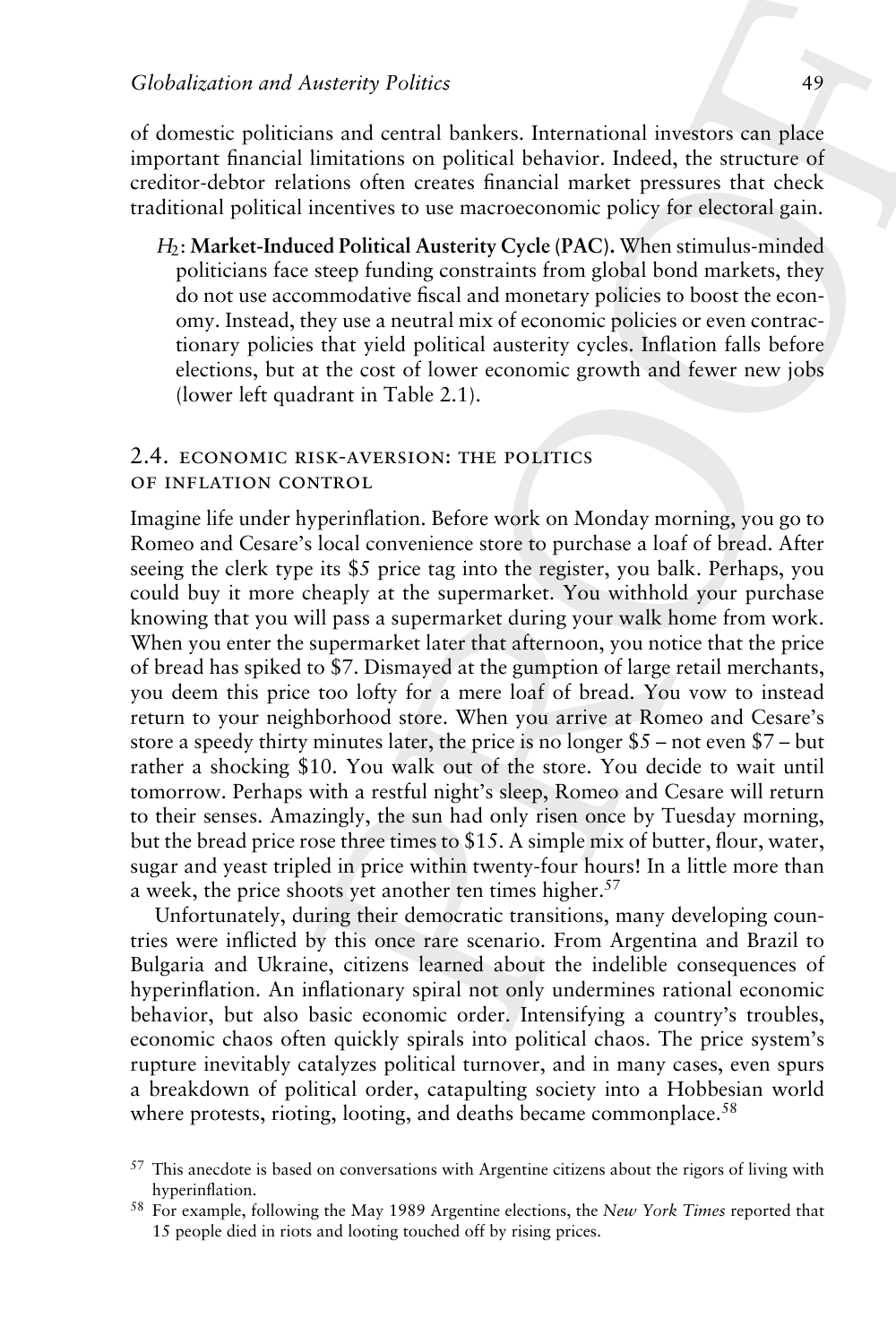Many developing countries are haunted by severe inflation crises that have dismantled their political and social stability. Learning from these struggles, political leaders and technocratic policy communities have gravitated toward centrist, conservative policies that are unlikely to repeat past crises. Even when income shocks are characterized by much lower inflation rates than hyperinflation, crisis memories are often politically enduring. In fact, there is a fairly broad consensus that levels above 100 percent per annum inflict severe economic harm.59 Consequently, these transformative events have changed the political logic in many developing countries.

Austerity politics might be imposed externally during credit shocks or global economic downturns, but it also has domestic roots. Politicians typically retain some discretion over economic choices. Why might they prioritize economic stability and inflation control, even if it means creating less growth and fewer new jobs? In the following pages, I develop the causal argument about the domestic politics of austerity choices.

#### **2.4.1. Economic Decisions in Hard Times**

Why would presidents center their economic agenda around such conservative ideas as inflation control? What accounts for this surprising choice? Within Latin America, many scholars have identified a broad emergence of an elite neoliberal consensus in the 1990s,<sup>60</sup> based on a perceived transformation of the traditional left. A new brand of leftist politicians proactively adopted these market-friendly reforms in some countries,  $61$  whereas the traditional left either acquiesced or mounted little opposition to neoliberal movements in other countries.<sup>62</sup> In a region where the government's budget is often key to addressing redistributive pressures; however, why would the left tolerate economic austerity?<sup>63</sup>

In countries once savaged by inflation, I argue that politicians who experienced severe economic instability are more likely to be risk-averse, and hence, more willing to embrace more conservative, macroeconomic governance. Informed by the psychology literature on risky choices, we know that decisions often reflect both descriptive and experiential information. Both types of information help improve Bayesian reasoning; however, experiential information has a disproportionate influence on people's choices. In other

<sup>&</sup>lt;sup>59</sup> Throughout this study, I employ this 100 percent annum threshold as a cutoff for inflation crises (see Chapters 3 and 6 for further details).

<sup>60</sup> Stokes 2001a; Murillo 2002; Weyland 2002.

<sup>61</sup> Stokes 2001a; Weyland 2002.

<sup>62</sup> Roberts 1998; Murillo 2001; Levitsky 2003; Bruhn 2004; Murillo and Martinez-Gallardo 2007.

<sup>63</sup> Baker (2008) and Baker and Greene (2011) suggest that these actions are a reflection of the region's attitudes, finding that Latin American citizens surprisingly hold centrist economic policy preferences. Similarly, Tomz (2001) finds that the majority of Argentine voters were against debt default in 1999, preferring that the government comply with its international financial commitments. My analysis, by comparison, presents a supply-side explanation for these demand-side phenomena.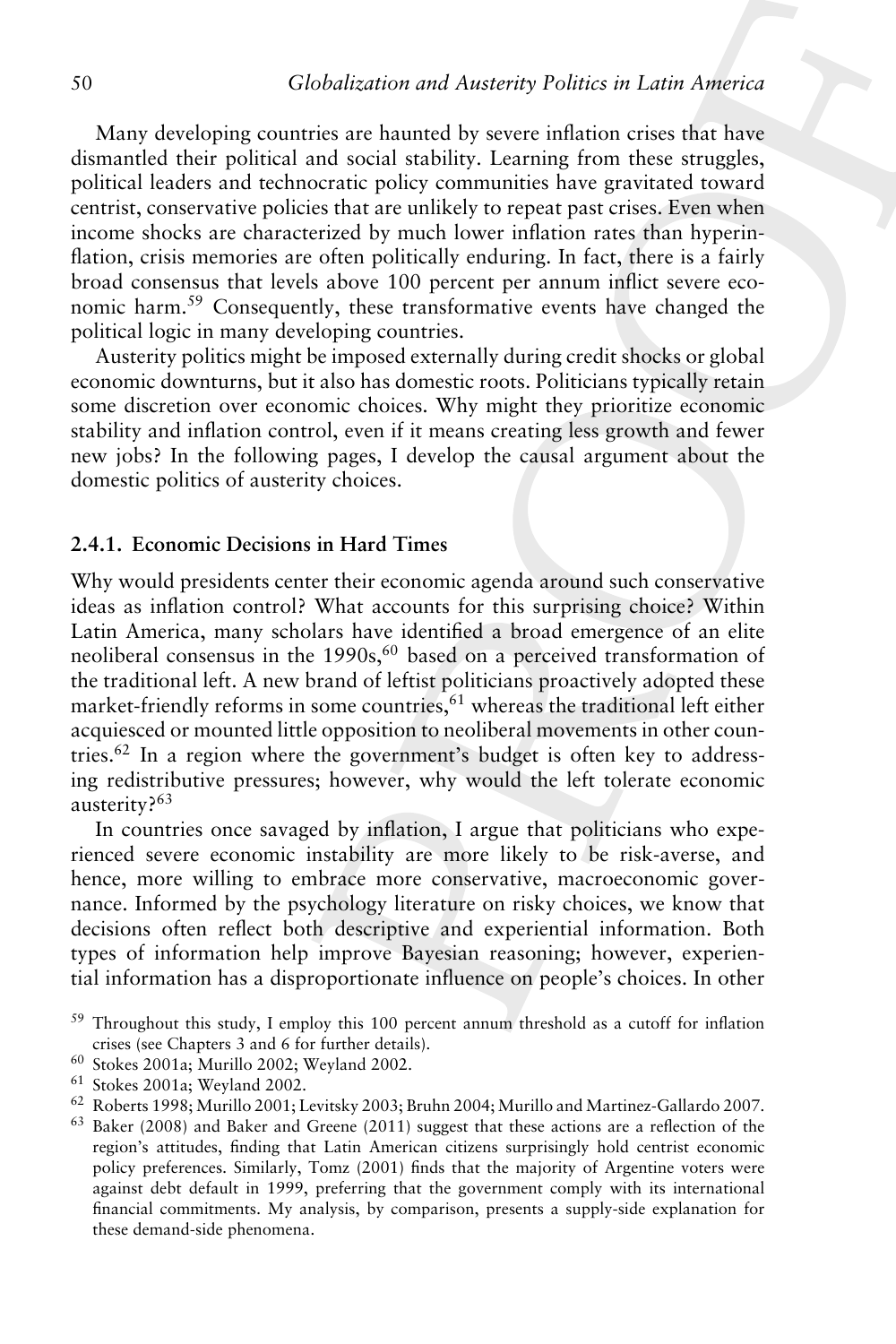words, people place greater weight on personal judgements than secondhand information from newspapers, books, or the Internet.<sup>64</sup> For example, drivers familiar with a town are likely to ignore the electronic bellows of their GPS computer.

Ironically, when people rely on their own experiences, they tend to often miscalculate the variance of the true population. They underestimate the likelihood of experiencing a personal trauma like an automobile accident. Fascinatingly, however, once people experience a crisis, they overestimate its likelihood, fretting about its recurrence.<sup>65</sup> For example, teenagers with collision-free histories often possess a sense of invulnerability. Their driving moves are often reminiscent of Bo and Luke Duke. In the wake of an accident, however, invulnerability can quickly transform into trepidation. Teenagers are more likely to heed the lessons of cautious driving if they crash their car than if they watch an afterschool television special.

These findings readily translate to the policy world, where I claim that policymakers craft economic solutions through the lens of their own macroeconomic histories. Politicians are not necessarily the shrewd operators envisioned by standard risk preference models. Instead, they are often restless, passionate people that are motivated by their "animal spirits." Indeed, economic decision makers do not weigh all experiences and events uniformly. Rather, some historical experiences are more transformative than others, leaving a strong imprint on the worldviews of political and technocratic elites.

Economic crises are often the most salient experiences. Their political, social, and economic trauma typically cast a long shadow over elite decision making. After experiencing severe crises, political and technocratic elites tend to place a high weight on risk-averse policies that promise to avoid repeating past horrors.

The defining historical episode in many new democracies – from Latin America to Eastern Europe – has been hyperinflation. In Chile, for example, politicians have internalized the lessons of President Salvador Allende's failed policies that ended in an inflationary shock and a 1973 coup. Even Socialists Party officials – who had once labored for President Salvador Allende's socialist experiment – have embraced economic discipline and low inflation. For example, Senator Sergio Bitar, who served as both Michelle Bachelet's campaign advisor and as Salvador Allende's mining minister, today stresses the importance of fiscal discipline to the Concertación's governing principles.

In order to understand today's political economy, one has to understand what happened with the Popular Unity government in the 1970s. One of the most important conclusions for the entire Chilean left from this period, was the use of an expansive political economy can have gigantic political costs. Rather, the major electoral and political benefits come from a serious, stable, and responsible political economy. For fifteen years, we have maintained a high level of political discipline, knowing that populism doesn't pay.<sup>66</sup>

<sup>64</sup> Weber et al. 1993; Weber et al. 2004; Hertwig et al. 2004.

<sup>65</sup> Ibid.

<sup>66</sup> Author's interview with Senator Sergio Bitar, Santiago, Chile, June 20, 2007. Bitar was President of la Concertacion de Partidos Por La Democracia (PPD) on three different occasions: ´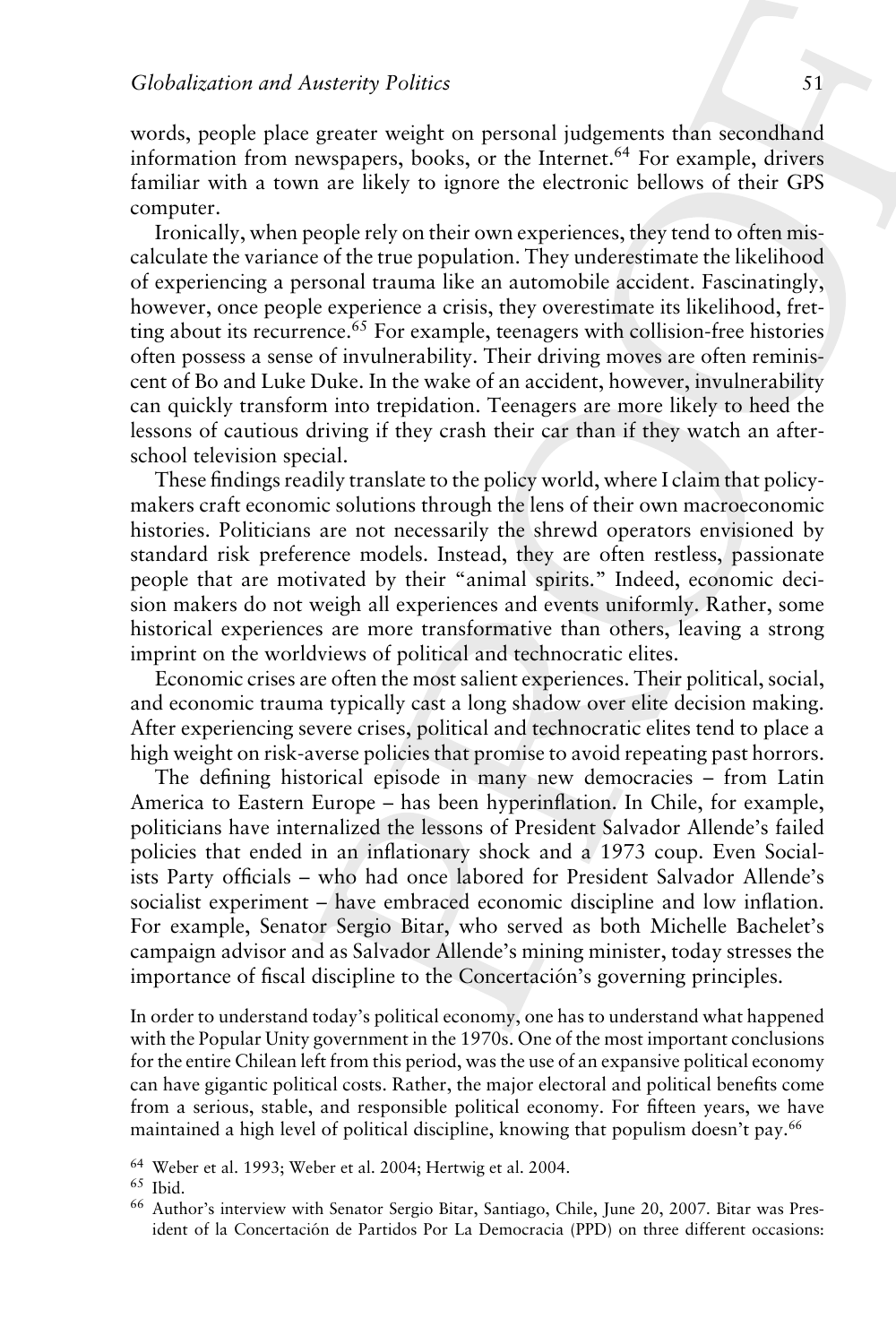Beyond developing country frontiers, Germany's technocratic communities have also preserved such governance lessons.<sup>67</sup> For instance, Hanz Tietmeyer, Germany's central bank president between 1993 and 1999, claims that hyperinflation forever changed national politics.

The inflation of 1923 left a terrible legacy for the future fate of our country ... The objective of stable money was and is deeply rooted in our society. It is based on a wide consensus in broad sections of our population. It is based on a culture of stability. That is why German public opinion – particularly in critical periods – again and again proved a loyal ally of a stability-oriented monetary policy.<sup>68</sup>

Historical lessons are not limited to economics. In foreign policy, for instance, scholars have found that historical analogies are often key elements of military and foreign affairs strategies.<sup>69</sup> For example, many U.S. presidents formulated their post-World War II military interventions, using the historical analogy of Munich appeasement.<sup>70</sup> In 1950, the Truman administration developed its thinking about the Korean peninsula in response to the failures of the Munich agreement.<sup>71</sup> Designed by Great Britain and France (with the United States opting for neutrality), the 1938 Munich Agreement ceded Czechoslovakia's Sudetenland territory to Germany. Aiming to appease Hitler's territorial demands, the strategy opened the door to an eventual Nazi invasion of Czechoslovakia. Rather than repeat this diplomatic mistake, Truman opted to repel North Korea's incursion into its Southern neighbor's territory. Similarly, in the early 1980s, the Reagan administration anchored its Cold War policy in the Americas to the same historical metaphor. In Nicaragua, Reagan supported the contra rebels' efforts to overthrow the leftist Sandinista government, labeling domestic critics of his policy as "appeasers."<sup>72</sup>

Returning to the politics of macroeconomic policy making, the relevant historical analogy in Latin America is hyperinflation and the steep political costs of macroeconomic mismanagement. Inflationary trauma that ended in a near-breakdown of the political economic system prompts politicians to place a disproportionate weight on avoiding another inflationary crisis. Even during periods of economic stability, they are more likely to place a greater relative weight on price stability than growth and job creation. This analysis offers new insights from previous work in the rich literature of economic crises and economic policy making. For example, Weyland (2002) contends that the rise of neoliberal policies reflects short-term political risk-seeking during economic

- $^{68}$  Tietmeyer 2001.
- Jervis 1976; Khong 1992; Levy 1994.
- <sup>70</sup> Khong 1992.
- <sup>71</sup> Truman 1955–1956.
- <sup>72</sup> Khong 1992.

<sup>1992–1994, 1997–2000,</sup> and 2006. He was also the director of Michelle Bachelet's 2005–2006 presidential election campaign. Bitar was also a senator from Tarapaca between 1994 and 2002. ´

<sup>67</sup> Lohmann 1998.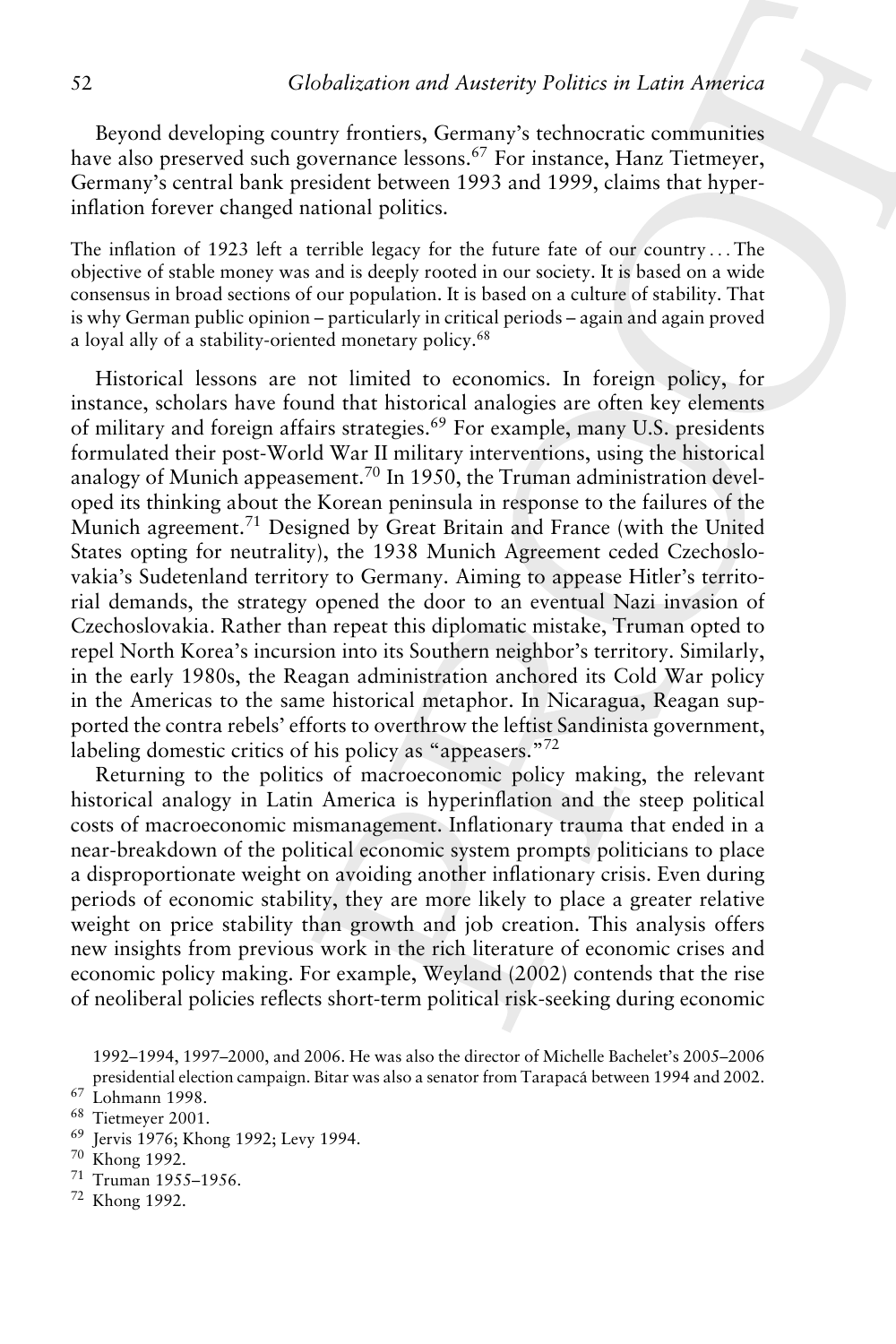crises. Political leaders who face the threat of severe economic losses choose drastic austerity measures to restore stability and growth. However, Weyland's explanation does not account for the persistence of economic austerity over time.

By contrast, I argue that risk-aversion has fueled a steadfast commitment to macroeconomic orthodoxy, grounded in sound governance that does not chance repeating past problems of inflation and debt accumulation.<sup>73</sup> In fact, Chapter 6 finds that inflationary crises tend to increase the professionalization of presidential cabinets.

In the following section, I explore the roots of this inflation sensitivity by examining how this macroeconomic consensus develops among technocratic communities and why politicians would heed their risk-averse advice even years after an inflationary crisis.

#### **2.4.2. Technocratic Communities and Inflation Saliency**

How are macroeconomic decisions typically made in developing countries? In regions like Latin America, characterized by a high concentration of executive power, presidential cabinets possess considerable sway over economic choices. In fact, larger-than-life economic ministers like Domingo Cavallo, Alejandro Foxley, and Fernando Henrique Cardoso often gain a powerful voice in their country's economic affairs. How do they amass this power?

Presidents plagued by inflationary spirals appoint economic ministers that promise to contain inflation's political fallout. For instance, Brazilian President Itamar Franco appointed Cardoso to the finance minister post in May 1993, saying, "Hire who you want, and fire who you want. But remember that I need this inflation problem solved." Cardoso knew that his "success as finance minister would be measured by just one thing: whether [he] could beat inflation."<sup>74</sup> Similarly, facing historically unprecedented inflation, Argentine President Raul´ Alfonsin appointed Juan Sourrouille to the Minister of the Economy post to stabilize the economy. Invoking the famous Nike slogan before its time, Alfonsin told Sourrouille "no me diga nada, haga!" (don't tell me anything, just do it!).<sup>75</sup>

Given the economic trauma associated with runaway prices, slaying the inflationary beast brought hefty political rewards – as demonstrated by the political popularity of successful reformers such as Brazil's Fernando Henrique Cardoso and Argentina's Carlos Menem in the 1990s. By contrast, politicians

<sup>73</sup> Employing prospect theory, Weyland (2002) claims that politicians' value functions are sshaped; they temporarily adopt risk-seeking orthodox policies to exit their domain of losses and reboot economic growth. By contrast, I anticipate that economic orthodoxy is a reflection of sustained risk-aversion. In line with the traditional utility functions outlined in the appendix, inflation-scarred politicians place a higher premium on price stability relative to growth and jobs.

<sup>74</sup> Cardoso 2006.

<sup>75</sup> Author's interview with Sourrouille, Buenos Aires, May 28, 2007.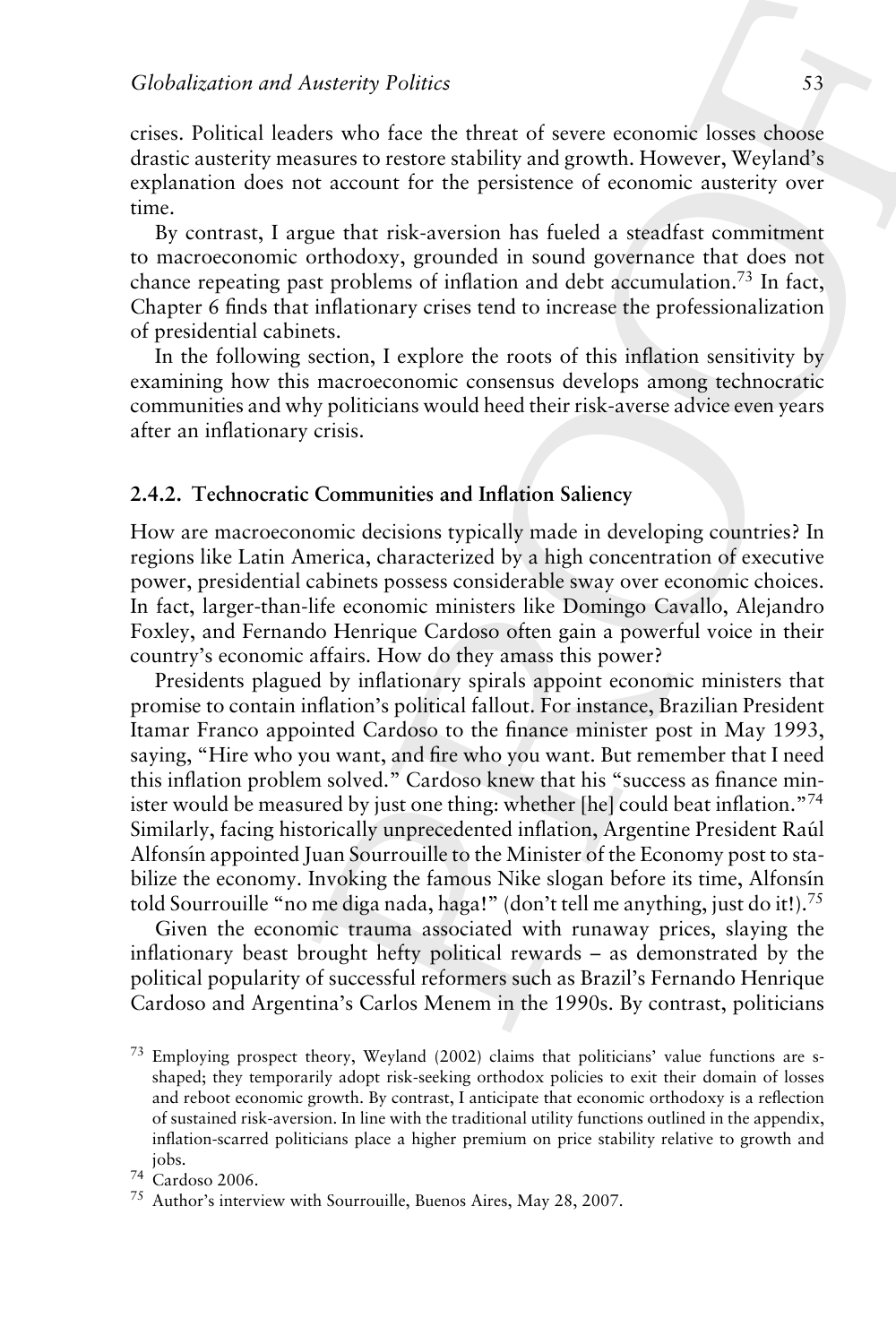who were unable to tame the inflationary beast, such as Raul Alfonsin, were ousted from office.

*Risk-Aversion's Political Rewards.* What explains the success and failure of presidents' economic programs in inflation-scarred countries? During their democratic transitions, many governments pursued economic programs that have been collectively dubbed as macroeconomic populism.<sup>76</sup> Aiming to redistribute income and spur industrial development, they heavily intervened in their economies by running large fiscal deficits. They pursued these unsustainable economic policies during periods when they had little or no access to capital markets. Faced with a dearth of funding sources, political leaders turned to their only other financing source – the printing press.

Governments funded huge budget deficits with central bank financing. They "printed money" by ordering the central bank to expand the money supply. Governments oversaw colossal money supply expansions, causing prices to soar without bounds.<sup>77</sup> These policies created rampant inflation, and in some cases, generated hyperinflation.<sup>78</sup> Surging inflation eroded real tax revenues and exacerbated budget shortfalls.<sup>79</sup> Without external financing, governments responded by printing more money, which fueled even further inflation. Therefore, inflation-afflicted countries entered into a vicious cycle of ballooning deficits, booming money supply growth, and unbridled inflation. This inflationary inertia ultimately fueled a moribund period of surging unemployment and plummeting growth and wages.

Governments adopted several different types of economic programs to end this ruthless spiral, but many proved to be ineffective. For example, under heterodox programs in Argentina, Brazil, and Peru, politicians used price and wage controls to tame inflation, while maintaining expansionary policies.<sup>80</sup> These policies were ultimately unsustainable, however, and instead prolonged the crisis.

By contrast, those political leaders that governed according to risk-averse, rather than risk-seeking, economic principles successfully navigated inflationary crises. They adopted fiscal discipline and sound monetary policies that lowered inflation and boosted popular incomes (for instance, Figure 2.5 shows how Cardoso's fiscal adjustment raised Brazilian real wages). Orthodox stabilization measures proved to be a much safer political choice than expansionary

<sup>76</sup> Dornbusch and Edwards 1991.

<sup>77</sup> Sachs 1989a; Dornbusch and Edwards 1991; Kaufman and Stallings 1991; Cardoso and Helwege 1992; Sachs and Larrain 1993; Mankiw 2003.

 $^{78}$  Hyperinflation popularly refers to monthly price increases exceeding 20 percent, though it has been more strictly classified as monthly inflation over 50 percent (Cagan, 1956). Compounded annually, this yields an inflation rate of almost 13,000 percent!

<sup>79</sup> This phenomenon is known as the Olivera-Tanzi effect. Rising inflation depresses budget revenues and widens the deficit (Mankiw 2003; Sachs and Larrain 1993).

<sup>80</sup> Remmer 1991; Kiguel and Liviatan 1992.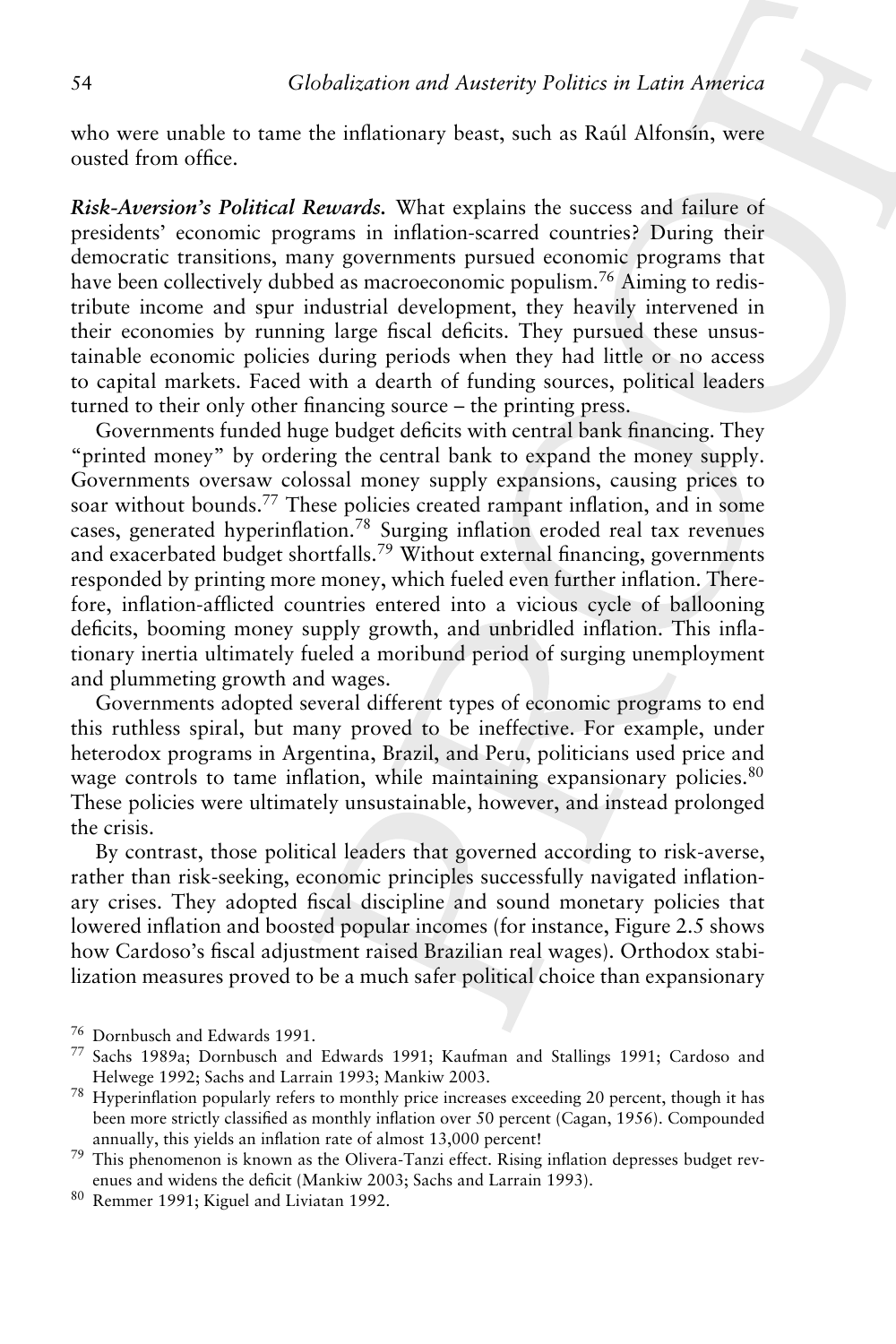policies that intensified inflationary problems. Their success in curbing inflation raised the appeal of risk-averse stabilization policies throughout technocratic communities whose countries were plagued by runaway prices.

*Resilience of Economic Lessons.* What keeps the political memory of hyperinflation alive? What explains the saliency of past economic lessons over time? Why fret about past policy blunders? I have argued that inflation-trauma is politically enduring, often having a disproportionate influence on present policy decisions. In the wake of these crises, presidential advisors increasingly developed a governance consensus oriented toward price stability. Ideas grounded in contemporary macroeconomics that promised to control inflation flourished in tight-knit technocratic communities. By contrast, alternative, heterodox policy solutions that could not check inflation became increasingly marginalized. Such highly interventionist policies were instead typically adopted in countries that never experienced inflationary shocks.

Why would political leaders adopt such conservative policies even years after inflation crises? Why not intervene in the economy to address growing concerns about unemployment and income inequality? Repeating past policy mistakes carries prohibitive political costs. Not only do they create grave income shocks that torpedo popular living standards, they also have electoral repercussions. In fact, scholars have found that inflation volatility can create a retrospective voting pattern. High inflation erodes electoral support, discredits political parties, and triggers presidential job loss.<sup>81</sup> The list of crisis-induced political turnover in developing countries is impressive, including Argentina's Raúl Alfonsín's, Peru's Alan García, Bulgaria's Zhan Videnov, and Ukraine's Leonid Kravchuk.

With these inflationary costs chiseled into their minds, politicians and their technocratic advisors learn from the original policy errors that produced these catastrophic shocks. They avoid unsustainable government deficits and instead adopt sound economic policies that promise low inflation. In the most extreme cases, they adopted rigid institutional frameworks, such as Argentina's currency board, to preserve this anti-inflation consensus.<sup>82</sup>

These lessons are surprisingly resilient because of the macroeconomic governance consensus that develops in these inner policy circles. Policy makers gravitate toward economic ideas that promise to prevent new bouts of inflation. In a world of Darwin, genes propagate in advantageous environments. Similarly, in the world of economic ideas, policy prescriptions survive and prosper under favorable conditions.

 $81$  Remmer (1991) finds that high inflation and exchange rate depreciation help explain incumbent vote loss. Stokes (2001) shows that under inflationary conditions candidates favoring growth over inflation stabilization are less likely to be elected.

<sup>82</sup> Galiani, Heymann, and Tommasi 2003.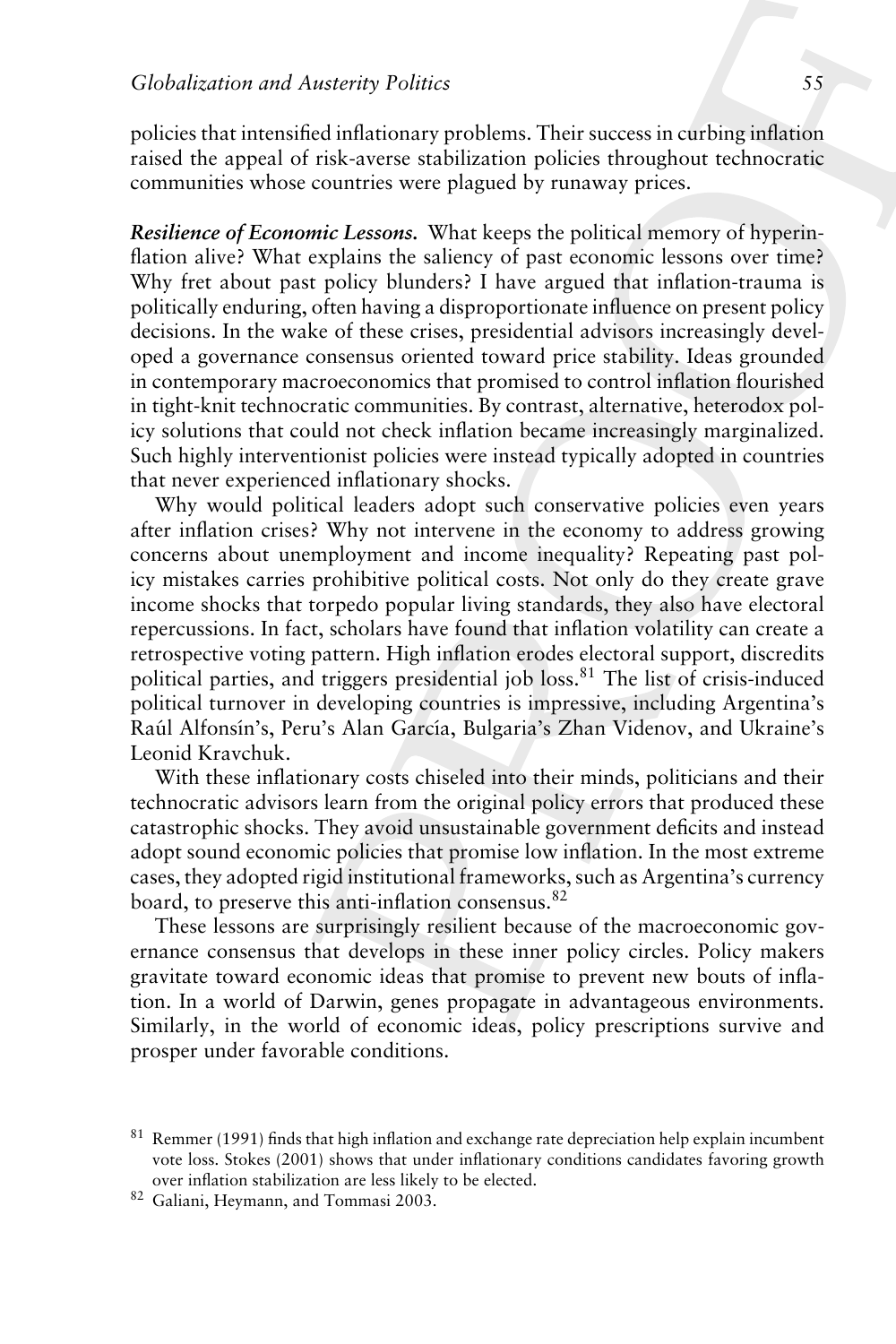

FIGURE 2.6. Decision-making with High Inflation Aversion.

The contemporary macroeconomic notion, favoring control of budget deficits as a pathway to low inflation, gained prominence.<sup>83</sup> Increasingly, presidents' cabinets became more professionalized, with ministers brandishing advanced graduate degrees in modern economics.84 Whether trained in New Keynesian<sup>85</sup> or monetarist<sup>86</sup> economics, both schools of thought emphasized prudent budgetary management and price stability.<sup>87</sup> Politicians sought out ministers with these credentials in hopes of protecting popular incomes. Beyond controlling inflation, they also thought that macroeconomic discipline would yield a secondary political payoff of promoting long-term growth.<sup>88</sup> Figure 2.6 summarizes the political logic of macroeconomic discipline in countries with a history of high inflation.

For example, in Chile, the center-left coalition that ushered in the return to democracy, known as the Concertación, <sup>89</sup> sought to erase the longstanding memories of roaring inflation and economic devastation associated with the last democratic episode. They governed for two decades according to the economic principles embodied by CIEPLAN,<sup>90</sup> the coalition's main economic think-tank. In fact, since Chile's 1990 democratic transition, four out of six of the country's finance ministers have hailed from CIEPLAN. Flagged by the slogan, "crecimiento con equidad" ("growth with equity"), CIEPLAN's agenda strikes a political and economic balance. It aims to redress the social debt of the military dictatorship without jeopardizing sound economic governance and price stability.

Inflation aversion is not limited to Chile's close-knit policy community. In Brazil, Fernando Henrique Cardoso, the finance minister who tamed hyperinflation, later wore Brazil's president sash for eight years. Gustavo Franco, a key

- 83 See Agenor and Montiel 1999.
- <sup>84</sup> See Chapter 6.

- <sup>86</sup> By comparison, monetarists are more skeptical of the benefits of government intervention fretting that it only fuels inflation expectations.
- <sup>87</sup> See footnote 11.
- $88$  This technocratic belief is in line with a large body of empirical economic research that finds a salutary long-term effect of fiscal adjustment (Easterly et al. 1994).
- <sup>89</sup> The Concertación, a coalition of center-left parties, governed Chile from 1990–2010 in the wake of its democratic transition. During this period, there were four different administrations that featured two Socialist Party (PS) presidents and two Christian Democratic Party (PDC) presidents.
- $90$  The Corporación de Estudios Para Latinoamérica.

<sup>85</sup> New Keynesian economics is a school of contemporary macroeconomics that advocates for expansionary fiscal and monetary policies to offset the adverse effects of economic downturns.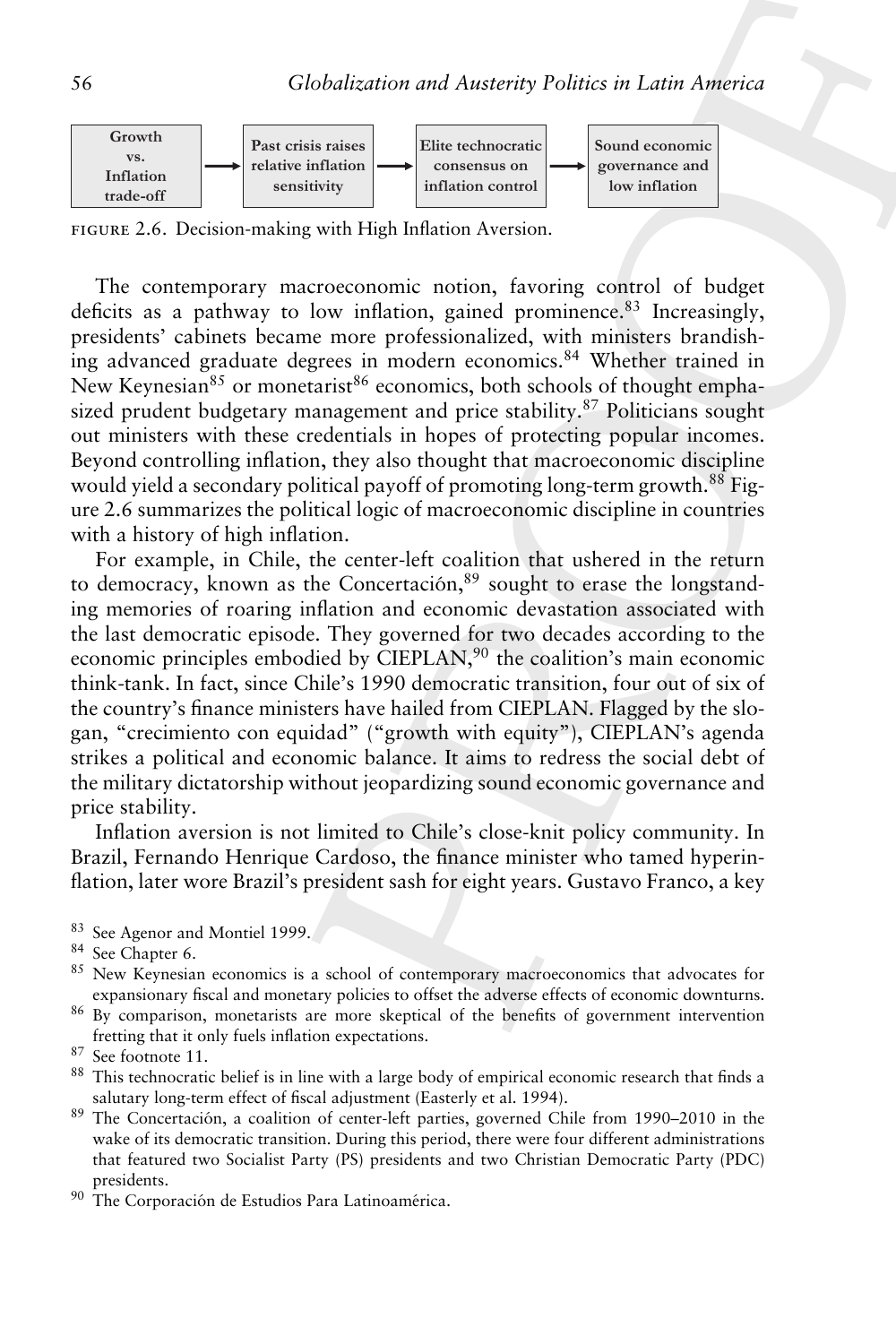member of Cardoso's original ministry advisors, was appointed central bank governor during Cardoso's presidency. Even Cardoso's successor Lula da Silva, the man who had once been his main opponent, upheld Cardoso's economic austerity. In Argentina, Jose Luis Machinea, Domingo Cavallo, and Roberto ´ Lavagna each served as key members of the economic teams of more than one president, governing with a commitment to budgetary discipline.

Alan García, who returned to the Peruvian presidency sixteen years after a 1990 inflation-spurred ouster, perhaps best illustrates the extent of experiential learning among political elites. After governing through a hyperinflation episode that eroded wages and deepened poverty, García adopted a sound economic policy framework that included fiscal discipline and inflation-targeting during his second presidential life in Peru. To lead his pro-market charge, he appointed Luis Carranza Ugarte, a former banker and one of Peru's most orthodox economists, to the prominent post of Minister of Economy and Finance. He swapped his first-term interventionist policies, once deemed reckless by the International Monetary Fund (IMF), for prudent low-inflation policies that were later praised by the same institution.<sup>91</sup> In a similar pattern to Brazil, García's successor and leftist political rival, Ollanta Humala, also embraced economic austerity. He signaled a commitment to García's low inflation policies by naming his deputy finance minister Louis Miguel Castilla as the Minister of Economy and Finance and leaving Central Bank President Julio Velarde in his post for five more years.

By contrast, when countries lack inflationary scars, cabinet officials favoring aggressive government intervention, such as Venezuelan Finance and Planning Minister Jorge Giordani, are more likely to gain influence in policy circles. Even when reformers happen to take the economic reigns in countries that have never suffered inflationary crises, such about-face policy adjustments are unlikely to be enduring given the lack of elite consensus about macroeconomic policy. For example, Minister of Trade and Industry Moisés Naim helped spearhead Venezuela's early 1990s reforms but lacked this elite consensus and met resistance from both elites and the general public.

I think that the Venezuelan public was inured to arguments about the need to go through a painful experience, or a costly reform process in order to avoid an even costlier stage because Venezuela didn't have that [past inflationary crises] ... that was true for the elites too; elites thought that was something that happened to Argentinians but never to us. $92$ 

When this elite consensus about economic governance is absent, politicians are more likely to give a low weight to inflation control. In fact, where inflation has never reared its ugly head, competing ideologies favoring aggressive government economic intervention are more likely to challenge the orthodox

<sup>91</sup> *The Economist*, July 27, 2006.

 $92$  Author's interview with Moisés Naím, Washington, DC, July 18, 2011.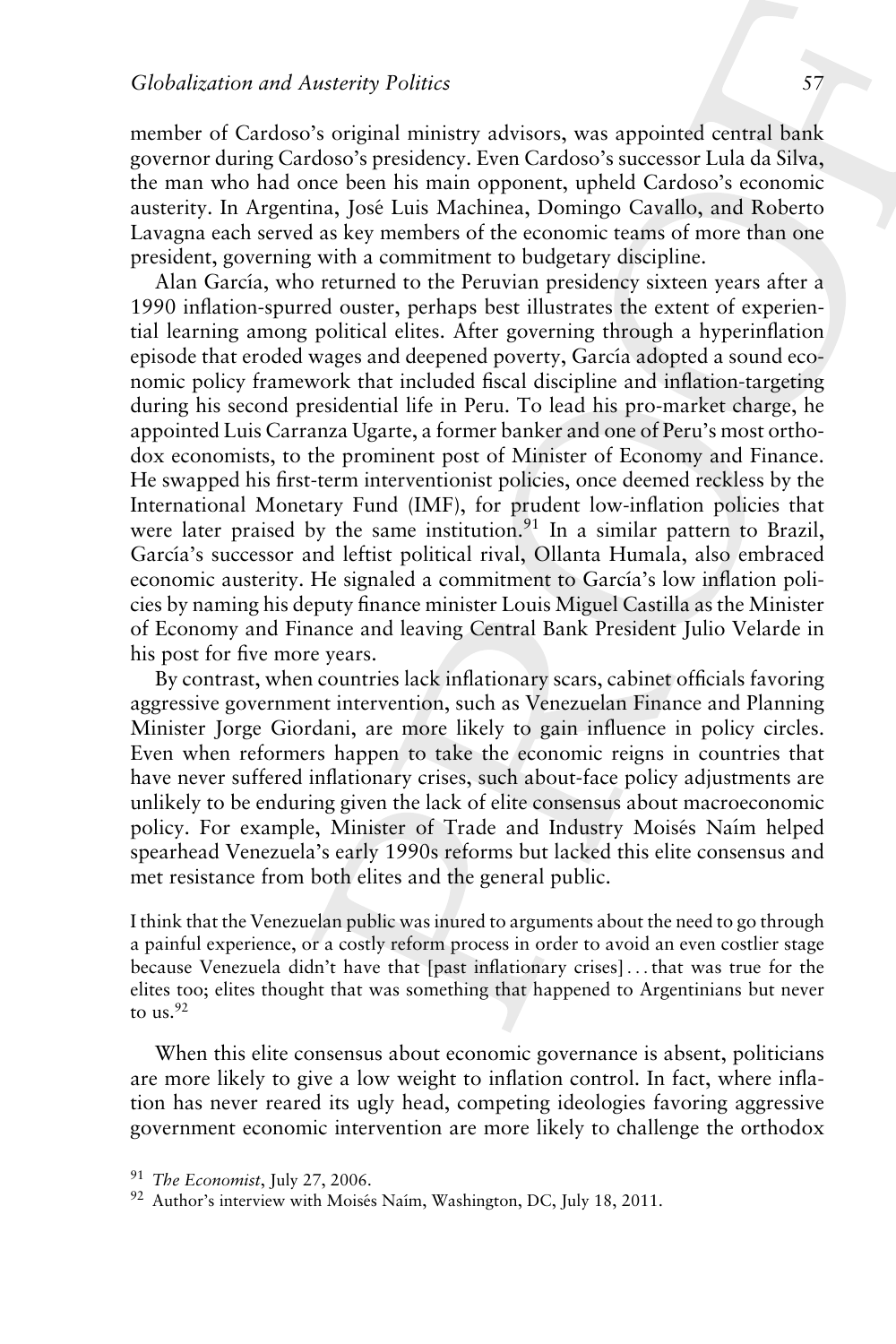

figure 2.7. Decision-making with Low Inflation Aversion.

hegemony. Figure 2.7 outlines the political logic of economic decision making in countries that have never experienced inflation crises.

For example, before the first oil shock in 1973, inflation did not resonate as much of a political issue in the region. Governing in an environment where average inflation fluctuated in a 15 percentage point band around zero (Figure 2.8), the political landscape was lined with a diversity of economic views. In this setting, political elites favoring a structuralist view of the world were more likely to govern the economy believing that government spending was inflation's cure rather than its root.<sup>93</sup>

In the early 1970s, for example, Chile's Unidad Popular (UP) government viewed inflation as a structural phenomenon that could be corrected with a policy mix of state-led demand stimulus and price controls.<sup>94</sup> In Peru, high inflation did not surface until the mid-1980s and did not reach crisis proportions until 1989.<sup>95</sup> Upon assuming power for the first time in 1985, President García's administration questioned the traditional thinking about inflation. The president and his advisors claimed that fiscal deficits and economic expansion were not inflationary. Rather, they were a key part of their redistributive platform aimed at boosting real wages, generating employment, and accelerating growth.<sup>96</sup> In their economic treatise, *El Peru Heterodox: Un Modelo Economico,* they asserted:

It is necessary to spend, even at the cost of a fiscal deficit, because this deficit transfers public resources to increased consumption of the poorest; they demand more goods, and it will bring about a reduction in unit costs, thus the deficit is not inflationary, on the contrary!<sup>97</sup>

In both Chile and Peru, these structuralist incumbents not only aggressively intervened in their economies, but their ballooning government deficits led to runaway inflation, and ultimately, their political demise. More recently, outside of Latin America's borders, President Leonid Kravchuk followed a similar path

- <sup>95</sup> Average annual inflation breached 100 percent for the first time in 1983, but did not reach crisis levels until 1989 when it surged above 3,000 percent (World Bank's World Development Indicators).
- <sup>96</sup> For further details, see Dornbusch and Edwards 1991.
- <sup>97</sup> See Dornbusch and Edwards 1991.

<sup>&</sup>lt;sup>93</sup> Structuralists believed that inflation reflected a demand-side shortage that could be alleviated with heavy government spending. This view sharply contrasts with monetarism, which diagnosed inflation as a supply-side excess that could be cured with balanced budgets (Cardoso and Helwege 1992).

<sup>94</sup> Larraín and Meller 1991.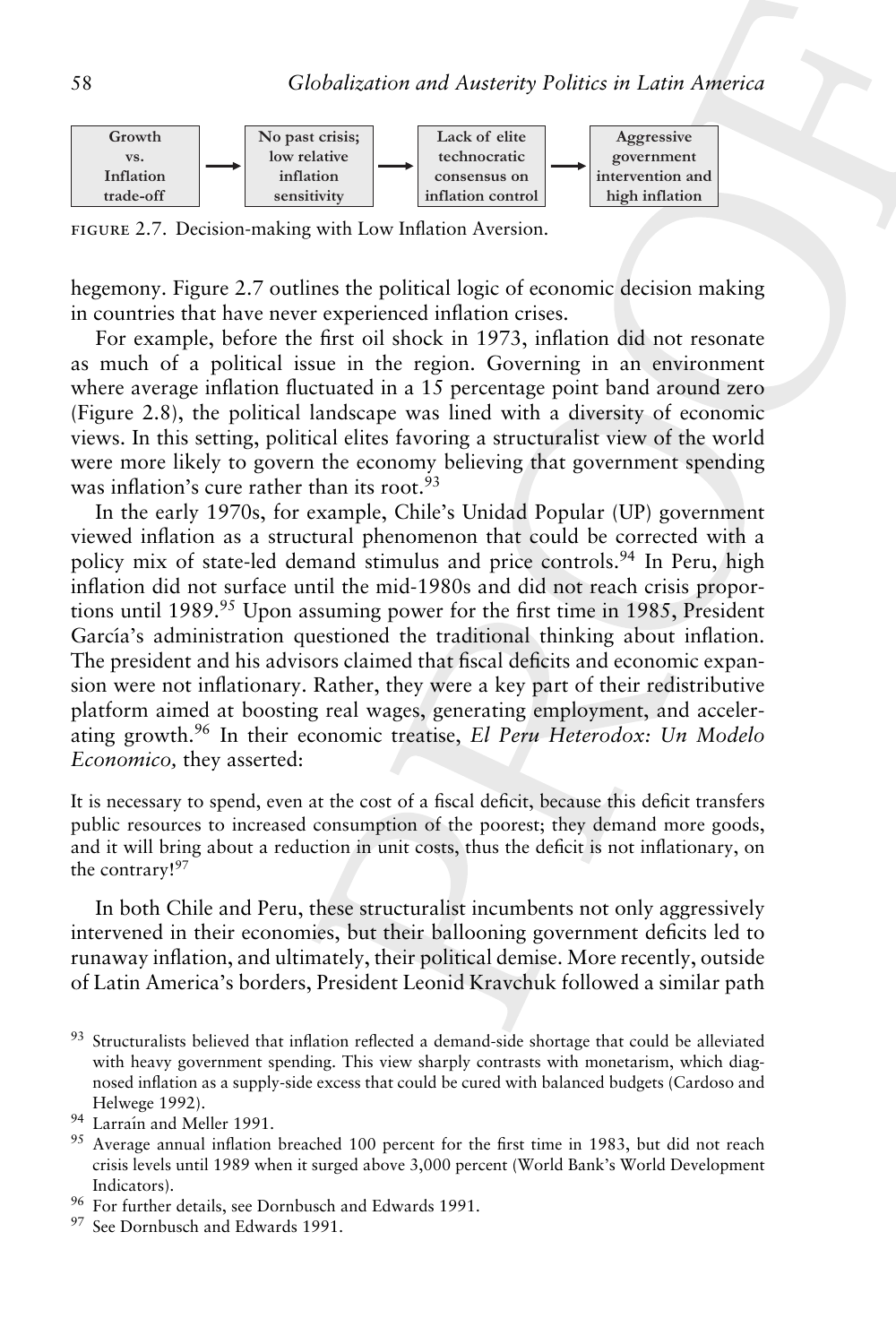

figure 2.8. Latin American Inflation Troubles Begin in Mid-1970s (CPI, annual %). *Source:* World Bank

during Ukraine's democratic transition. Kravchuk believed that budget deficits and cheap industrial credit were a panacea for production shortages. Before the 1994 elections, the Ukraine President lavished huge subsidies on key supporters in the agricultural and industrial sectors. Dashing his hopes for an improved economy, however, his budget deficits and credit expansion also unleashed a whopping bout of price inflation.<sup>98</sup> Ironically, politicians often underweight the likelihood of an inflation crisis, until they experience the economic and political trauma of such severe income shocks.

# **2.4.3. Inflation Aversion and Elections**

I have argued that risk-aversion in the wake of economic crises explains the rise of political austerity. Developing country politicians who like Icarus, once promised to soar their economies to new commanding heights, saw their hopes dashed by inflation's piercing rays. When hyperinflation burned the economy's wax wings, economic and political chaos tore apart the fabric of society. Following these traumatic events, the promise of low inflation and more moderate growth surprisingly carried hefty political rewards.

Notwithstanding these benefits, why would politicians choose austerity during election periods? Why not briefly deviate from economic discipline to aggressively spend on important political constituents? What is the political payoff to low-inflation policies?

Austerity is typically associated with right-leaning parties in developed countries. The political economy literature traditionally divides domestic politics into two camps. Presuming the classic short-run trade-off between inflation and unemployment, it expects right-wing political parties to pursue low inflation

<sup>98</sup> D'Anieri, Kravchuk, and Kuzio 1999.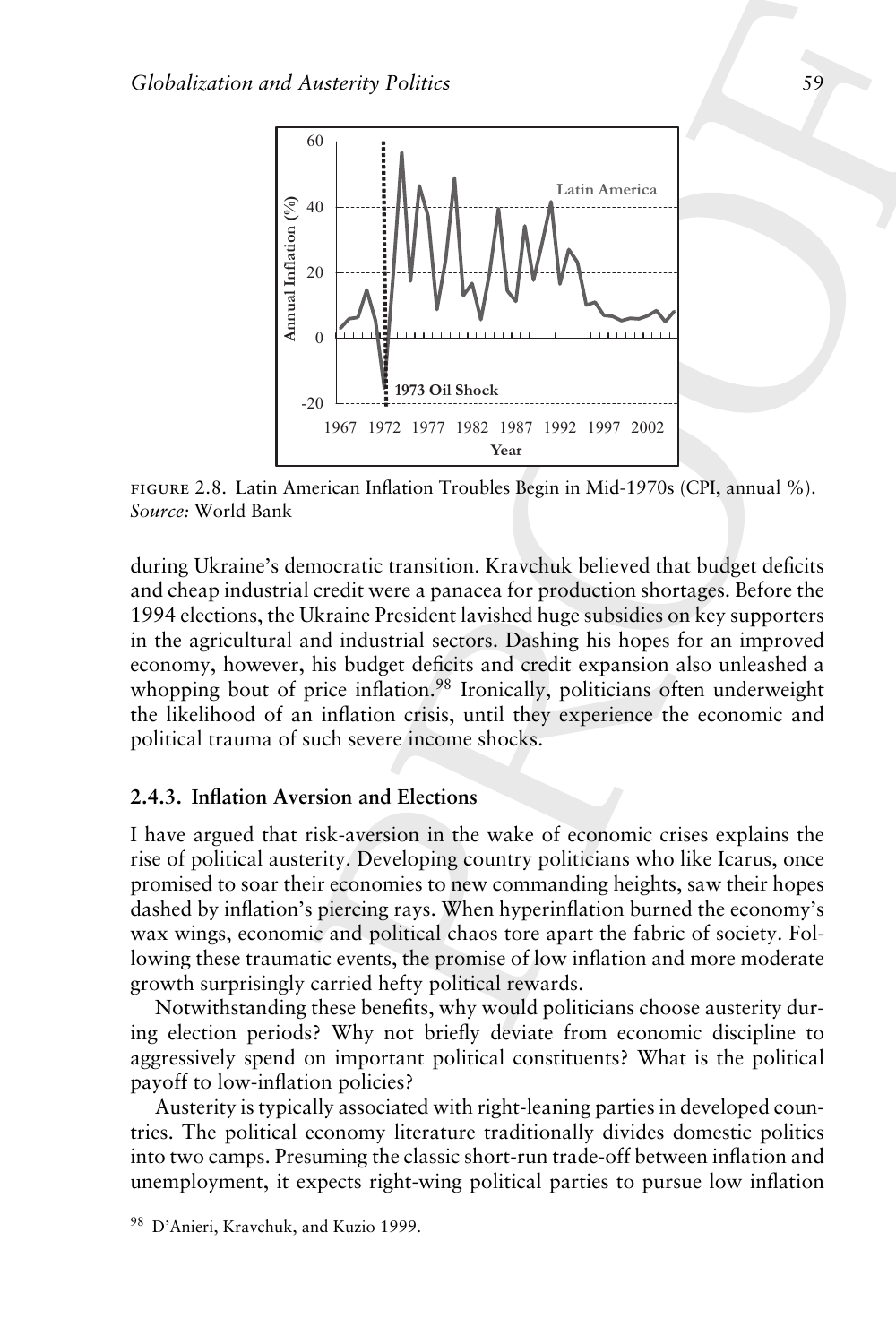(at the cost of jobs and growth) and left-wing parties to prioritize high growth and jobs (at the cost of inflation). The right hopes to appeal to its business and financial constituencies, whereas the left attempts to assuage middle-class and working families' concerns.99

But, who are the low-inflation constituencies in developing countries? Is there a similar partisan divide? Alternatively, do such partisan cleavages exist in regions such as Latin America, where party systems are less ideological than in Europe and the United States?100 In this section, I develop hypotheses for two more types of political austerity cycles, each characterized by inflationaversion.

*Low-Inflation Constituency.* During his presidential reelection campaign, Brazilian President Fernando Henrique Cardoso vowed to eradicate inflation in the aftermath of the 1997–98 East Asian Crisis. Notwithstanding his leftist roots, Cardoso declared his commitment to preserving Brazil's U.S. dollar peg101 – the bedrock of Brazilian price stability – in a November 1997 radio address.

You can be sure of one thing; we will not let the real lose value and let inflation come back! We may even have to pay a temporary price for this, but it's better to have higher interest rates for a while than to have salaries lose their value again. The real, and therefore the purchasing power of your salaries, will be protected!<sup>102</sup>

Why would a world-renowned sociologist, dependency theorist, and founding member of Brazil's social democratic party (PSDB) talk about the importance of inflation control during a presidential bid? Is this political logic founded? Why not devote your political rhetoric to job and growth creation?

After experiencing severe inflationary shocks, I argue that orthodox macroeconomic policies that ensure low inflation are popular even years after the initial crisis.<sup>103</sup> The traditional low inflation constituency widens beyond businesses and financiers, leading to a blurring of partisan lines in economic policy making. If leftist politicians want to win elections, they believe they not only have to prove their governing credentials to a skeptical business community, but also inflation-wary voters.

Inflation politics trumped traditional partisan politics in Latin America. If a neoliberal consensus emerged among political elites,<sup>104</sup> it was because leftleaning elites perceived that they would be punished for rising prices at the

<sup>103</sup> Many scholars find high levels of initial aggregate support for such orthodox reforms at the time of economic crises (Roberts and Arce 1998; Weyland 1998; Stokes 2001b; Weyland 2002).

<sup>104</sup> Stokes 2001; Murillo 2002; Weyland 2002.

<sup>99</sup> Bartels 2008.

<sup>100</sup> Roberts and Wibbels 1999.

<sup>&</sup>lt;sup>101</sup> Following the success of the Real Plan in taming inflation, Cardoso's economic team created a crawling peg fixed exchange rate regime designed to allow for a steady, but modest depreciation of the Brazilian real against the U.S. dollar.

<sup>102</sup> *New York Times*, November 5, 1997.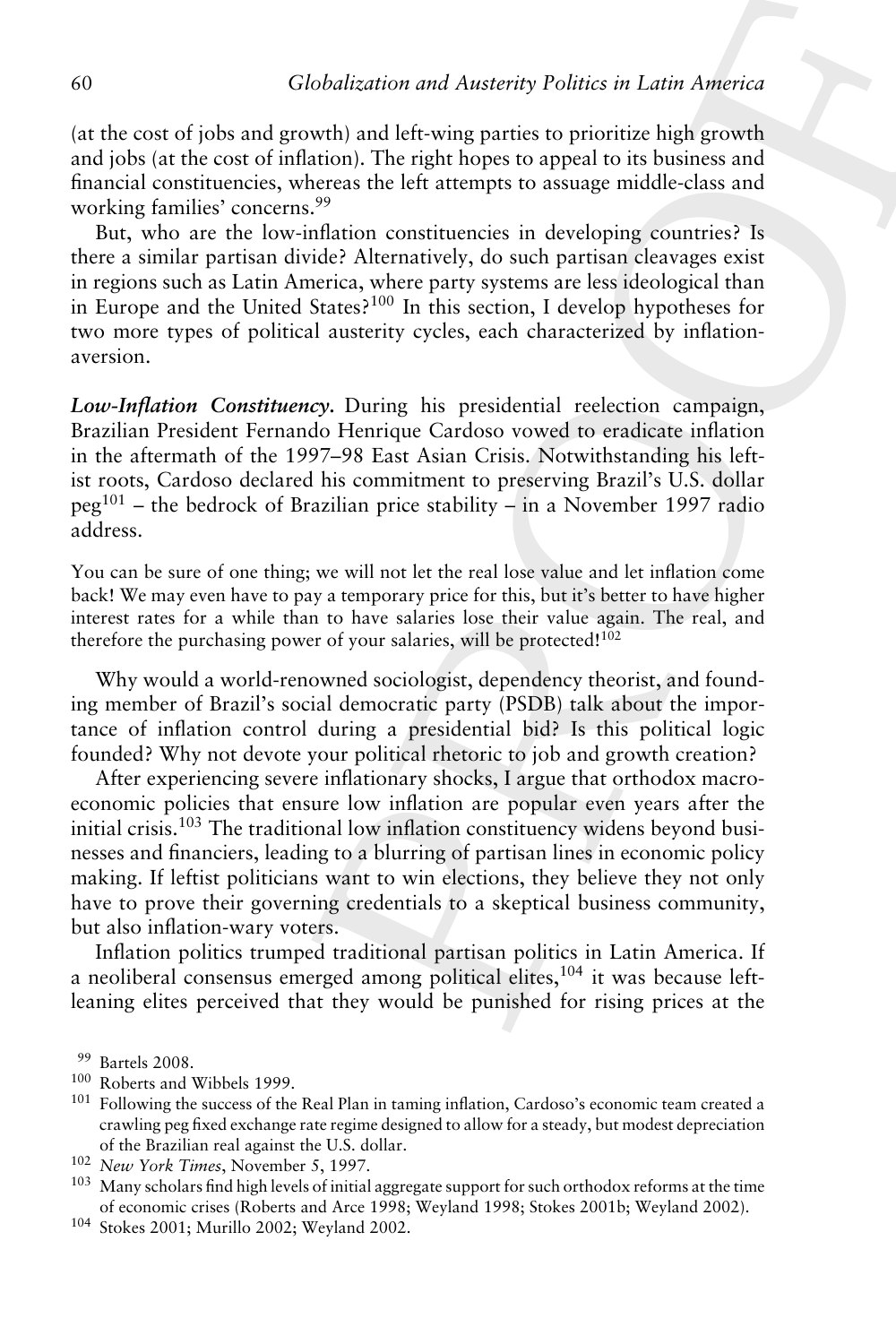polls. By protecting incomes in countries historically plagued by past economic volatility, they hoped to provide an important baseline for the economic vote. Cardoso, for example, believed that "the poor would not tolerate inflation any longer, and the wealthy were tired of seeing business plans and investments distorted by rising prices."<sup>105</sup>

At first, this logic may appear different from developed country politics, where politicians often boost incomes in hopes of gaining votes. However, in countries that have suffered from severe income shocks, the choice to use economic policy to protect voter incomes is as politically sound as boosting voter incomes.<sup>106</sup> Latin American political elites are similar to anesthesiologists. They are unlikely to be credited for stable economic conditions, but are quickly blamed for failing to administer inflation sedation.

Even years after an inflationary crisis, when other issues (such as crime) might be at the forefront of voters' minds, politicians still perceive voters as more instrinsically hawkish than in the past. With a commitment to economic discipline preserved in their technocratic communities, they are more likely to prioritize inflation control even if it means sacrificing potentially higher economic growth. As a result, risk-averse elites often infuse policy with an anti-inflationary bias during election periods to avoid catalyzing inflation that calls their governance into question. For example, more than a decade after inflationary crises in Brazil and Peru, historic leftists such as Presidents Lula da Silva and Alan García did not veer from macroeconomic orthodoxy while they were election-year incumbents. Both of them were committed to fiscal discipline and inflation targeting in the final years of their terms.<sup>107</sup> In a second-term public speech, for example, Lula summarized the left's political approach.

Low inflation is vital ... obviously, we could be growing more ... but distributing income and controlling inflation are just as important. Controlled inflation represents an extraordinary gain for salaried workers.<sup>108</sup>

*Middle Income and Poor Voters.* Why would politicians believe that voters do not like inflation? Similar to the provision of jobs or growth, inflation also has distributive consequences. Commonly known as an "inflation tax," when governments choose to fund their deficits by printing money, they catalyze inflation and erode real wages. Functionally, policy makers are transferring income

- <sup>105</sup> Cardoso 2006.
- <sup>106</sup> In fact, the politics of exchange rate literature shows that politicians often avoid election-year devaluation to preserve voters' purchasing power (Frieden and Stein 2001; Schamis and Way 2003). Low inflation offers the same political benefit. The exchange rate is merely one tool that politicians use to protect voters' incomes; interest rates and balanced budgets also provide them with this political commodity.
- <sup>107</sup> Lula oversaw a steady, primary budget surplus of more than 2 percent of GDP in the years leading up to the 2006 election. Similarly, notwithstanding the 2011 election year, García brought public finances back into line with Peru's fiscal rule (plus or minus 1 percent of GDP) following some temporary drift in response to the global financial crisis (EIU country reports; CEPAL's Bases de Datos y Publicaciones Estadística).
- <sup>108</sup> *Reuters*, June 18, 2007.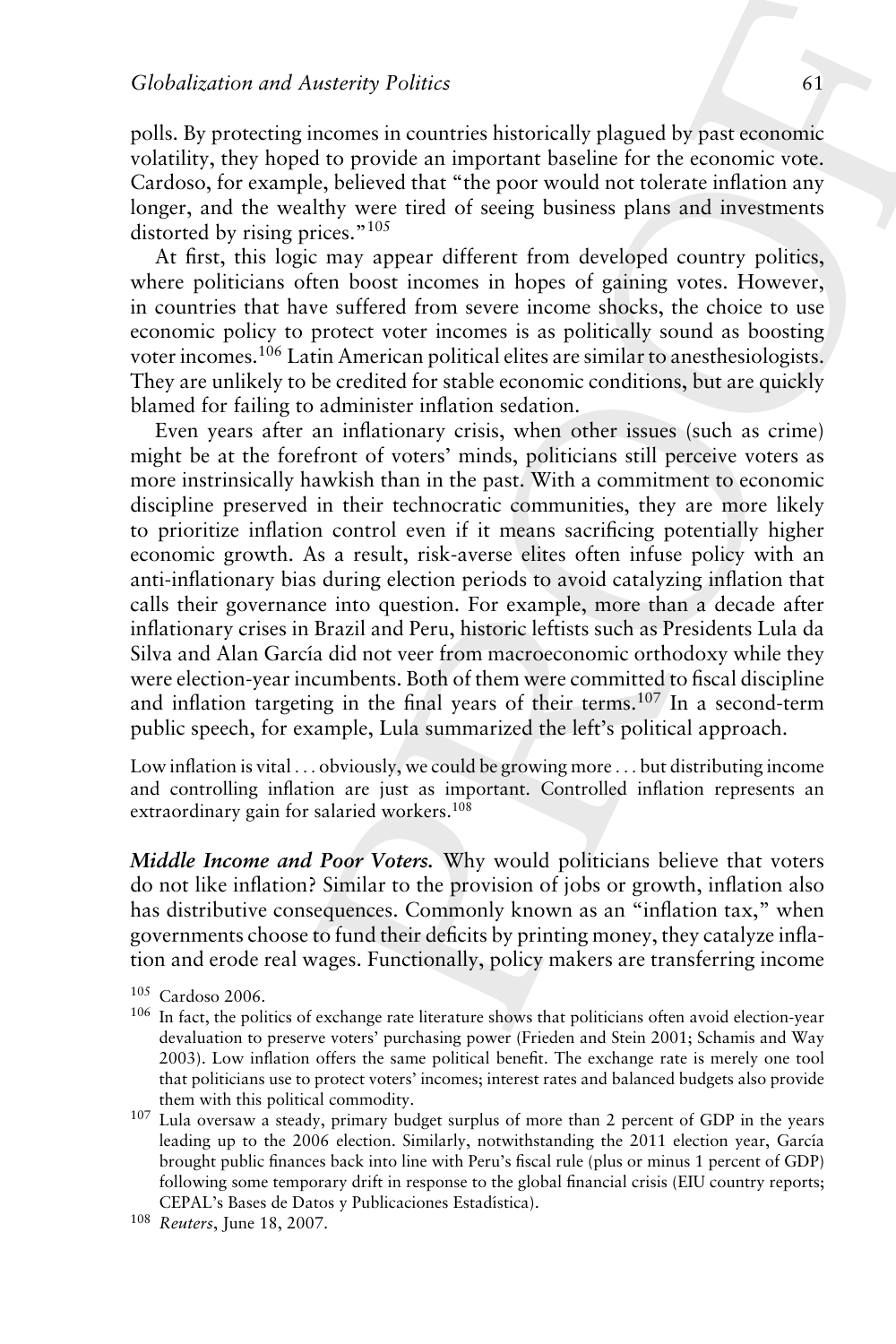away from citizens and to the government. Moreover, economists sometimes dub the inflation tax as the "cruelest tax of all" because inflation hurts the poor relatively more than the rich. Why? Wealthy individuals are generally sophisticated investors that funnel their earnings into financial assets that hedge against inflation. By contrast, the poor typically keep the majority of their earnings in cash holdings that are eroded by inflation. In addition, the poor are often more reliant on state spending, including income transfers and pensions, that are not indexed to inflation.<sup>109</sup>

Many empirical studies support the notion that inflation has a distributive character, showing that high inflation increases poverty rates and lowers the incomes of the poor.<sup>110</sup> In Latin America, scholars have also found that higher inflation is associated with lower real (inflation-adjusted) wages and higher income inequality.<sup>111</sup> For example, spiraling inflation during García's first presidency in Peru caused real wages to decline by more than 60 percent. Real wages also tumbled during Argentina's and Nicaragua's battles with hyperinflation, falling by 30 and 90 percent, respectively.<sup>112</sup>

Notwithstanding the empirical record, are elite perceptions of Latin American voters correct? In his reflections about the Brazilian presidency, for instance, Fernando Henrique Cardoso claims that "inflation acted like a regressive tax that made poor people poorer."<sup>113</sup> Alejandro Foxley, former Chilean finance minister, emphasized a similar point in a 1990 national television address, saying, "in countries with high inflation, the workers lose all of the time."114 But does this political perception reflect voter concerns?

In fact, politicians' inflation wariness is supported by considerable scholarship showing that middle-class and poor voters fret about inflation. By the 1990s, following severe bouts of inflation across the globe, the poorest voters were ranking inflation as a top national concern in global surveys. Price stability was no longer solely the concern of right-wing constituencies and business elites. Rather, the public, including its poorest citizens, had a vested interest in low and stable inflation.

In a survey conducted by Easterly and Fischer (2000), the poorest citizens in developing countries had a 9 percent higher probability of mentioning inflation as a top national concern than the rich. In its survey of sixteen Latin American countries, the Latinobarómetro demonstrates steady baseline support for inflation control between 1995 and 2008 (Figure 2.9). During this period, 25.7 percent of the Latin American adult population believed that fighting inflation was "the most important issue for their country." The popularity of inflation

<sup>114</sup> Foxley 1993.

<sup>109</sup> Easterly and Fischer 2001.

<sup>110</sup> Cutler and Katz, 1991; Agenor 1998; Romer and Romer 1998; Easterly and Fischer 2000.

<sup>111</sup> Cardoso 1992; Rezende 1998.

<sup>112</sup> United Nations' Economic Commission for Latin America.

<sup>113</sup> Cardoso 2006.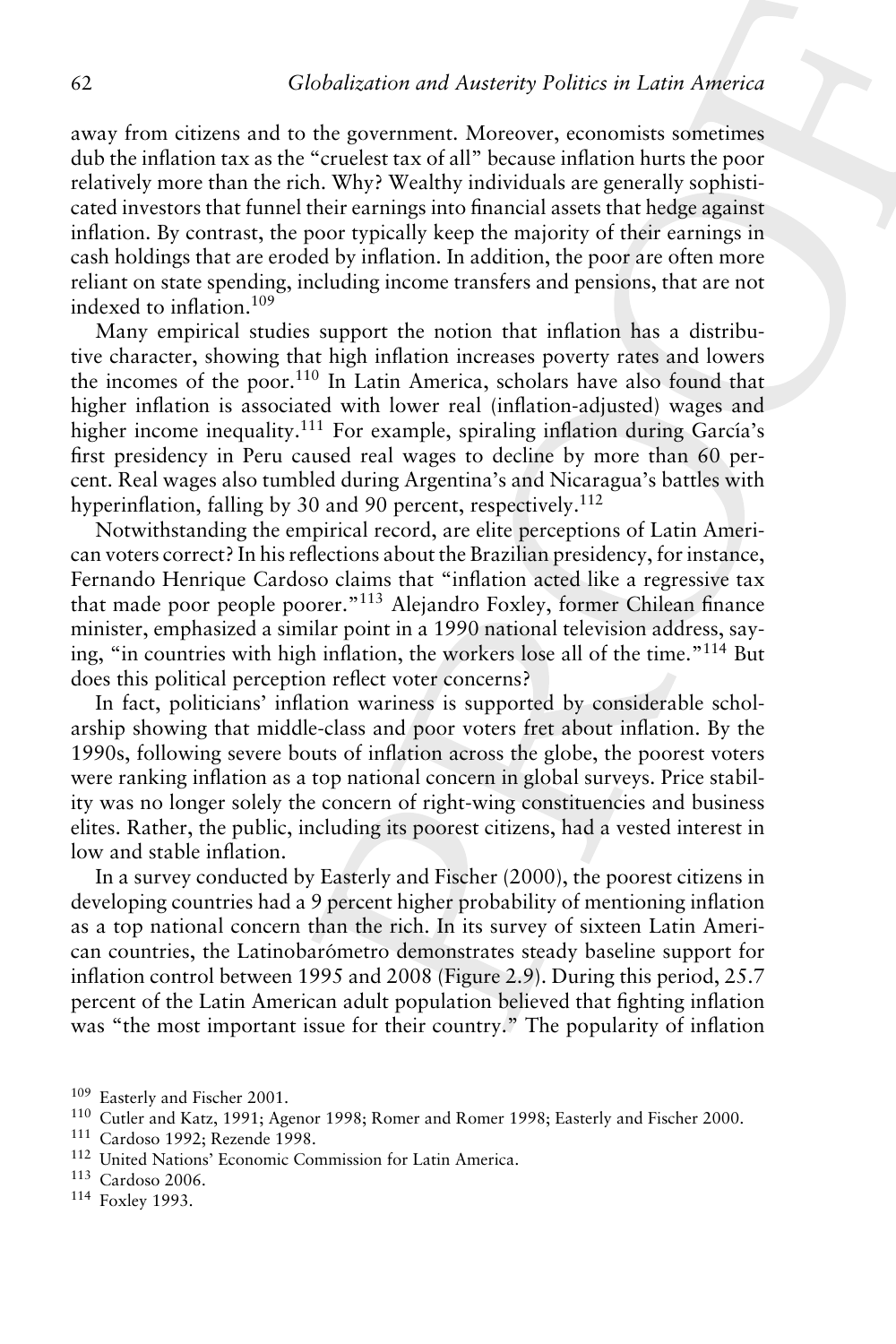

figure 2.9. Support for Fighting Latin American Inflation. (Survey of 16 Latin American Countries, 1995–2008.) *Source:* Latinóbarometro

control appears to be robust to framing and question wording effects.<sup>115</sup> They are corroborated by a series of World Values Surveys conducted in seven Latin American countries between 1995 and 1997, showing that three-quarters of respondents believed that fighting rising prices was "very important." By comparison, during the same period, only 40 percent responded affirmatively to the identical question in four developed countries.

In general, these surveys about inflation attitudes are broadly in line with recent findings about Latin American public opinion. Baker (2008), for example, uses public opinion data from eighteen Latin American countries to show that most of the region's citizens strongly support free-market reforms with the exception of privatization. Similarly, the Latin American Public Opinion Project's 2008 Americas Barometer finds that Latin Americans rank "inflation and high prices" as one of the five most serious problems facing their countries out of a list of more than thirty-five issues.

Politicians' inflation aversion is also reflected in country-level evidence about voter attitudes. National public opinion polls and presidential approval ratings show that voters from inflation-scarred countries prioritize price stability. For example, Shiller (1997) conducts an extensive survey about global inflation attitudes, finding that the Brazilian public overwhelmingly dislikes inflation because they believe it erodes their living standards. He finds that 88 percent of Brazilian respondents agreed with the statement that "the control of inflation is one of the most important missions of Brazilian economic policy." Moreover, a majority of Brazilians would choose low inflation, even if it meant that millions

<sup>115</sup> See Sniderman and Theriault 2004; Baker 2008.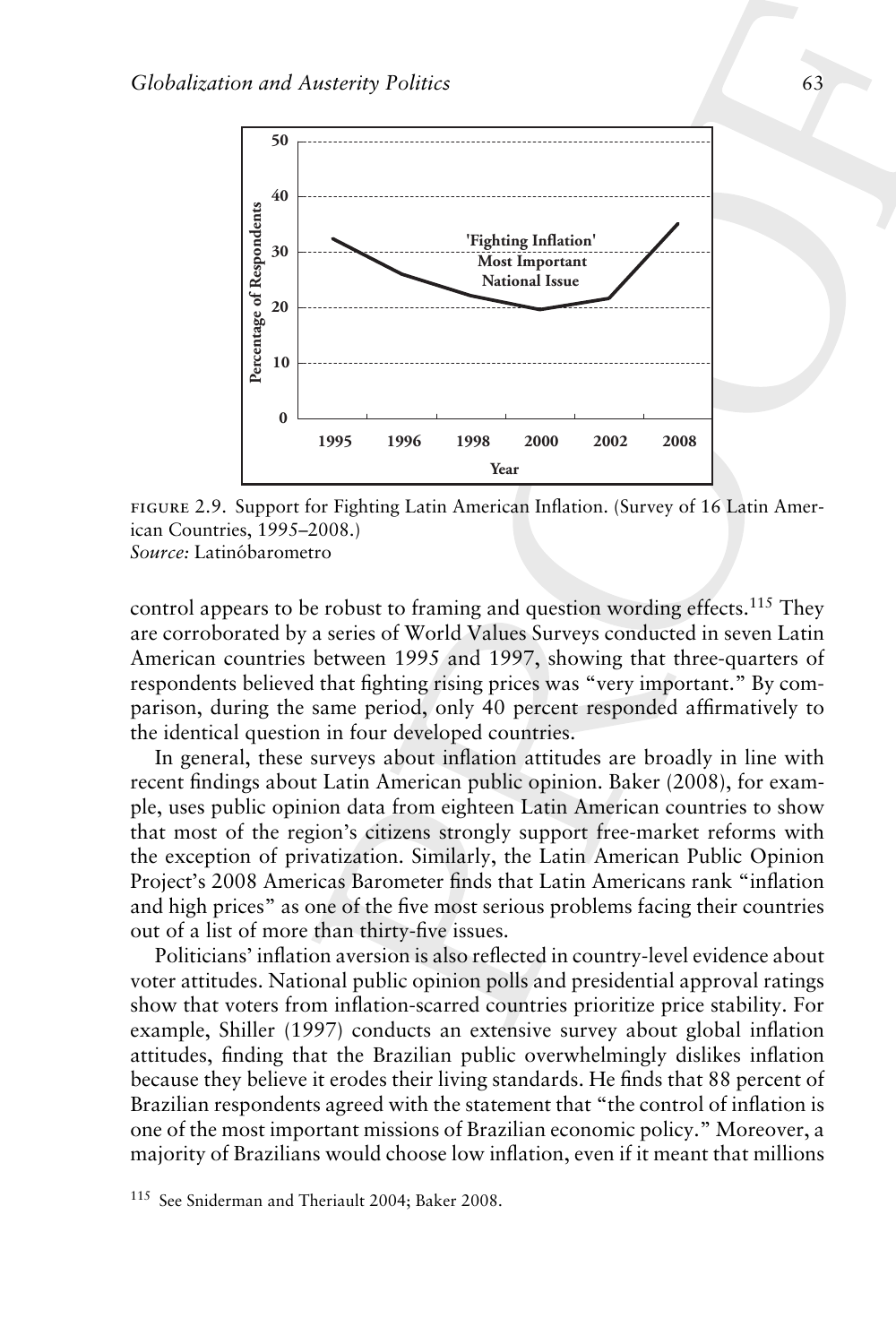more people would be unemployed.<sup>116</sup> Similarly in the prelude to Brazil's 1994 elections, national polls showed that 91 percent of respondents rated Brazil's economic situation as "poor or very poor." Most notably, however, these polls showed that more than two-thirds of Brazilians considered economic problems, including inflation, salaries, and cost of living, to be the most important national priorities.<sup>117</sup>

In Argentina, 67 percent of the people interviewed in a 1990 Buenos Aires survey identified inflation as the most important problem facing them and their families.<sup>118</sup> In fact, during Menem's first administration, inflation was inversely correlated with the Argentine president's approval ratings: the lower the inflation rate, the greater Menem's popular appeal.<sup>119</sup> Notably, public opinion polls also showed surprisingly high levels of support for Menem's economic austerity. During the 1995 reelection campaign, 43 percent of respondents supported "controlling the public deficit even if it [meant] reducing personnel and social expenditures."<sup>120</sup> Hyperinflation had bred a societal acceptance of austerity.

By contrast, in countries that have never experienced severe inflationary crises, there is less public support for price stability. For example, a recent 2010 Venezuelan survey finds little evidence of inflation aversion among voters,  $121$ notwithstanding living with the highest national inflation in Latin America.<sup>122</sup> A mere 8.6 percent of Venezuelan voters flagged inflation as the most important national issue, compared to 41.8 percent of citizens who named their personal safety/crime as the nation's most pressing concern. The same 2010 survey also found that only 3 percent of respondents named reducing prices/controlling inflation as a national priority when asked, "if you were president, what would be the most important issue to improving the situation of you and your family?"

Given such low levels of inflation aversion, perhaps it's not surprising that Venezuelan public officials place less weight on controlling inflation than reducing unemployment. In fact, Finance and Planning Minister Giordani recently commented when asked about the inflation-unemployment trade-off that "the fundamental variable right now is employment... we're concerned about inflation, but we have to make every effort to preserve jobs." $123$ 

<sup>116</sup> Shiller 1997.

- <sup>117</sup> CESOP 1994; Weyland 2002.
- <sup>118</sup> Echegaray and Elordi 2001.
- <sup>119</sup> Echegaray and Elordi 2001; Stokes 2001a.
- <sup>120</sup> The survey was conducted by Romer and Associates/Roper Center in 1995. Survey participants were asked, "which aspects of the economic model do you agree with, and which do you disagree with?" (Romer and Associates, 1995, as cited in Stokes, 2001a).
- <sup>121</sup> A Venezuelan polling company, Consultores 21, surveyed 1,500 voters between May and June 2010, asking them to identify Venezuela's most important national problem.
- <sup>122</sup> In May and June 2010, Venezuela's national consumer price index, on average, rose by 30 percent on an annual basis (Venezuelan Central Bank and National Statistics Institute).
- <sup>123</sup> El Universal, Caracas, April 2, 2009.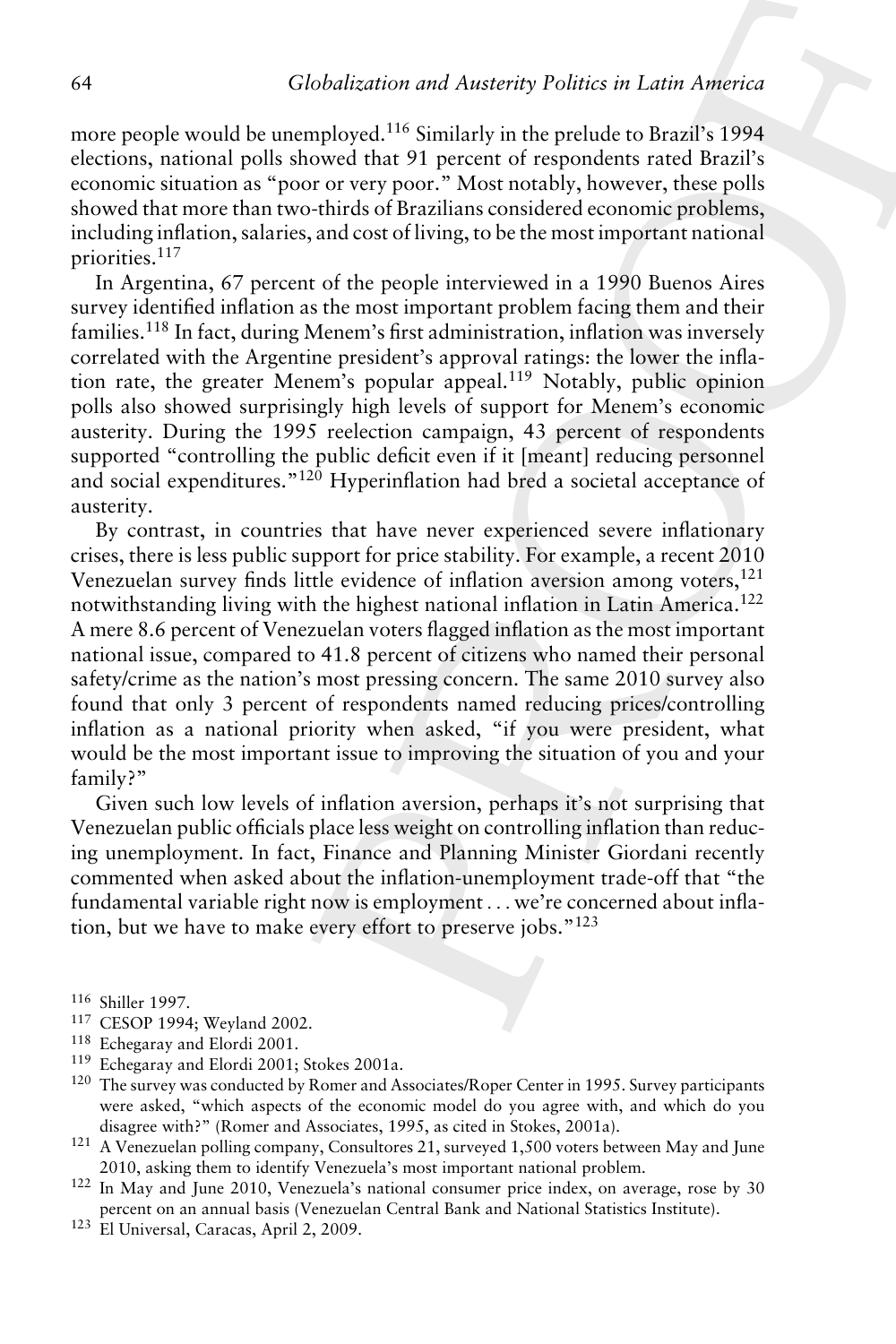*Business Community.* Politicians also use sound economic governance and low inflation to convey their managerial credentials to businesses and investors. In contrast to traditional partisan models of the economy that show a political split in policies that favor businesses, politicians from across the political spectrum pander to firms and investors in inflation-ridden countries. This political convergence reflects the enormous power of business and markets.

For example, in a 2003 survey of 231 political elites, 80 percent of respondents said that business exercised "de facto powers" in Latin America. In the words of one former President, "the great de facto power of incipient democracy is private economic power."124 Businesses may influence government in various ways, from business associations, policy networks, and cabinet appointments to lobbying and campaign contributions.<sup>125</sup> Perhaps in Colombia, private sector influence has been most transparent, with more than half of former President Uribe's cabinet appointees hailing from the business community.<sup>126</sup>

In countries with histories of inflation volatility, politicians often heed private sector opinions given the business community's pivotal role in providing investment, and therefore, growth and employment opportunities. If the private sector does not have confidence in a government's ability to govern the economy, business investment can quickly falter and lead the economy adrift. As a result, left-leaning governments possess a strong incentive to prove their inflation-fighting credentials.

For example, the center-left Concertación in Chile embraced economic orthodoxy in part to demonstrate their managerial competence to a skeptical business community. Edgardo Boeninger, Aylwin's Presidential Secretary during the democratic transition, summarizes the prevailing view among his economic team.

Convincing the business community of the center-left's ability to govern was very important. Hence, a main economic goal of the transition was to build the trust of the business community. They were suspicious of the center-left coalition; not unreasonably presuming that it would be more statist/interventionist. The product of this skepticism was that the center-left coalition was determined to demonstrate their governability. This led to a higher degree of controls in economic policy; more prudent policy aimed at assuaging the business and investment community. Fiscal policy was orthodox, with the goal of reducing inflation.<sup>127</sup>

A decade after Chile's democratic transition, the Concertación continued to cite the importance of the business community's approval. When Ricardo Lagos prepared for the presidency – the first socialist president since Salvador

<sup>124</sup> UNDP 2005; Schneider 2010.

<sup>125</sup> Thacker 2000; Teichman 2001; Schneider 2004; Schneider 2010.

<sup>126</sup> Scheider 2010.

<sup>&</sup>lt;sup>127</sup> Interview with former Chilean Budget Director Edgardo Boeninger, conducted on June 6, 2007. Boeninger was Budget Director under President Eduardo Frei from 1964–1969. He later became Presidential Secretary under President Patricio Alwyn from 1990–1994 and served as a Senator from 1998–2006.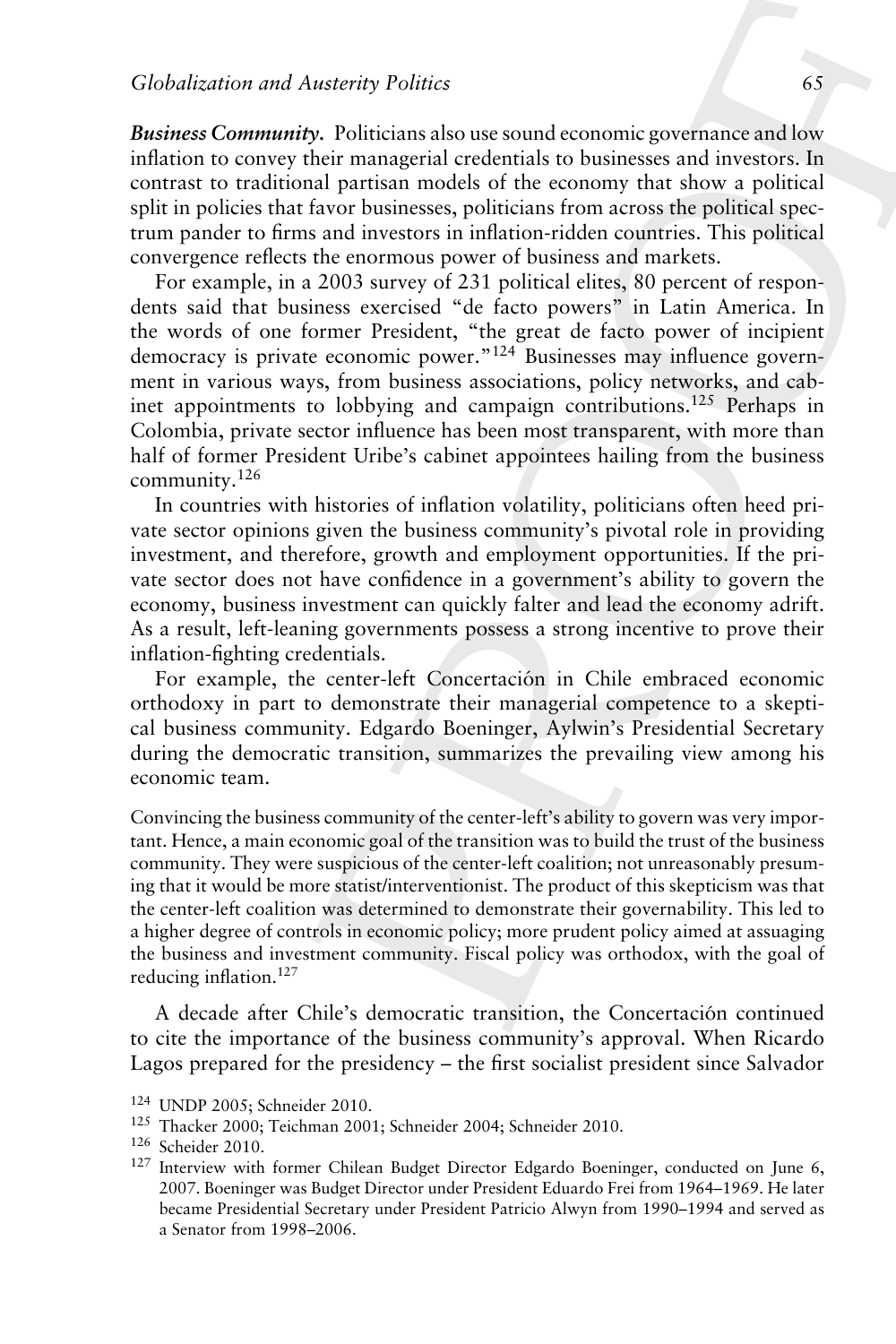Allende's catastrophic governance – he knew he had to overcome the business community's distrust for the Chilean left.

There was something implicit especially when I became President. 'Look what happened with the last Socialist President. This guy does not know how to run the economy.' We were always under suspicion ... I didn't have to convince the business community. I had to act! It is not a question of talking. You convince them by what you do!<sup>128</sup>

Beyond Chile, recent leftist presidents from inflation-crisis countries have followed similar courses of action. In Brazil and Peru, for example, presidential candidates have surprisingly promised austerity and inflation control during their election bids notwithstanding their leftist roots.

In an effort to calm jittery investors' concerns about a return of economic populism, Lula shed his anti-globalization image and vowed to continue Cardoso's macroeconomic policies in his *Carta ao Povo Brasileiro (Letter to the Brazilian People)*. With an eye on turbulent financial markets during the first few days of his presidency, he once again pledged that his "government would not neglect the control of inflation and [would] maintain a posture of fiscal responsibility."129 In his two terms in office, Lula made good on these orthodoxy promises even during election campaigns, prompting former Brazilian foreign minister Luiz Felipe Lampreia to note that "there is now a national consensus against macroeconomic foolishness."130 According to Lula's presidential predecessor, "only Nixon could go to China, and only Lula could show the world that the Latin American left could run a stable modern economy."<sup>131</sup>

During his own presidential bid, Peruvian President Ollanta Humala similarly used oaths of orthodoxy to quell private sector concerns. A newly businessclad Humala, who once backed both a 2005 Peruvian military coup and Hugo Chavez's march to socialism, instead portrayed himself as the Peruvian Lula ´ during his 2011 presidential bid.<sup>132</sup> Reminiscent of Lula's "letter to the Brazilian people," Humala pledged economic stability to the national business community in his "commitment with the Peruvian people." Hoping to abate financial market volatility, he also appointed a Wall-Street friendly economist to the finance minister post. In a national radio address, Humala further emphasized that his administration would take its cues from Brazil's economic success. "We recognize there is a successful process underway in Brazil, which has accomplished economic growth that combines social inclusion with respect for macroeconomic equilibrium."<sup>133</sup>

<sup>128</sup> Author's interview with President Lagos, Brown University, April 16, 2010.

<sup>129</sup> *New York Times*, October 2002.

<sup>130</sup> *The Economist*, September 30, 2010.

<sup>131</sup> Cardoso 2006.

<sup>&</sup>lt;sup>132</sup> For example, he emphasized the importance of private investment to economic development in Peru during a September 15, 2010, discussion at the Elliott School of International Affairs at George Washington University.

<sup>133</sup> *BBC News*, April 12, 2011.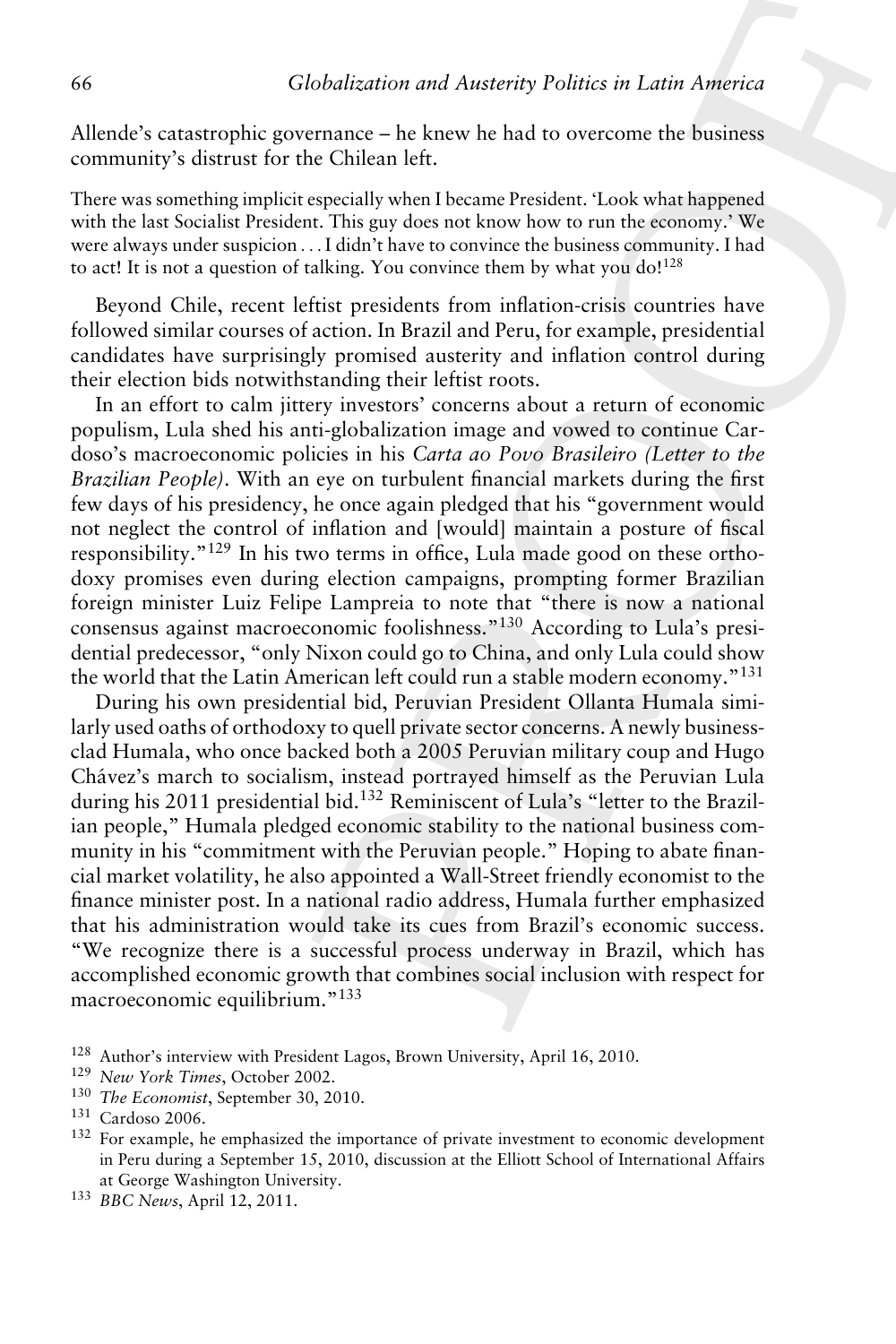*Inflation-Averse Austerity Cycle (H3).* Before their countries' inflation troubles, politicians were likely to view constituents as straight-forward economic voters.<sup>134</sup> A political business cycle was a viable political strategy for presidents fearing that they might get punished for the economy's poor performance at the polls. Politicians might craft unsusainable economic expansions to win votes, without much fear of a political backlash against inflation.

After experiencing traumatic inflationary episodes, however, politicians from inflation-ridden countries instead wrestle with a thorny economic paradox. Growth and jobs remain a political priority. Fearing retribution from both inflation-scarred voters and businesses, however, politicians realize they must also be vigilant custodians of price stability.

Under these conditions, the traditional electoral logic loses its luster. Presidents may intervene in the economy, but not so aggressively that they ignite inflation. On the other hand, politicians want to avoid making such a staunch commitment to austerity that they sow the seeds for a deflationary downturn. Seeking a macroeconomic balance between low inflation and moderate growth, politicians pursue a neutral mix of economic policies. Politicians operate according to a straightforward political logic: protecting voters' purchasing power.

In summary, my third governing hypothesis is that politicians are unlikely to create political business cycles without having the political will. I contend that policy elites from countries with past inflation crises alter their political strategies. They believe that voters will evaluate them on their ability to contain inflation as much as their ability to create economic growth. Even if the probability of sparking high inflation is low, politicians shy away from unsustainable government deficits. They do not want to risk rekindling inflation's flame, which, like a wildfire, can quickly spread without bounds. Worried about crossing the threshold of price instability, risk-averse politicians choose cautious macroeconomic policies over highly expansionary policies that jeopardize a return of inflation. By selecting policies that guarantee low inflation, politicians demonstrate to inflation-sensitive markets and electorates that they are capable of governing the economy.

*H*3: **Inflation-Averse Political Austerity Cycle (PAC).** Past inflation crises breeds economic risk-aversion; politicians do not use accommodative fiscal and monetary policies to boost the economy before elections. Instead, they use a neutral mix of economic policies or mildly contractionary policies that yield political austerity cycles. Inflation falls during elections, but at the cost of lower economic growth and fewer new jobs. This pattern is more pronounced under left-leaning than right-leaning administrations (upper right quadrant in Table 2.1).

<sup>&</sup>lt;sup>134</sup> Economic voters base their voting decision largely on the government's recent economic performance, "assigning credit or blame to the incumbent government" (see Lewis-Beck 1988; Powell and Whitten 1993; Duch and Stevenson 2004).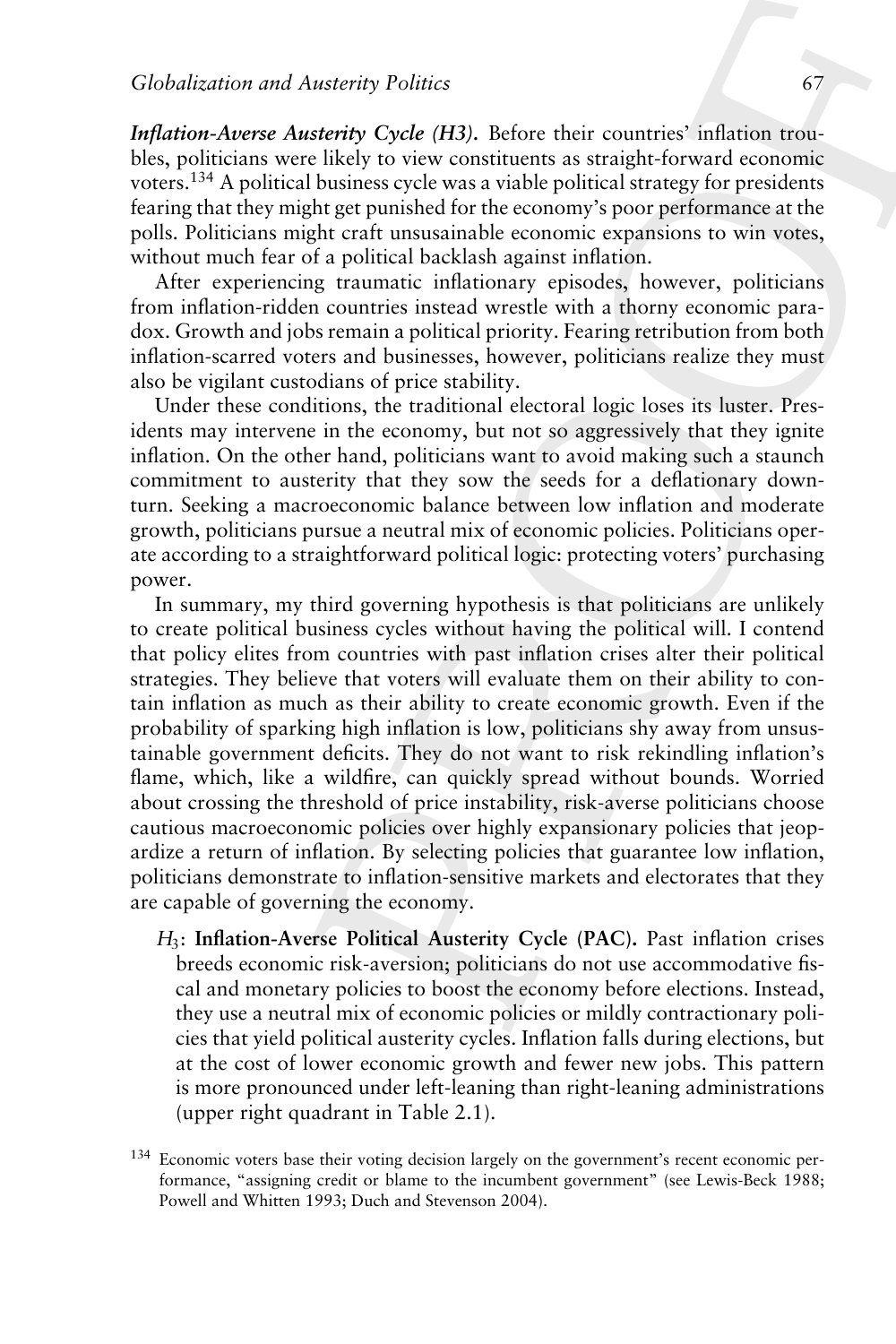*Low Growth, Low Inflation Austerity Cycle (H4).* When high debt constraints and high inflation aversion are simultaneously present, the likely outcome is a deflationary electoral cycle characterized by slowing inflation and growth. Politicians slash spending and raise interest rates to hold inflation at bay, even if these actions curtail the pace of growth and job creation.

What is the political benefit of this most acute form of political austerity cycles? Obviously, politicians do not plan for such a deflationary electoral spiral. Rather, their hopes of balancing price stability with moderate growth are derailed by an unexpected credit shock. Recall that in countries that are heavily indebted to bond markets, politicians intending to prime the economic pump are vulnerable to credit swings and interest rate shocks that quickly foil plans for an electoral expansion.

Similarly, the extent of the political austerity cycle is conditional on a government's financial means. Inflation-averse politicians have budgetary room to maneuver when they have access to windfall revenues (such as commodity income and privatization proceeds) and non-market borrowing resources (such as bank lending) that reduce their vulnerability to global credit disruptions. They can use a neutral mix of economic policies to target moderate growth and low inflation.

However, when these same politicians are highly reliant on bond market financing, it is more difficult to achieve such economic balance. Governments are susceptible to severe credit shocks, particularly during periods of political uncertainty. Capital withdrawal sparked by electoral uneasiness can quickly launch interest rates higher and increase financing costs for both governments and firms. These "sudden stops" cause economic growth to slow more markedly than politicians planned, and yield the most pronounced type of the political austerity cycle.

*H*4: **Political Austerity Cycle (PAC)**. When inflation-averse politicians face steep funding constraints from global financial markets, they strongly contract economic policies in order to stabilize the economy. With this form of political austerity cycle, inflation and growth fall before elections most markedly (lower right quadrant in Table 2.1).

# 2.5. summary and conclusions

In this chapter, I have argued that the classical assumption of short-term policy myopia – embedded in the political macroeconomic literature – should be reexamined to account for the complexities of a globalized world. In regions such as Latin America, many politicians have embraced a long-term technocratic view that emphasizes budgetary discipline and inflation control over aggressive government intervention in the economy. Why have politicians come to value a seemingly long-term asset like economic stability? Why would they even more surprisingly choose election periods to demonstrate their commitment to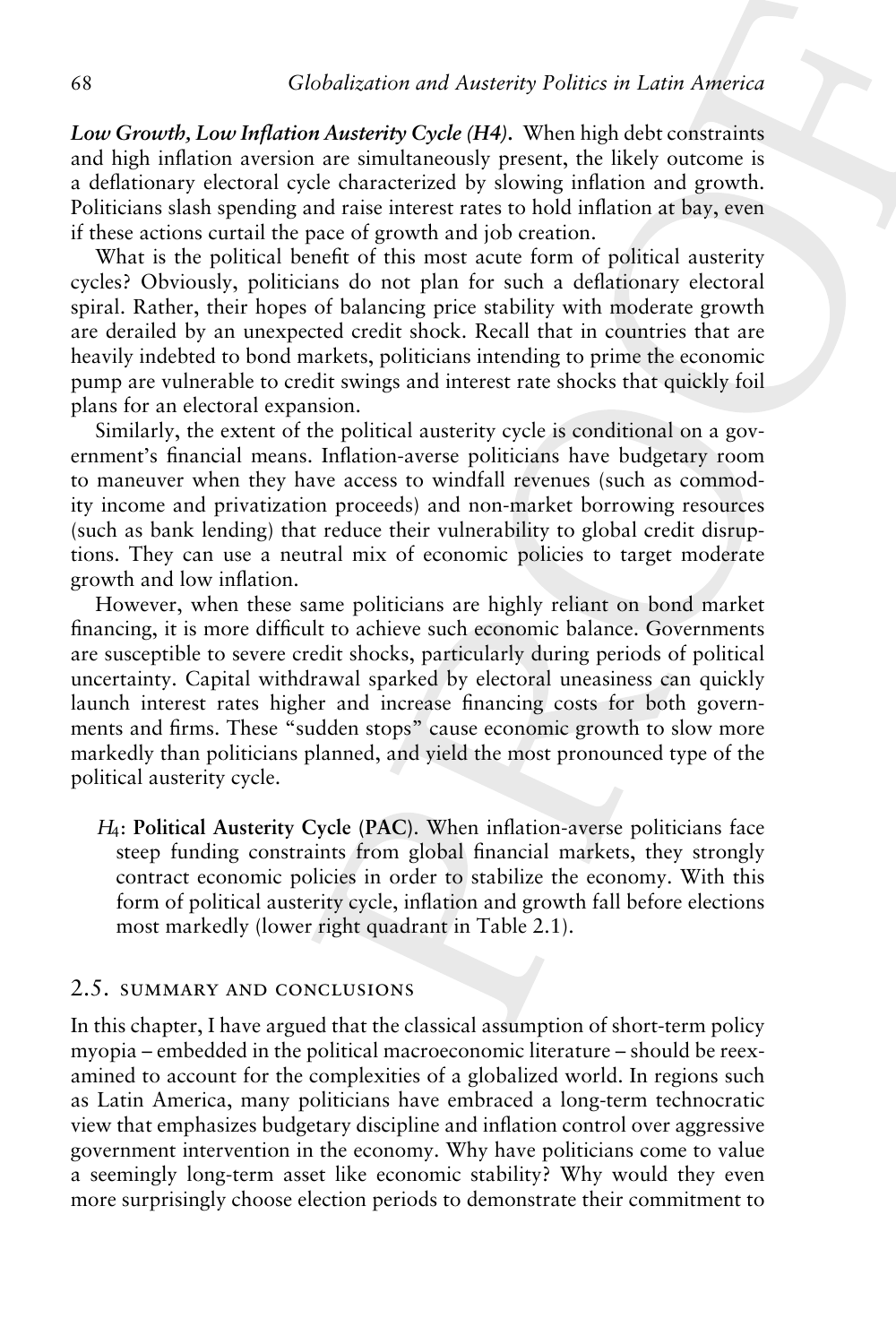these austere governance principles? Why not instead aggressively increase the budget deficit in hopes of winning the economic vote?

Political austerity theory offers a dual explanation for this change in political logic. The first part of the theory claims that developing countries' ability to reap the rewards of preelection spending often reflects their capacity to raise external financing. Unlike their developed country counterparts, developingcountry governments face significant hurdles to using counter-cyclical,<sup>135</sup>or expansionary policies to stimulate the economy. Shallow domestic financial markets and narrow tax bases leave many developing countries dependent upon international capital markets for financing budget expenditures.<sup>136</sup>

Beginning in the 1990s, structural changes in the global economy – in this case, the international financial architecture – transformed the relationship between debtor countries and their international creditors. Following the 1980s debt crisis, developing country governments increasingly financed their debt with capital markets rather than cross-border bank lending. This financing shift altered the classic electoral trade-off that pitted jobs and growth against price stability.

Regardless of ideological proclivities, I contend that as these highly indebted governments developed a greater reliance on global bond markets for budget financing, they sacrificed the policy freedom to aggressively target domestic constituents with jobs and growth. This is the financial catch-22 of developing country politics. Governments tapped international markets to increase their spending options, only to subject their budget decisions to financial market discipline. This disciplining effect is often most constraining during elections, when investor uncertainty is high, and governments hope to avoid "sudden stops" of international credit that lead to higher borrowing costs and slower growth.

Notwithstanding a government's debt structure, incumbents may instead voluntarily choose the path of economic orthodoxy. The second part of political austerity theory examines when developing-country governments lack the electoral motivation to induce an economic expansion. Rather than responding to external pressures, this part of the theory contends that the low-inflation impetus is the product of a country's own economic experiences. Grounded in psychological theories of risky choice, it claims that the saliency of past inflationary trauma transforms political thinking in developing countries. Political and technocratic elites learn from the policy errors that produced these catastrophic shocks and develop a macroeconomic consensus against unsustainable government deficits. Moreover, they adopt risk-averse orthodox policies that promise to provide low inflation, an important baseline for the economic vote.

In Chapters 3 to 7, I test my theory, using a multi-method approach involving both statistical and case study evidence. I intend to show that when politicians

 $135$  Gavin and Perotti 1997; Kaminsky, Reinhart, and Végh 2004; Lupu 2006; Pinto 2010.

<sup>136</sup> Kaufman and Stallings 1991; Gavin and Perotti 1997.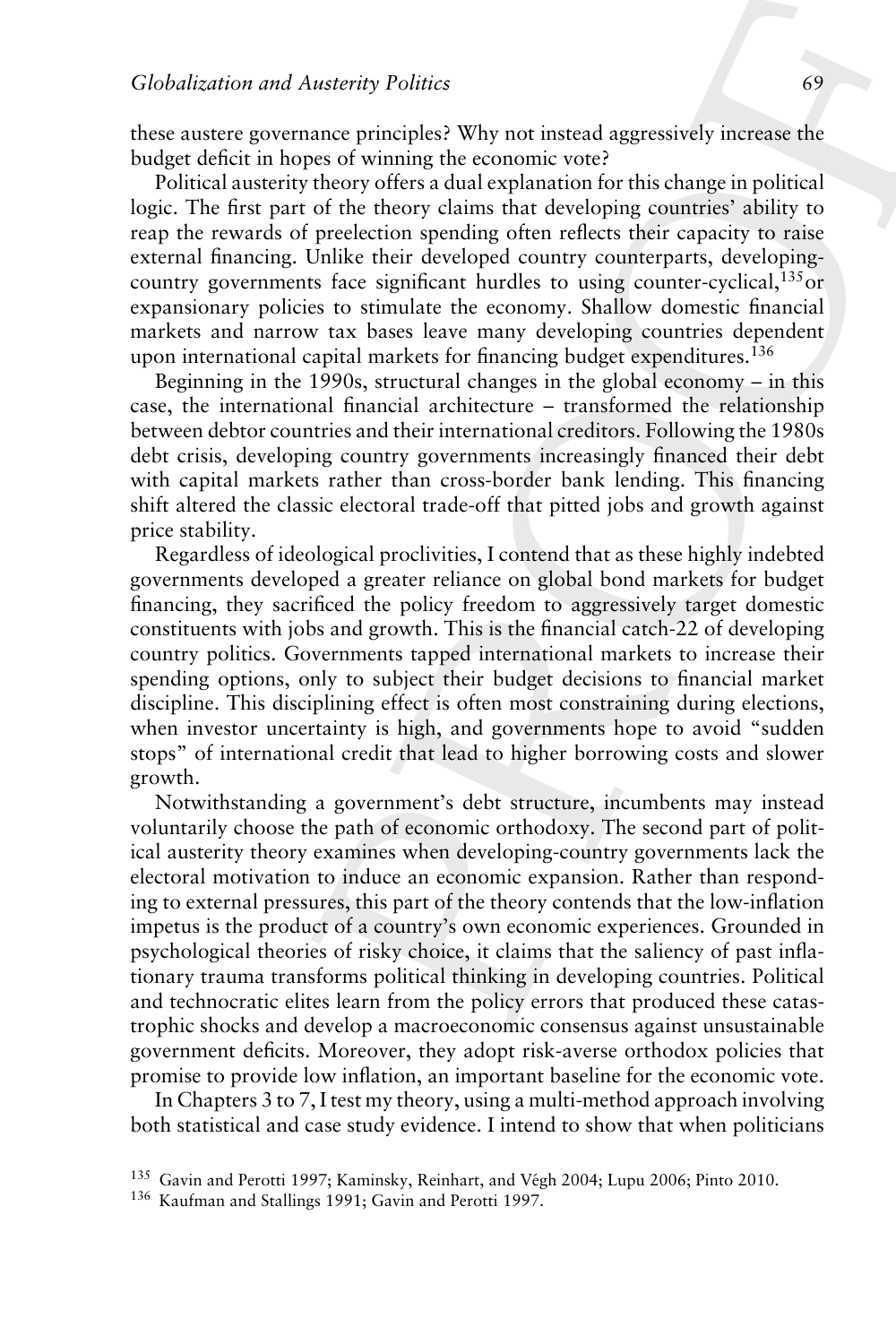operate in a globalized world, they are more likely to prioritize inflation control, even if it means potentially providing their constituents with fewer jobs and slower growth. The statistical analysis in Chapter 3 tests these two mechanisms and finds broad support for the constraining effect of bond finance and crisis history on budgetary and economic outcomes during elections.

Despite this evidence, how do we disentangle the effects of these two explanations, given the importance of both inflationary and debt shocks to the region's credit history? After buoyant credit-driven expansions produced hyperinflation, Latin American governments financed their political agendas with international bond issuance rather than the inflation tax. Not surprisingly, bond creditors initially incorporated this inflation history into their country risk assessments. In fact, the international finance literature claims that baseline borrowing rates often reflect historic economic performance.<sup>137</sup> That said, it also finds that interest rates account for investors' expectations about more dynamic factors, including current economic, budgetary, and credit conditions.<sup>138</sup> Consequently, it's plausible that a country's bond market exposure and inflation history might be related to one another, but also affect government policy and the economy through independent channels.

In the book's comparative case study chapters, I assess whether the effects of these two mechanisms are conditioned on each other. Employing elections as my unit of analysis, I examine how variation in debt structure and inflation aversion interact to yield different electoral policy and economic outcomes according to the four hypotheses outlined earlier in the chapter. Exploiting this variation across twenty different elections allows me to evaluate both the independent and interactive effects of the two main explanatory variables of bond market dependence and inflation crisis history.<sup>139</sup> For example, political business cycles were quite common in Chile's early democratic period before the country's inflationary shocks and bond market entry, but fail to materialize in the post-inflation crisis return to democracy, notwithstanding a lack of bond market indebtedness.

The case study chapters are also instrumental in identifying when politicians develop alternative tools to political business cycles. If politicians are more likely to live within their means today, how do they reward key political constituencies? They have several options. Governments can take a cue from Chile and Brazil and bolster state capacity by introducing new taxes, allowing them to raise social spending within a balanced budget framework. Alternatively, they can signal fiscal responsibility to investors, while increasingly employing discretionary tools – including administrative controls, subsidies, off-balance sheet spending, and clientelistic transfers – to target key domestic supporters. For example, Argentina's Kirchners modified domestic laws to boost

<sup>137</sup> Obstfeld and Rogoff 1996.

<sup>138</sup> Mosley 2003; Reinhart and Rogoff 2004.

<sup>&</sup>lt;sup>139</sup> See Chapter 4 for the complete case study design.